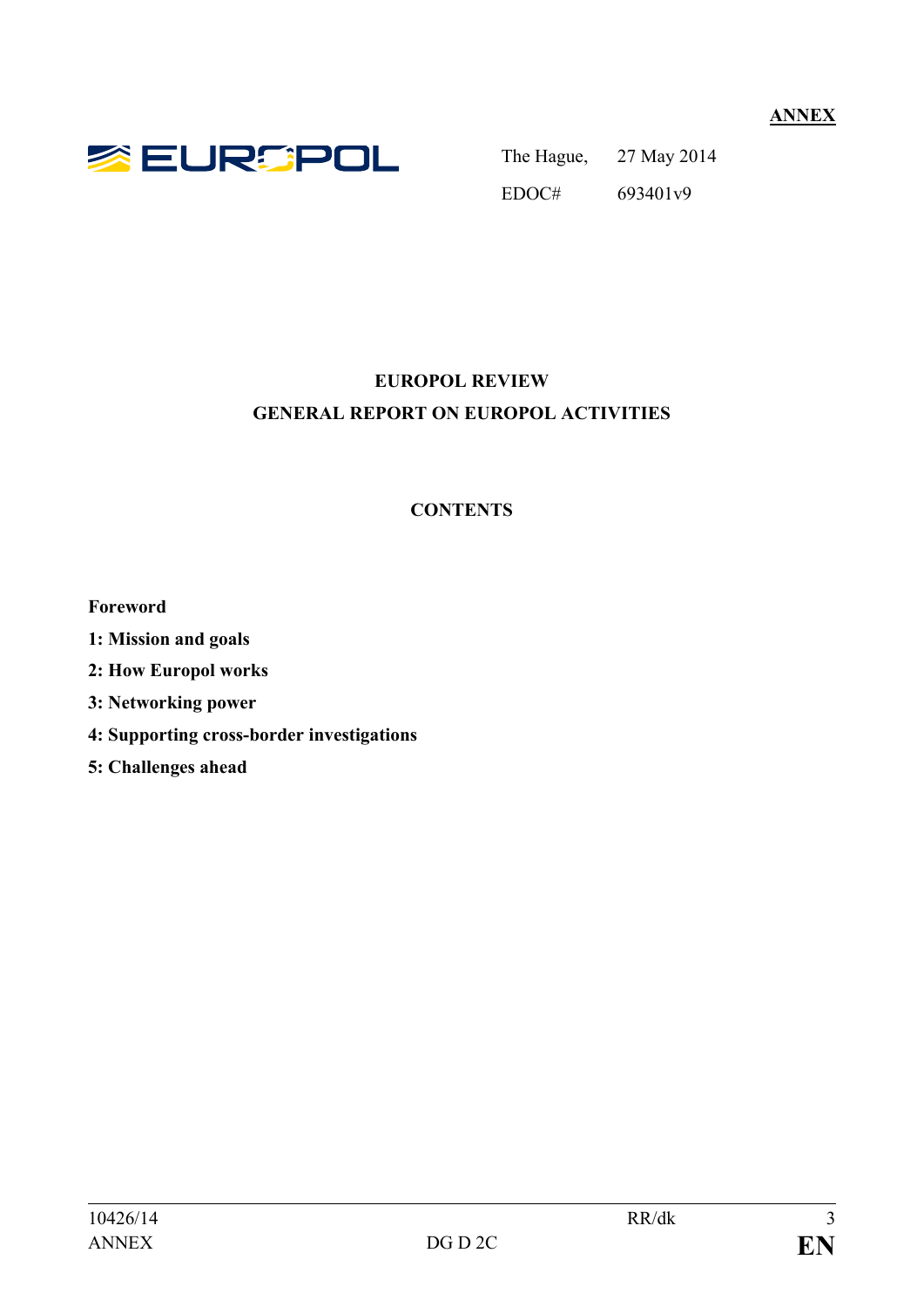### **FOREWORD**

You have in your hands the Europol review 2013 which is an overview of Europol's work in the past year showing the main developments which have affected the agency**[1](#page-1-0)** .

The year 2013 reflected a further steady increase in the number of tasks carried out by Europol. The European Cybercrime Centre at Europol was officially opened in January 2013 and fully assumed its expanded tasks, resulting immediately in a rapid growth of supported international investigations.

Altogether, Europol supported more than 18 000 cases. The main ones are presented in detail in this publication. This is 15% more than last year and an increase of 120% compared to 2005. Europol also increased the quality and quantity of the data stored in its databases. This has increased trust in Europol due to Europol's proven track record in adding value to national investigations. As a result, Europol analysts are capable of generating more links which in turn leads to more successes in dismantling organised criminal networks. Substantial growth in criminal data delivered to Europol over recent years, achieved by Europol offering modern automatic data loading solutions but also due to increased efforts on the part of Member States' services, is also demonstrated in this publication.

Not only the quantity of work but also the quality of services has increased significantly. In 2013 Europol produced a new EU serious and organised crime threat assessment (the SOCTA), the most detailed study of its kind ever undertaken in the European law enforcement community. This flagship Europol product directly influences law enforcement priorities across the European Union which in turn increases the effectiveness of our common fight against organised crime.

<span id="page-1-0"></span>**<sup>1</sup>** The presentation of the *Europol review — General report on Europol activities* is done in accordance with Article 37(10) c of the Europol Council Decision (Council Decision 2009/371/JHA of 6 April 2009 establishing the European Police Office). The report is submitted to the Council of the European Union for endorsement and the Council forwards it to the European Parliament for information.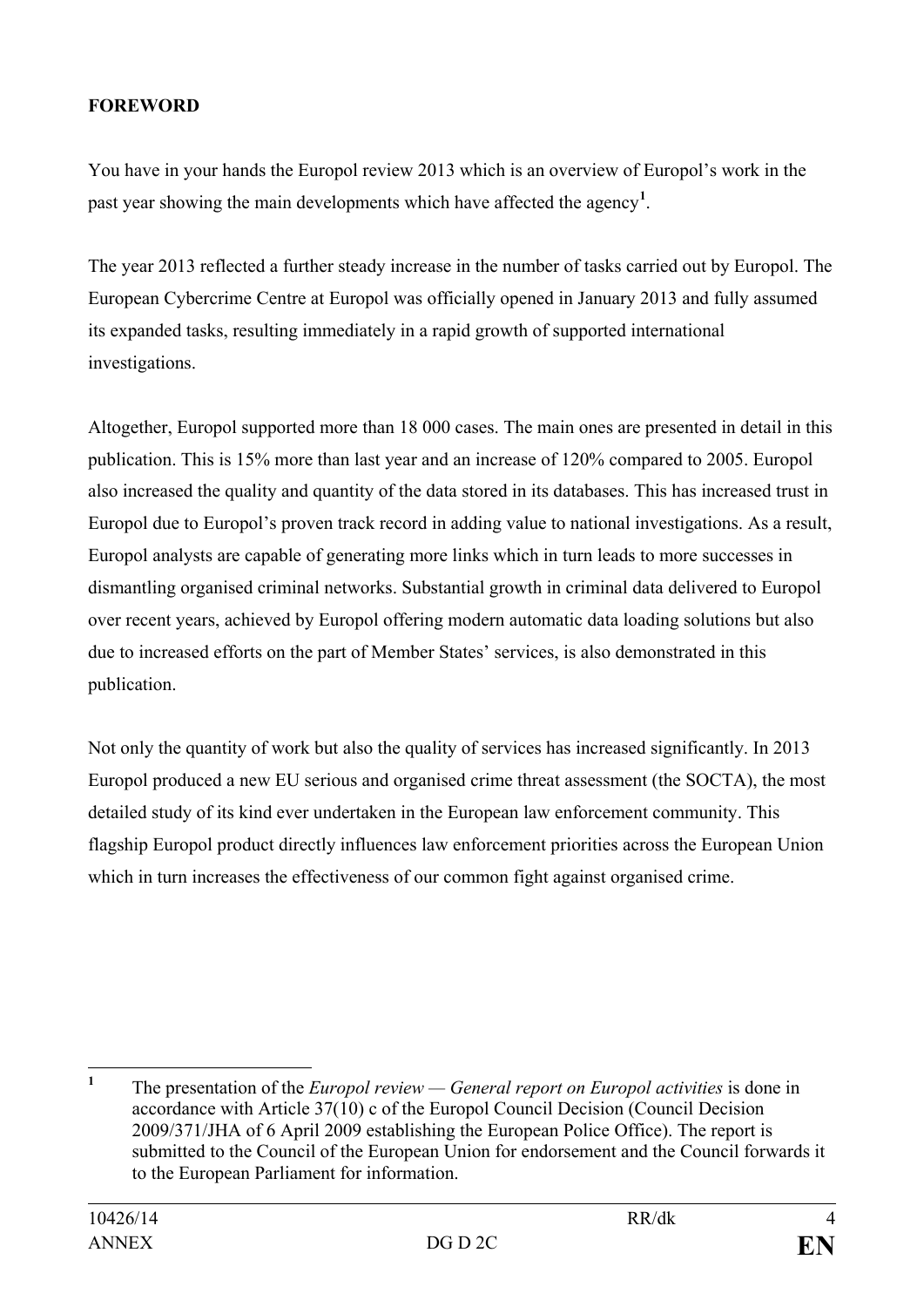Europol's effort to pool the crucial law enforcement expertise across Europe resulted in creating the experts' platforms which currently have more than 4000 users operating in 33 online communities. These experts use safe channels of communication created by Europol to exchange best practices, know how and other professional information.

Europol also stimulates the exchange of ideas at the highest levels by organising an annual meeting of European police chiefs attracting around 200 high level law enforcement officers every year. In 2013, with support from the Lithuanian Police, the participants proposed a series of solutions in four areas: modern technology, witness protection, police leadership and data protection.

Europol maintains its central role in European law enforcement cooperation. We focus our efforts on pioneering new ideas, offering unique networking possibilities, and providing cutting-edge technology and state-of-the-art capabilities and skills to the Member States' law enforcement services.

I encourage you to explore this report further and wish you an enjoyable read!

Rob Wainwright Director of Europol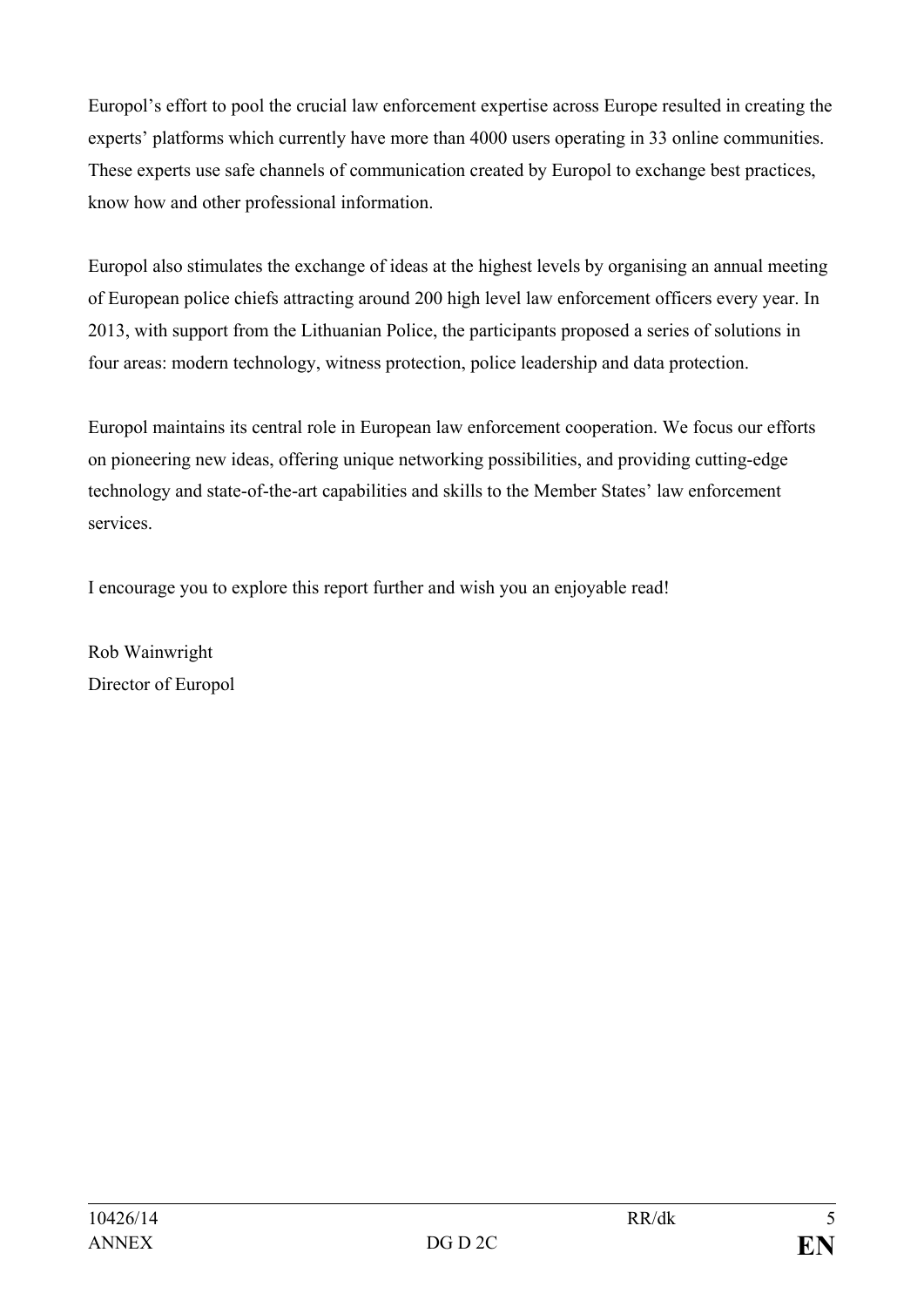### **1: MISSION AND GOALS**

#### **MAKING EUROPE SAFER – MISSION**

Large-scale criminal and terrorist networks pose a significant threat to the internal security of the European Union (EU) and to the safety and livelihood of its people.

Europol helps to make Europe a safer place for the benefit of all EU citizens. As the European Union's law enforcement agency, its mission is to support the European Union Member States in preventing and combating all forms of serious international crime and terrorism.

### **HOW – VISION, OBJECTIVES, PRIORITIES**

The Europol Strategy spells out its strategic objectives and way of achieving them. Europol's vision is to contribute to a safer Europe by providing the best possible support to law enforcement authorities in EU Member States.

Europol achieves this by delivering a unique set of operational services for the European Union, developing as the principal:

- Support centre for law enforcement operations
- Criminal information hub, and
- Centre for law enforcement expertise.

Europol is guided by the European Union Internal Security Strategy in which it plays a pivotal role. The document shapes the European Union's long-term policy in the field of law enforcement cooperation. It identifies five security-related objectives, three of which are covered by the mandate of Europol:

- Disruption of criminal networks
- Prevention of terrorism
- Security of cyberspace.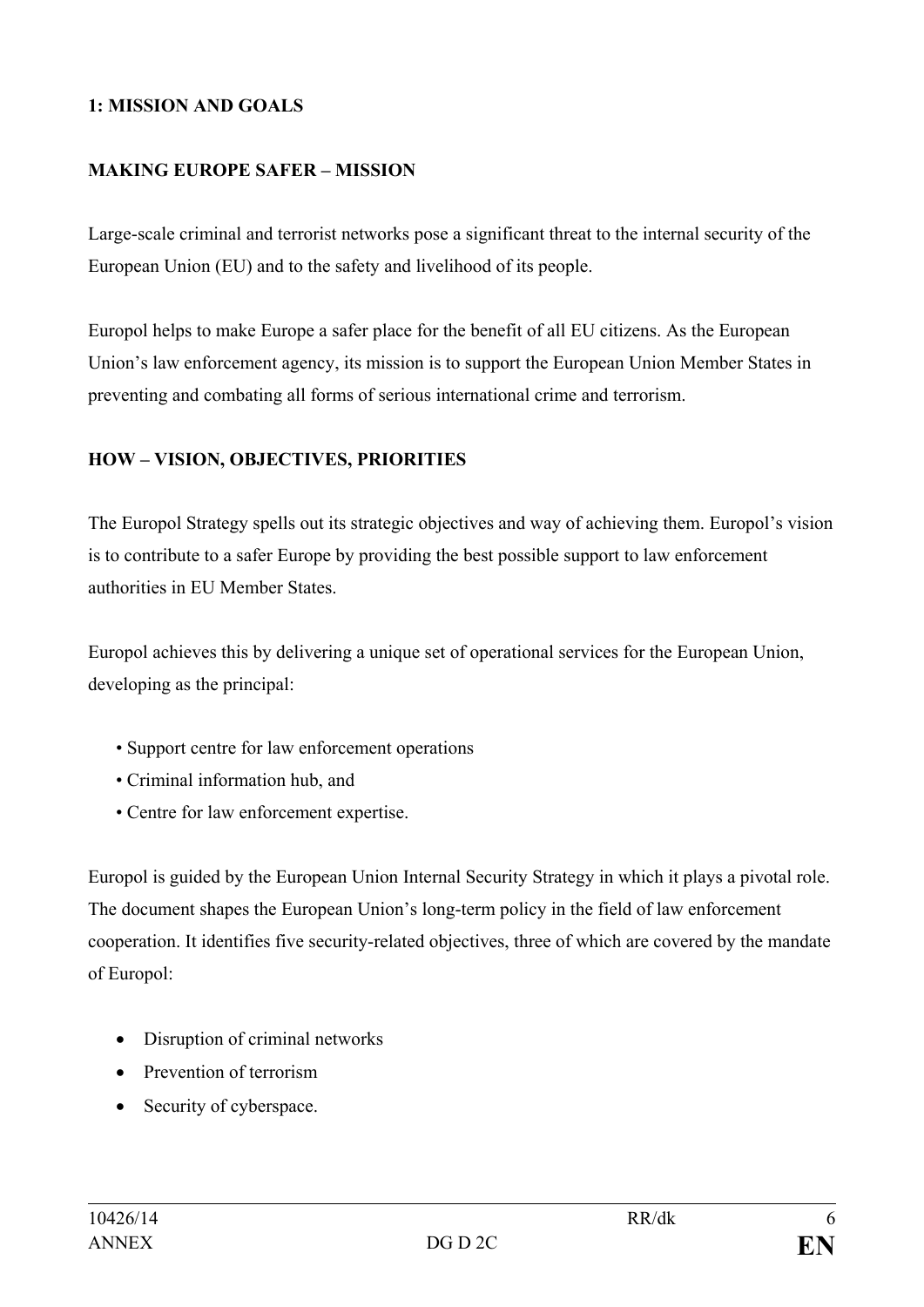Furthermore, Europol promotes intelligence-led policing which is one of the key concepts of modern law enforcement. The concept lies at the heart of the EU policy cycle for organised and serious international crime. The policy cycle is anchored around EMPACT, which stands for the European Multidisciplinary Platform against Criminal Threats. There have been eight EMPACT projects in the first cycle. The primary premise behind the EMPACT is an international teamwork approach in responding to security threats in the European Union. The first two-year cycle was finalised in 2013. It established procedures, clarified roles and responsibilities and ensured coherence in EU law enforcement's efforts to combat serious and organised international crime. You can learn more about the eight EMPACT projects in Annex I.

In parallel with implementing the first cycle, the policy cycle for 2014-2017 was developed. Europol contributed significantly to this process, starting with the preparation of the 2013 European Union serious and organised crime threat assessment (SOCTA), the first of its kind.

Based on an in-depth analysis, the SOCTA 2013 identified a number of key areas which will require concerted action by EU Member States and others. The report informed discussions in the Council of Ministers of the European Union, which decided on a set of nine priorities for the fight against serious and organised crime during the period 2014-2017. These priorities are focused on the following crime areas:

- Facilitation of illegal immigration
- Trafficking in human beings
- Producing and distributing counterfeiting goods with an impact on health and safety
- Excise fraud and missing trader intra community fraud
- Production and trafficking of synthetic drugs
- Cocaine and heroin trafficking
- Cybercrime
- Illicit trafficking in firearms
- Organised property crime.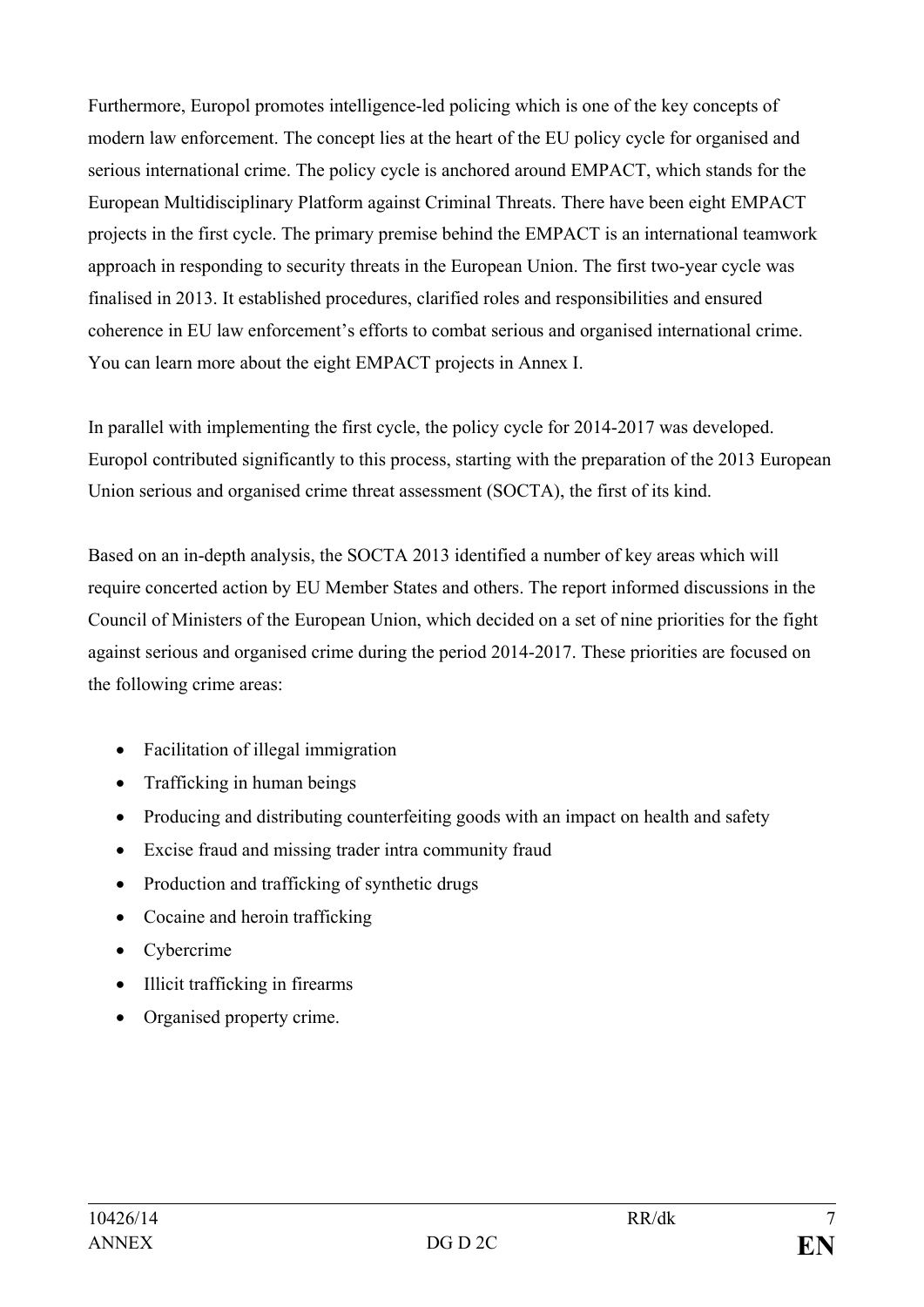The nine new priorities are the basis for prioritised operational coordination in the European Union. In 2013, to support the planning of operational action, a detailed assessment was drafted for each of the priorities.

## **RESOURCES AND VALUES**

Europol uses its unique information capabilities and the expertise of approximately 850 personnel, including 100 analysts and 160 Europol liaison officers, to identify and track the most dangerous criminal and terrorist networks in Europe. Europol seeks to maintain a workforce that is made up of people who are highly qualified, motivated, committed to the vision and values of Europol, and reflecting the diversity of the European Union.

In line with its mission and vision, Europol staff attaches importance to the following five values which best characterise the culture of Europol and the work of its people:

- Integrity
- Accountability
- Initiative
- Teamwork
- Effectiveness.

Europol is financed from the EU community budget. The Council of the European Union and the European Parliament decide Europol's budget, based on proposals from the European Commission and Europol's Management Board. In 2013 the Europol budget was EUR 82.5 million.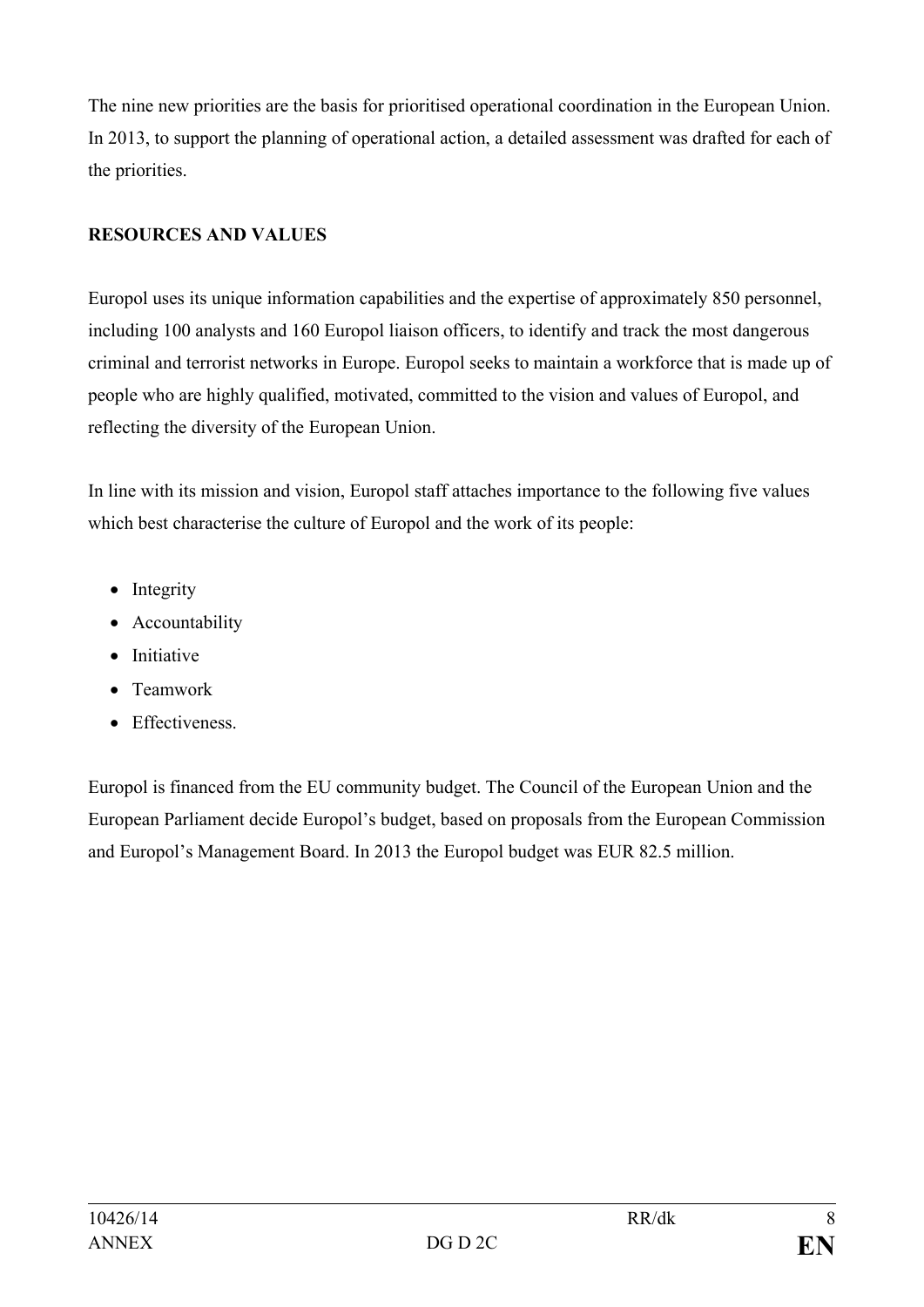# **BASIC FACTS ABOUT EUROPOL, 2013**

| Headquarters  | The Hague, Netherlands                                  |  |
|---------------|---------------------------------------------------------|--|
| Staff         | 850 personnel at headquarters                           |  |
|               | Including                                               |  |
|               | 160 liaison officers                                    |  |
| <b>Budget</b> | EUR 82.5 million                                        |  |
| Servicing     | 28 EU Member States                                     |  |
|               | (through a network of dedicated Europol National Units) |  |
|               | 503 million EU citizens                                 |  |
| Supporting    | 18 300 cross-border law enforcement cases               |  |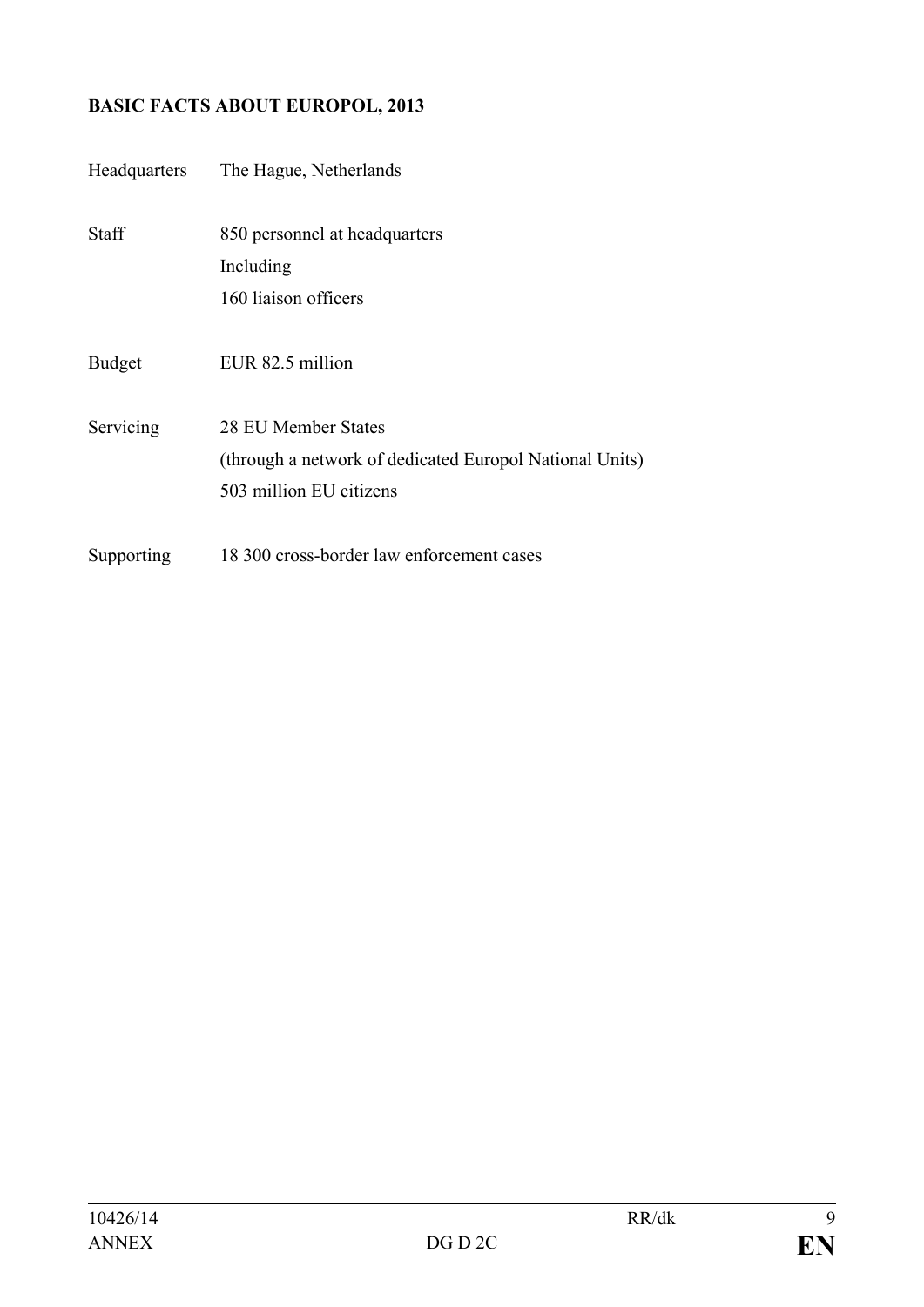### **2: HOW EUROPOL WORKS**

Supporting Member States' investigations, identifying, tracking down and disrupting international criminal networks and terrorist activities are the primary tasks of Europol.

Europol strives for the best operational results by providing a unique set of high quality services and products that respond to Member States' needs. The operational services and products are delivered in the three main areas, as defined by the needs of Europol's stakeholders and reiterated in the Europol Strategy:

- Support for law enforcement operations
- Criminal information hub, and
- Law enforcement expertise.



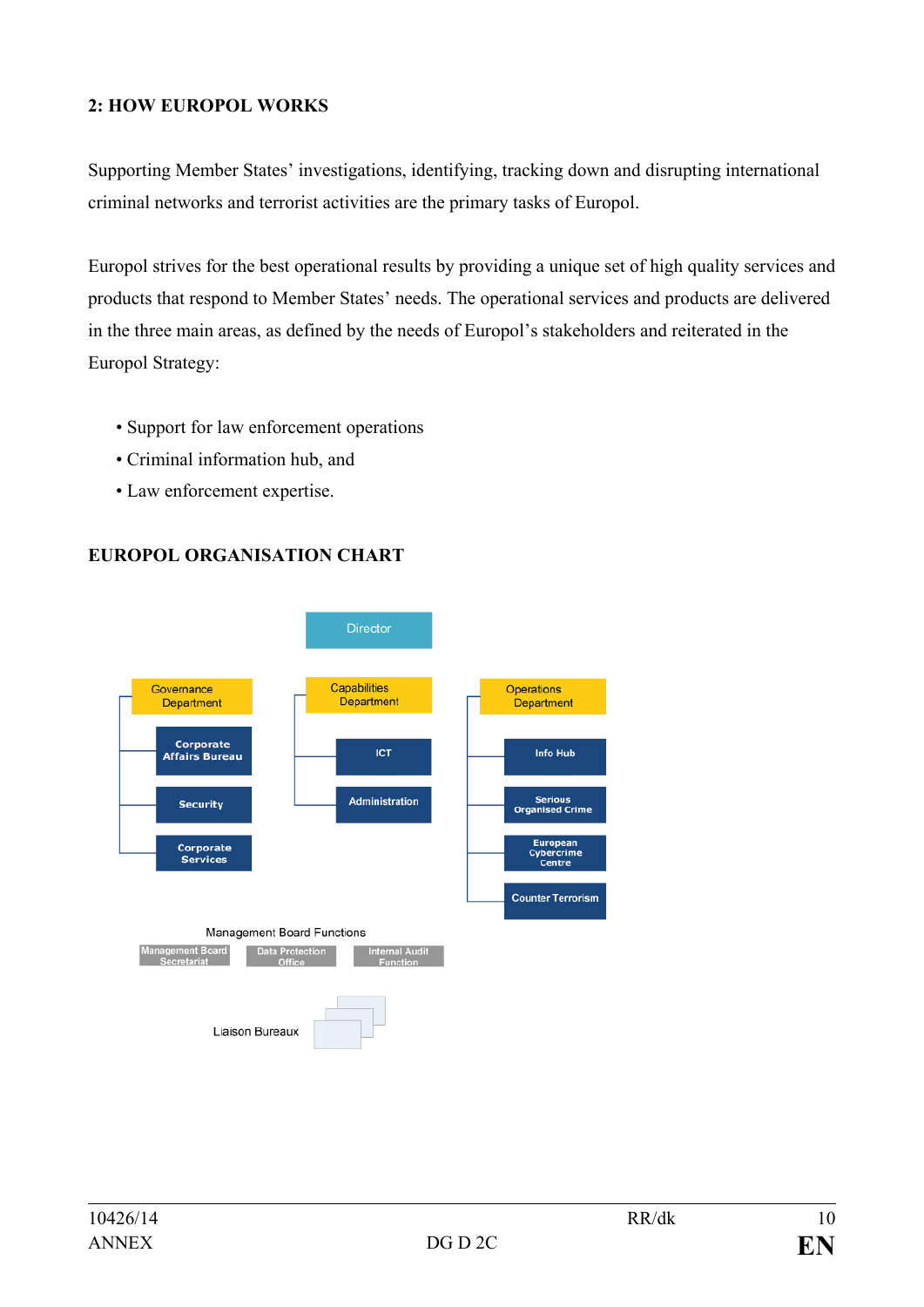## **SUPPORTING LAW ENFORCEMENT OPERATIONS**

Europol supports European Union Member States' investigations and operational activities by means of:

- Coordinating and financing operational meetings
	- o Operational rooms at Europol headquarters are used for major cross-border investigations
	- o In 2013, 100 law enforcement officers from more than 20 countries have coordinated major cross-border operations from there
	- o Financing operational meetings
- Operational analysis
	- o Possible thanks to a range of interoperable communications, information storage and analytical capabilities maintained at Europol
	- o The Europol mobile office is a powerful and secure solution that allows Europol officers access to information retrieval and analysis tools from a remote location, using the highest security standards.
	- o Last year Europol deployed the mobile office 90 times to support ongoing Member States' investigations on the spot
- Strategic analysis enabling informed decision-making at tactical and strategic levels concerning the combating and prevention of serious and organised crime and terrorism
	- o The European Union serious and organised crime threat assessment (SOCTA) is the most important strategic analysis document produced by Europol. On its basis, the Council of Ministers of the EU define their priorities and recommendations for the fight against organised crime in Europe. The SOCTA has taken on added significance since the creation and implementation of the EU policy cycle for serious international and organised crime. This policy cycle identifies the SOCTA as the basis for the identification of EU crime priorities and, thereafter, a coherent EU response to address those priorities.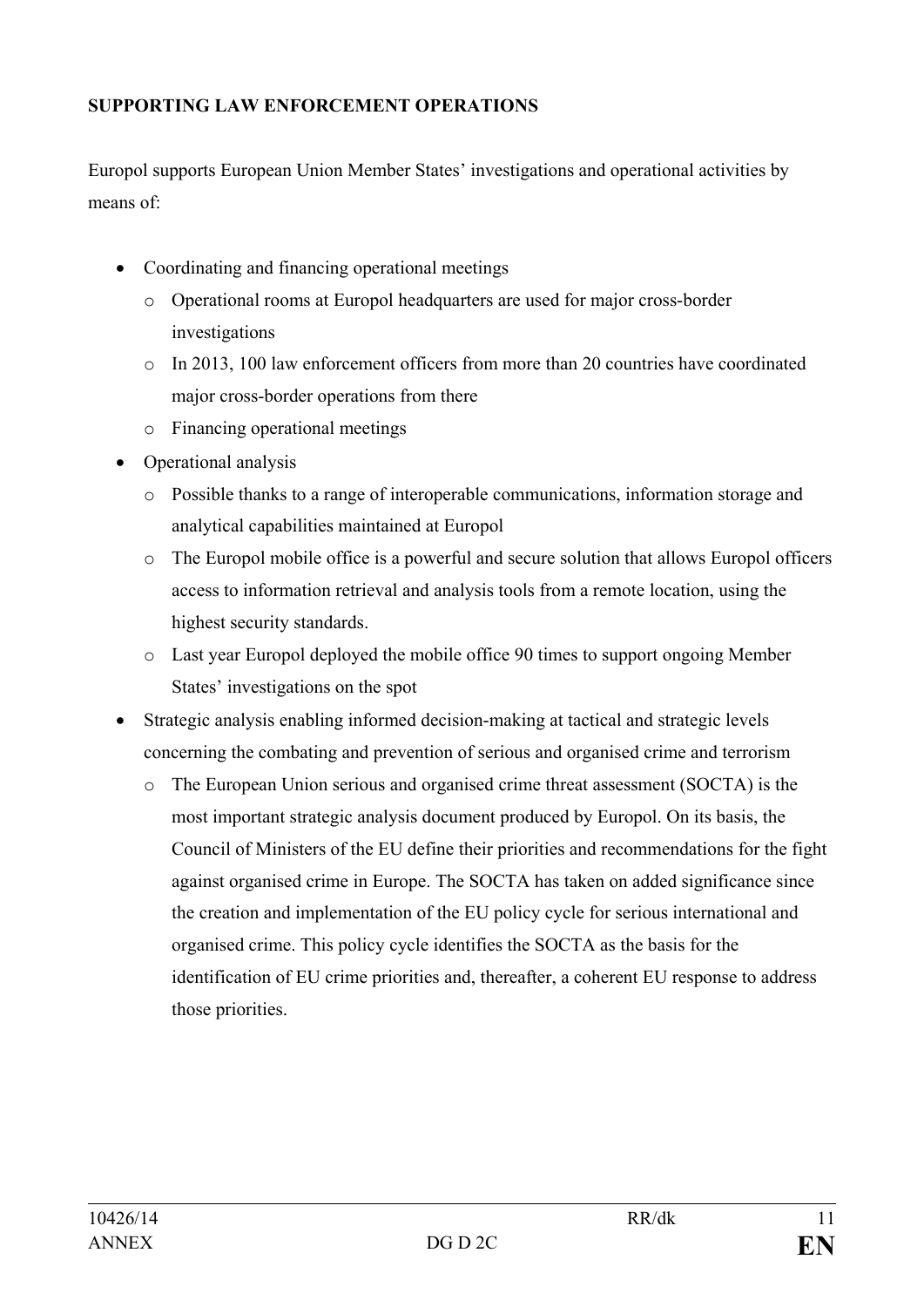- o In 2013, Europol produced its seventh annual EU terrorism situation and trend report (TE-SAT). Since 2007, the TE-SAT has been informing the European Parliament and the Council on the phenomenon of terrorism in the EU from a law enforcement perspective. The report aims to provide law enforcement and intelligence officials, the European Parliament, policymakers and the general public with facts and figures regarding terrorism in the EU, while also seeking to identify trends in the development of terrorism.
- o Europol's scanning, analysis, and notification (SCAN) team provides national competent authorities and policy-makers at national and EU level with early warning notifications on new organised crime threats. The team delivers intelligence-based SCAN threat notices and expertise-based SCAN early warning briefs on potential threats associated, for instance, with the use of new resources by organised crime groups. Following its recent reorganisation, the SCAN team now uses innovative tools and monitors all daily incoming intelligence for new threats.
	- Within these activities, an Early Warning Community was created, comprised of over 80 strategic analysts and experts in environmental and open sources scanning. The community uses the Europol Platform for Experts and produces a joint scan report providing regular and coordinated early warnings about serious and organised crime threats.
	- Additionally, an inter-agency report produced with Interpol is also envisaged to produce warnings on external threats.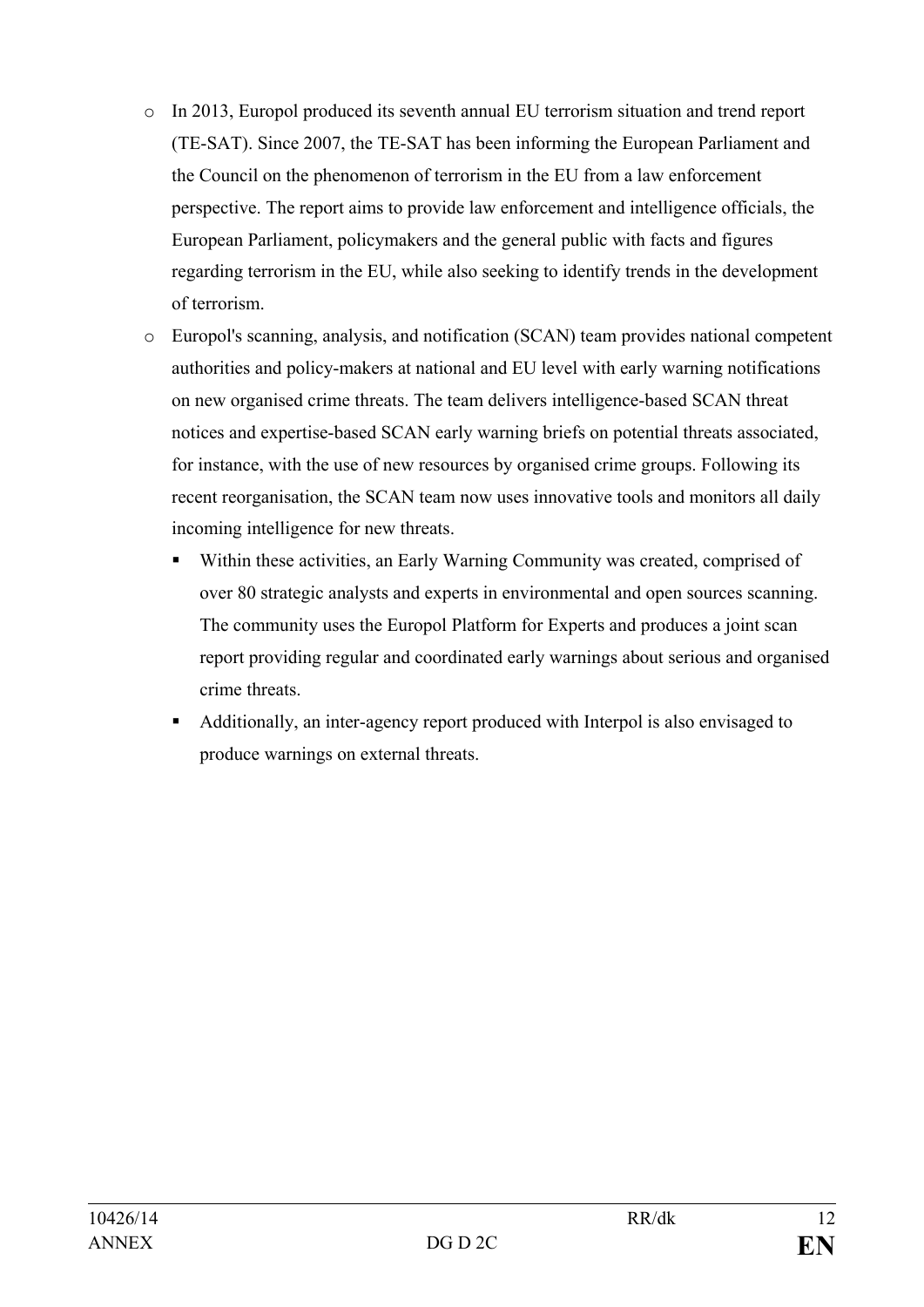## **INFORMATION EXCHANGE VIA SIENA IN 2013**

- 18 310 new cases were initiated
- (Increase of 15% compared to 2012)
- 85% of the cases were initiated by Member States, 5% by Europol and 10% by third parties
- 24% of the new cases were related to drugs, followed by fraud and swindling  $(16\%)$ . robbery (12%), money laundering (11%) and illegal immigration (9%)
- 456 598 operational messages were exchanged
- Monthly average: 38 000 messages
- (Increase of 10% compared to 2012)
- 452 competent authorities were configured in SIENA by the end of 2013
- 28 Member States, and 42 third parties (13 third parties connected directly and 29 third parties connected indirectly)
- $\bullet$  4150 users

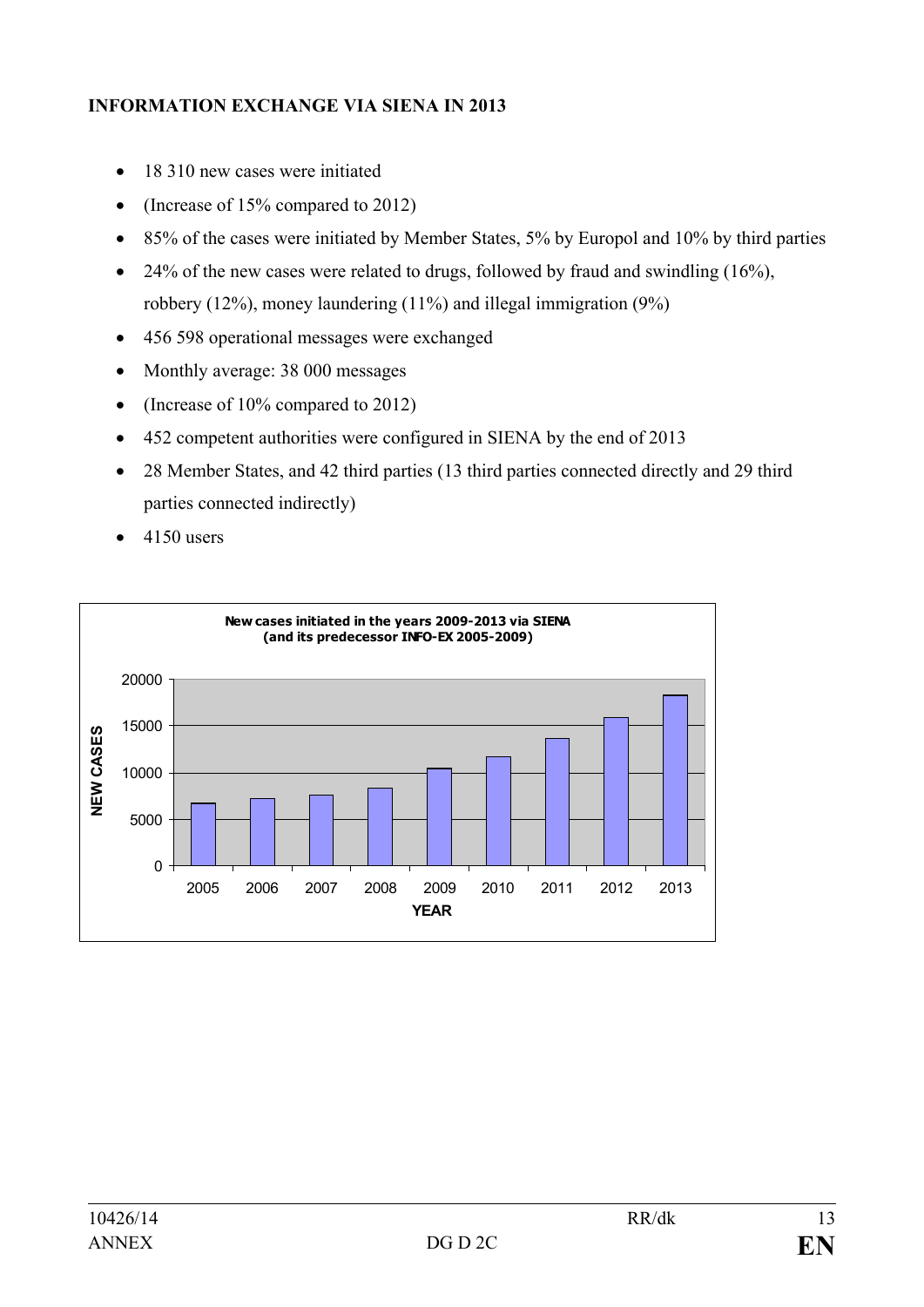## **CRIMINAL INFORMATION HUB**

Europol collects the most and best possible criminal information available from EU Member States and other partners, deriving maximum value from its analysis and exchange through Europol.

As the European Union's central hub for criminal information and intelligence, Europol operates state-of-the-art, dedicated and secure communication and information storage systems. This enables the exchange of operational information and other criminal data, as well as the storage, analysis and cross-checking of all available criminal intelligence by using:

- 24/7 operational coordination centre which
	- o Constantly handles data exchange between Europol, EU Member States and third parties. All information exchanged with third parties is processed here.
		- More than 300 operational messages a day
	- o Assesses incoming data to be included in the Europol databases.
	- o Runs a centralised cross-checking service consisting of a quick cross-check of all data against criminal intelligence gathered in Europol's databases. If there are common elements found (hits), an analytical report is produced, and rapid feedback, highlighting the links, is given to the providing party. This way, new trends and developments in the EU criminal landscape can be identified.
- Operational and criminal information exchange by means of
	- o Secure Information Exchange Network Application (SIENA) which is a new generation communication tool designed to enable swift, secure and user-friendly exchange of operational and strategic crime-related information and intelligence between Member States, Europol and third parties that have cooperation agreements with Europol.
	- o SIENA is interoperable with other systems at Europol, in Member States and other international organisations.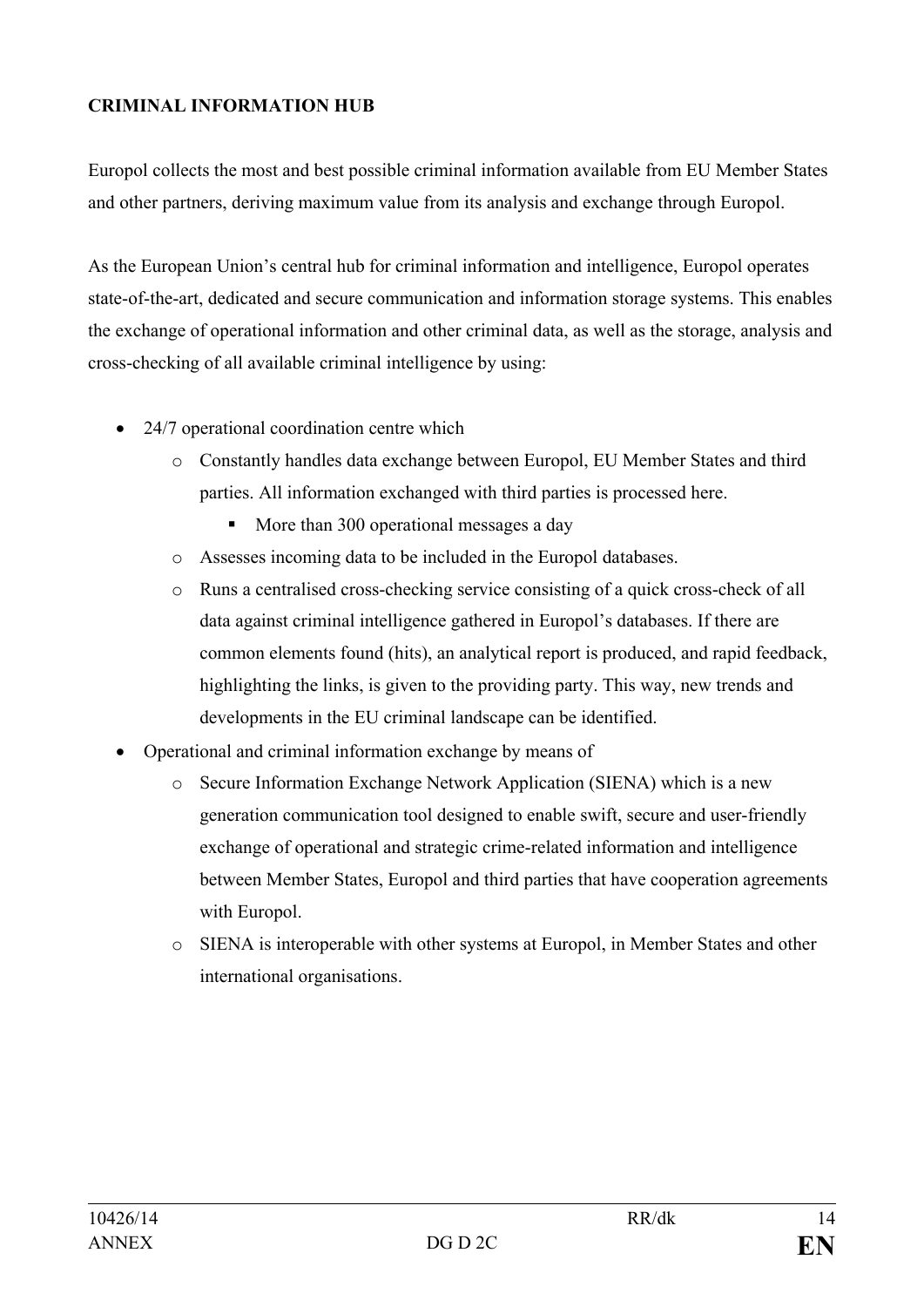- Storing and cross-checking of all the pooled data and identification of links:
	- o The Europol Information System (EIS) stores information about offences, individuals involved and other related criminal data.
	- o Member States' law enforcement agencies are increasingly interested in sharing data and having access to this Europol tool. The vast majority of data in the EIS is inserted by means of automated data loading systems.
		- For example, in 2013 Finland implemented an automatic data loader solution which inserts objects from the Finnish national crime database. The solution has significantly increased the operational capabilities of the Finnish Police. Only the first upload immediately resulted in 17 cross-border crime checks (with Denmark, Sweden, Estonia and Germany) and 53 potential matches with criminal data available in the Europol databases.
	- o The Europol Information System can be cross-checked via the so-called Cross Border Crime Check (CBCC) that allows instant identification of possible links upon the uploading of new data into the EIS. All parties involved in such a check are automatically informed by system notifications about possible data synergies. Data from the EIS is also automatically cross-checked with all other Europol databases and open source intelligence.
	- o Operation Bad Boys launched by Poland, the UK and Europol, targeting top criminals who pose a significant threat to EU citizens, is an excellent example to show the effectiveness of the EIS. 23 parties currently participate in the initiative and over 30 000 criminals have been prioritised and inserted into the EIS resulting in a large number of cross-matches. In 2013, the Dutch National Police uploaded their 17 000 suspects involved in extremely serious crimes. This immediately triggered over 600 hits with investigations in other EU Member States.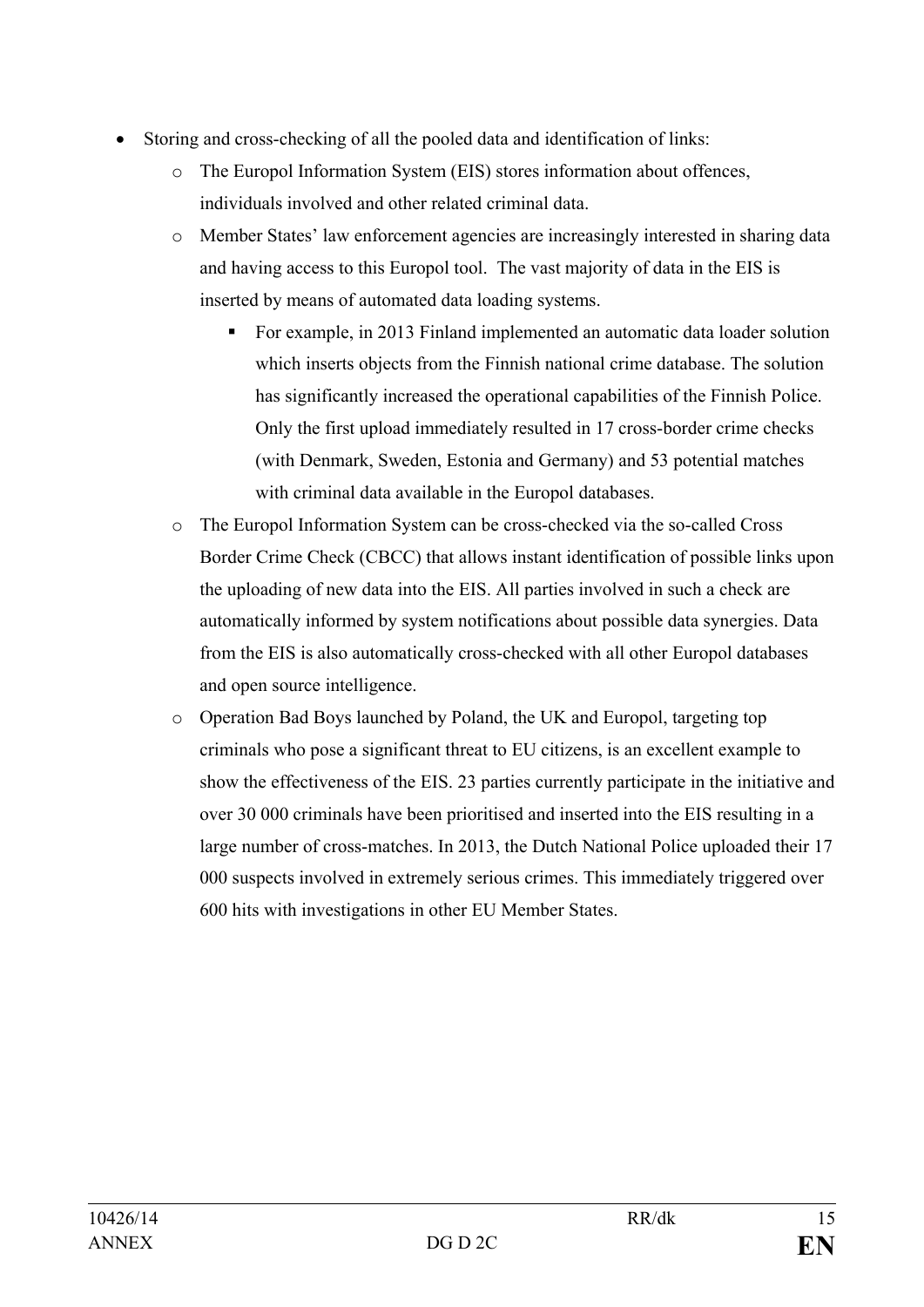- Production of tailored analytical reports and products
	- o Analysis is the cornerstone of all modern intelligence-led law enforcement activities and is critical to all Europol activities.
	- o The Europol Analysis System is an operational information system hosting data contributed by Europol's stakeholders. The system manages information as well as provides a series of analytical capabilities through a wide range of tools.
	- o Analysts employed at Europol use the latest methodologies and techniques to identify missing links in cross-border EU investigations. They work with subjectfocused projects and provide information to ongoing operations in EU Member States. This information can often provide a breakthrough for many international investigations.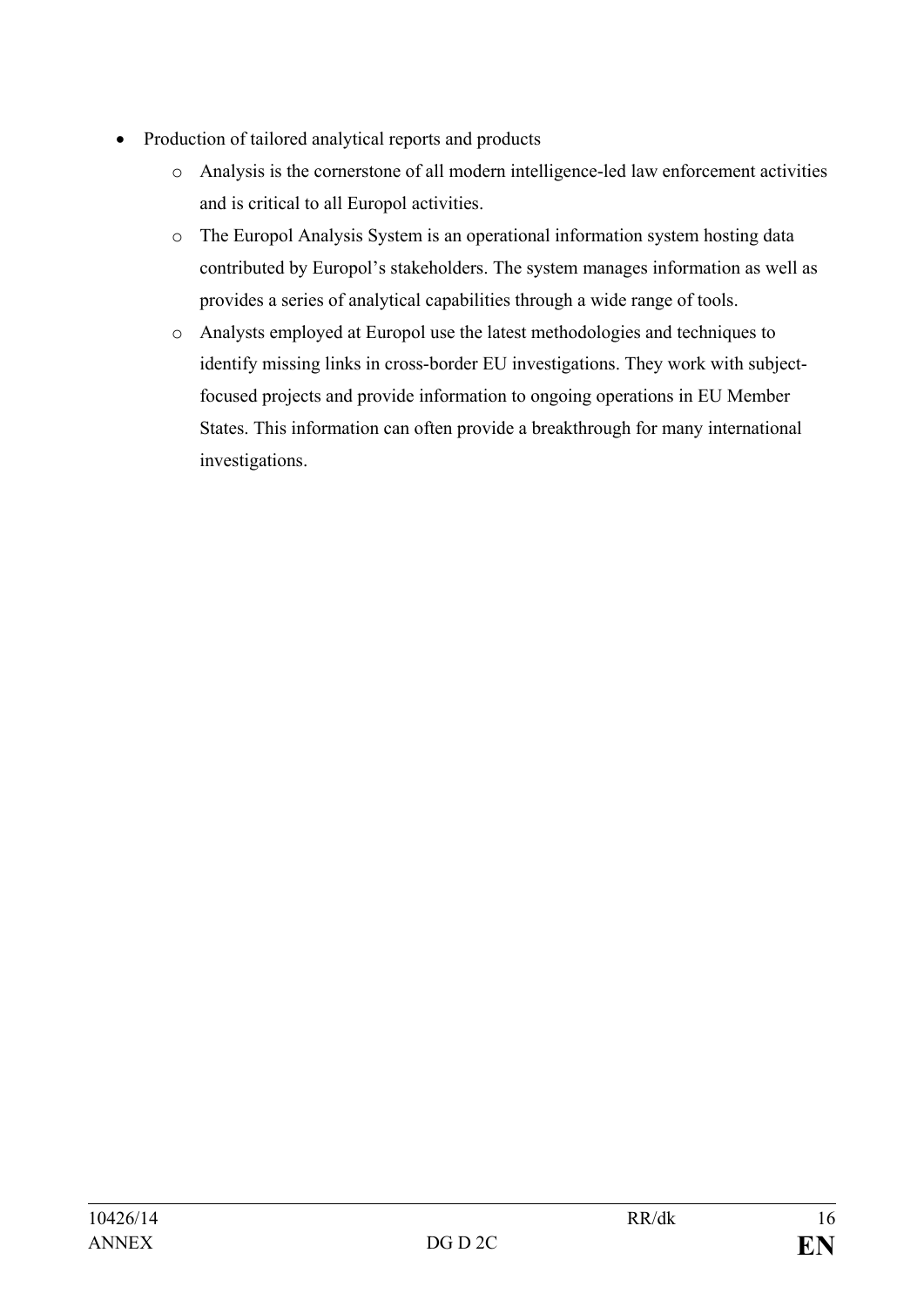## **CONTENTS OF THE EUROPOL INFORMATION SYSTEM, DECEMBER 2013**

| Content:           | 245 142 objects                      |
|--------------------|--------------------------------------|
|                    | An increase of 31% compared to 2012  |
|                    | 70 917 suspected/convicted criminals |
|                    | An increase of 47% compared to 2012  |
| Major crime areas: | Drugs trafficking - 29%              |
|                    | Robbery $-18\%$                      |
|                    | Forgery of money $-10\%$             |
|                    | Illegal immigration - 9%             |
|                    | Fraud and swindling - 7%             |
| Usage:             | 321 429 searches were run            |

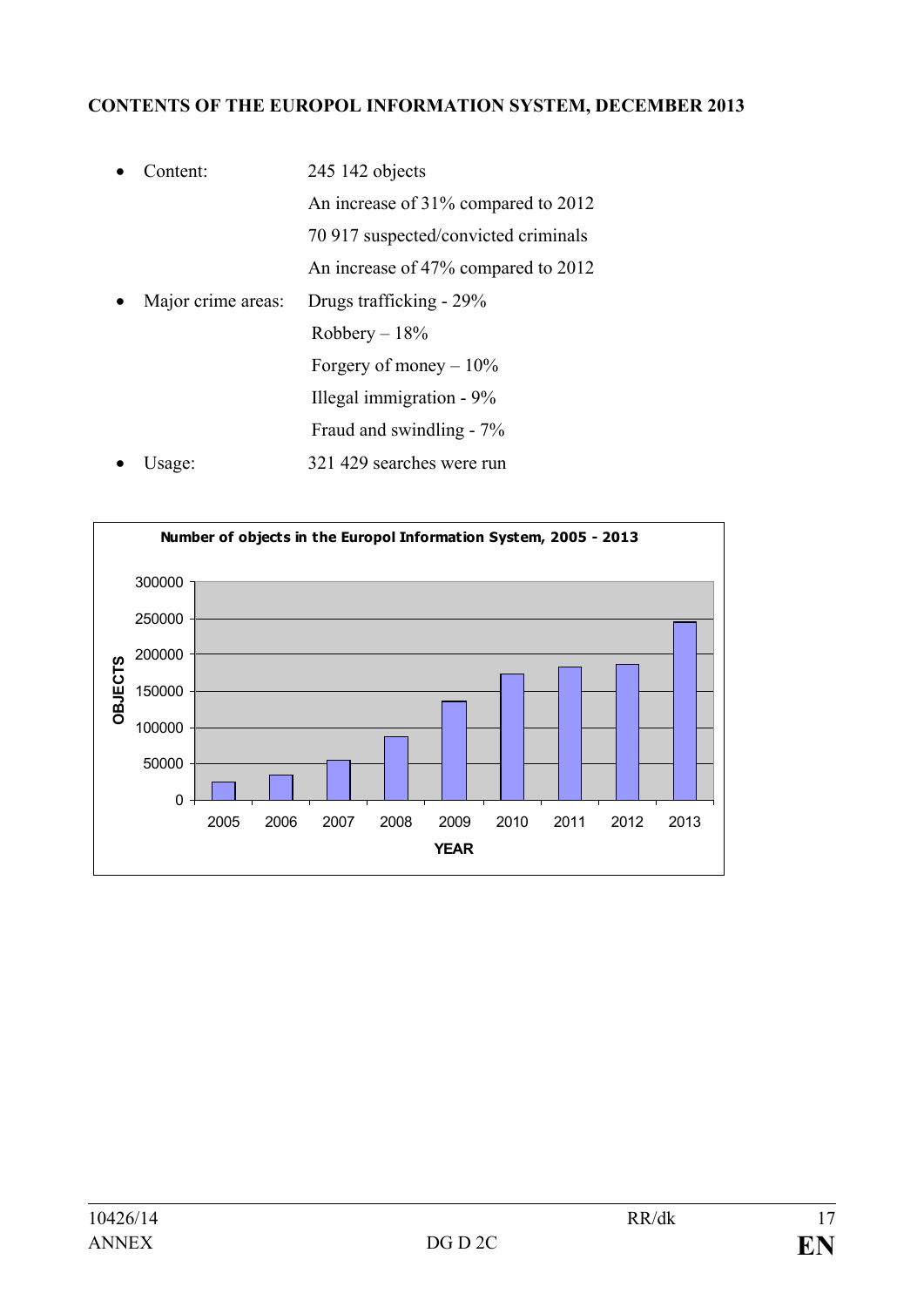

## **LAW ENFORCEMENT EXPERTISE**

Europol also pools specialised law enforcement expertise and enables the swift exchange of best practices and latest developments. This happens thanks to:

- Expertise gathered at its headquarters
	- o In all mandated areas
	- o In 2013, additionally strengthened by the creation of the European Cybercrime Centre (EC3) at Europol
- Forensic and technical expertise
	- o Specialised laboratories, toolkits and databases are maintained and extended to the Member States to support live investigations
- Specialised Europol Platform for Experts (EPE)
	- o Secure environments for specialists from a variety of law enforcement areas, enabling them to share — within their respective communities — knowledge, best practices and non-personal data on crime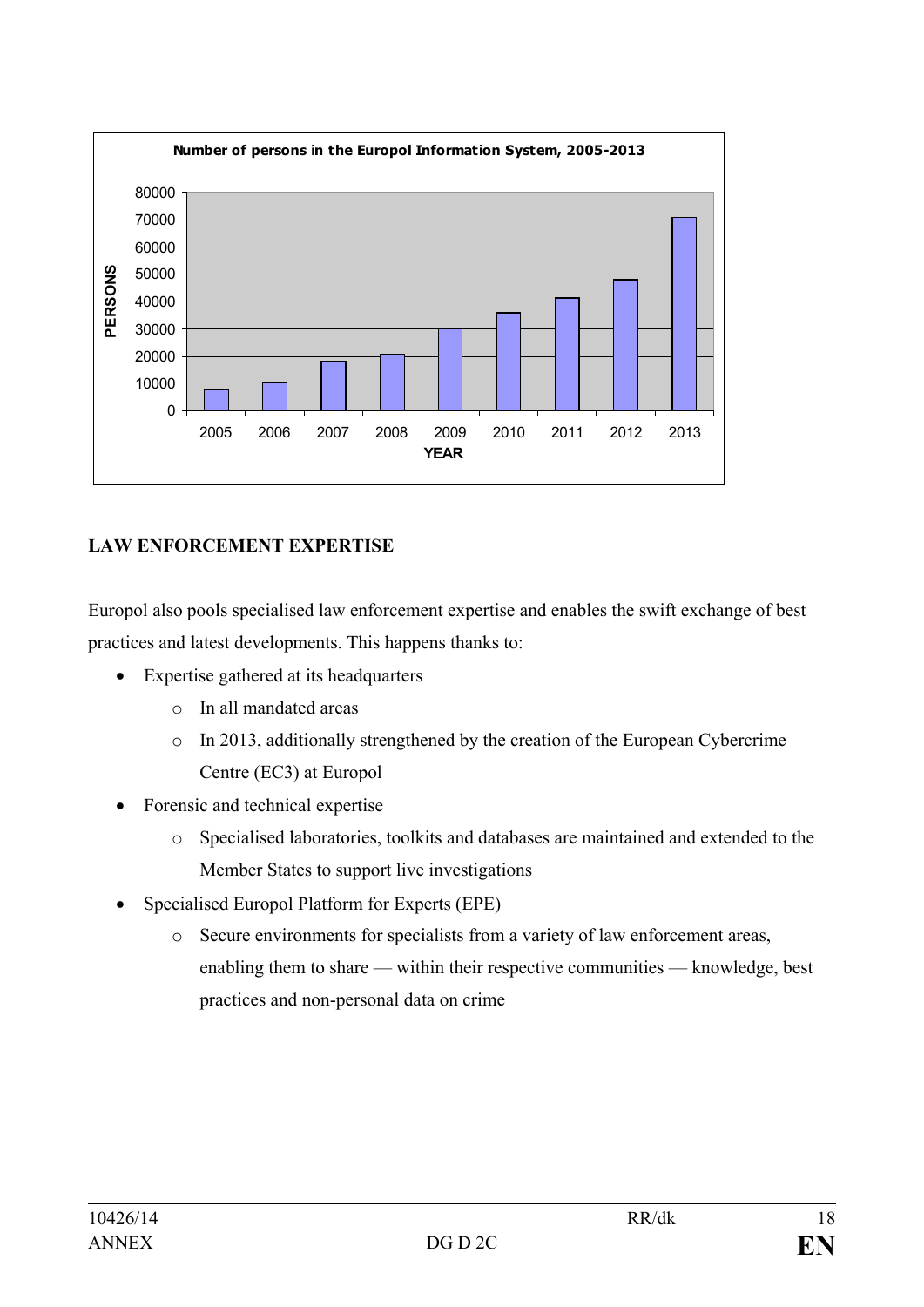- o In 2013, 33 online communities were open to external users and the number of users doubled, reaching a total of 4,419
- o The EPE was accommodated to meet the requirements of the European Cybercrime Centre created at Europol. SPACE, the Secure Platform for Accredited Cybercrime Experts, was officially launched in 2013. In particular this platform facilitates the work of an expert community dealing with child sexual exploitation and payment card fraud.
- Law enforcement training and capacity building
	- o Europol provides, in close cooperation with CEPOL, specialised law enforcement training as part of its expertise sharing and capacity building in the EU Member States
	- o Europol continuously hosts law enforcement interns from Member States which enables them to deepen their understanding of Europol's capabilities and international law enforcement cooperation.

# **SECURITY, DATA PROTECTION AND TRANSPARENCY**

All of Europol capabilities and services to support Member States' investigations are provided in a secure environment with the application of strict data protection rules, which promotes trust and information sharing between Member States and Europol's other partners.

Europol has one of the most robust data protection regimes in the area of law enforcement. Europol's Data Protection Officer (DPO) ensures compliance, in an independent manner, within the data protection framework. In 2013, the Data Protection Officer presented his annual report to the Management Board and the Joint Supervisory Body.

In line with the European Union's policy of transparency, Europol has created a public repository of documents which can be accessed by any interested parties<sup>[2](#page-16-0)</sup>. Europol also responds to a number of requests for documents addressed either directly to Europol or coming via external institutions.

<span id="page-16-0"></span>**<sup>2</sup>** Available at [www.europol.europa.eu/latest\\_publications/85.](http://www.europol.europa.eu/latest_publications/85)  $\overline{2}$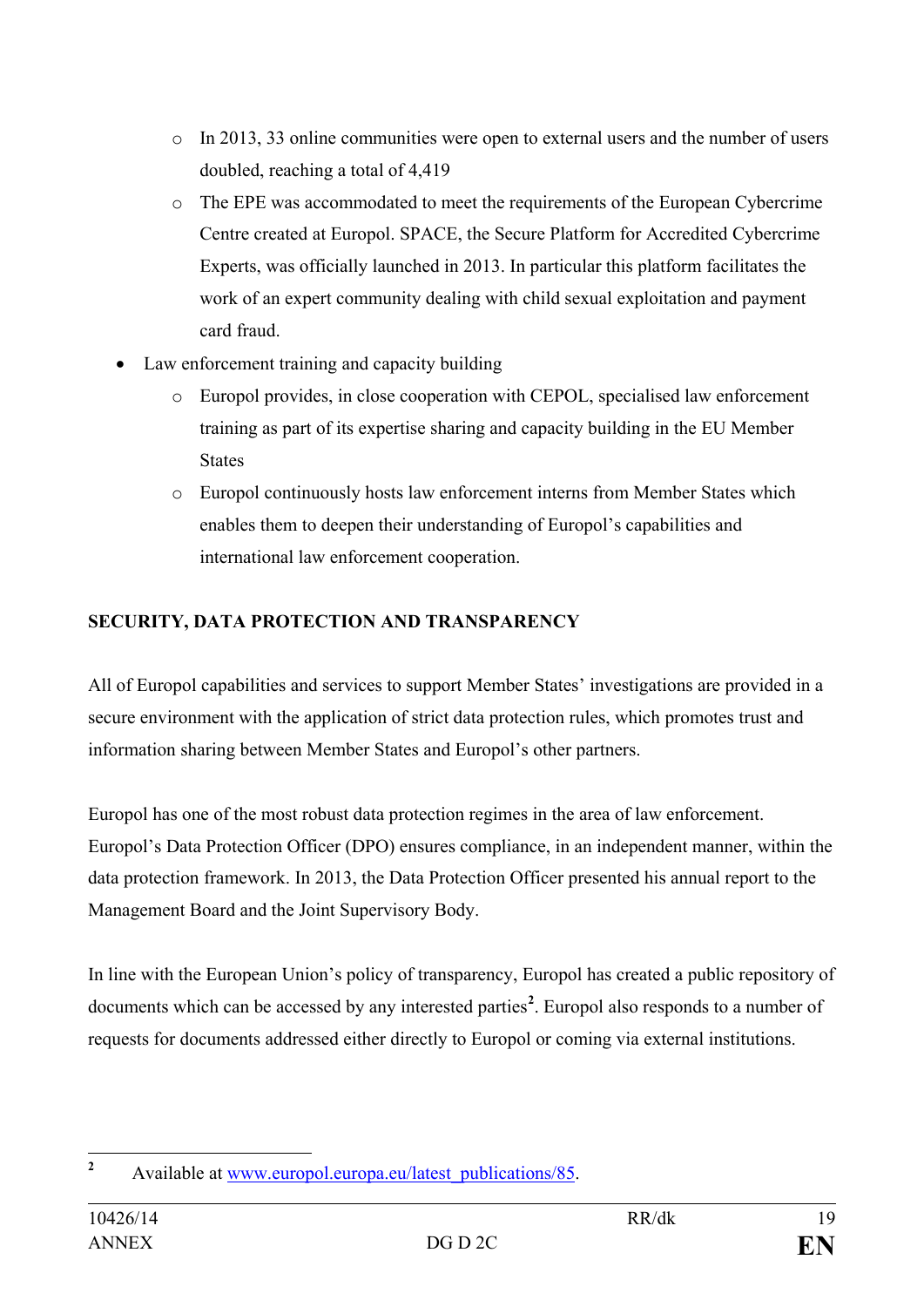### **3: NETWORKING POWER**

One of the key guiding principles of Europol is maintaining effective partnerships with its Member States, EU bodies, international organisations and non-EU countries, as well as private sector partners who work together with Europol to secure common goals.

To this end Europol maintains a comprehensive outreach function connecting relevant national law enforcement services, EU bodies and third parties, as well as the private sector, academia and other non-law enforcement partners.

### **EUROPOL LIAISON OFFICERS**

Europol is constantly in touch with Member States' law enforcement agencies. Communication between Europol in The Hague and the Europol National Units in the Member States is facilitated by Europol liaison officers (ELOs). This connects Europol with approximately two million law enforcement officers employed in the European Union Member States and a big group of law enforcement officers outside of the EU.

Law enforcement agencies, currently represented by 160 Europol liaison officers, work in conjunction with Europol's 24/7 high-security operational service centre and its secure databases, and have been successful in disrupting many criminal and terrorist networks. This has resulted in arresting thousands of dangerous criminals, recovering millions of euros and rescuing hundreds of victims of crime, including trafficked and abused children.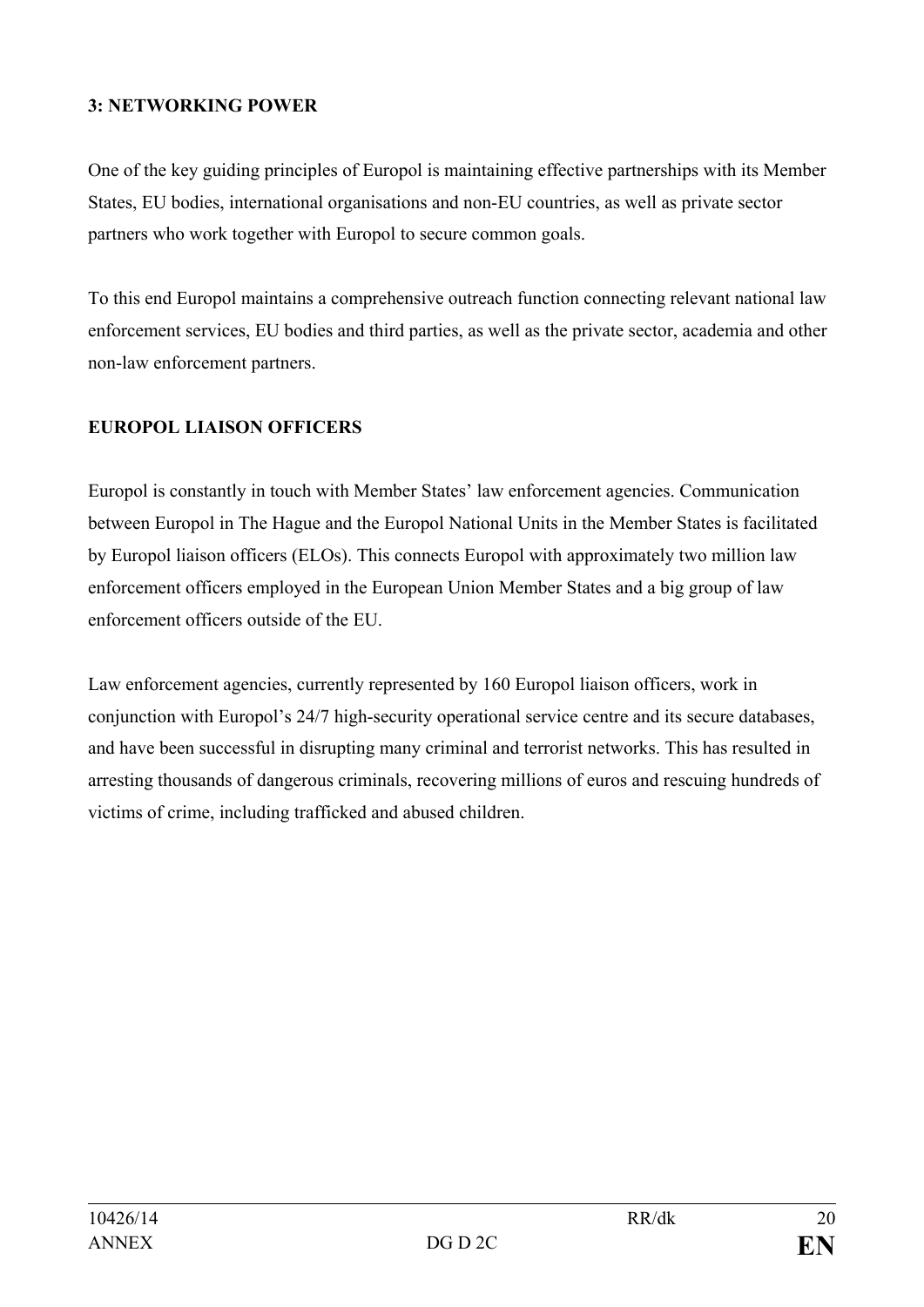## **JOINT INVESTIGATION TEAMS**

Joint investigation teams (JITs) are an instrument for achieving closer cooperation between law enforcement and judicial authorities in two or more EU Member States which face complex crossborder investigations. The competent authorities of two or more EU Member States can set up a JIT for a fixed period of time for a specific purpose. JITs are typically set up when the case necessitates coordinated action in other states. In addition to the competent authorities of the EU Member States setting up the JIT, members from other states, Europol, Eurojust and OLAF may also take part in a JIT and support the team.

In 2013 Europol supported 44 JITs. It also organised the ninth annual meeting of national JIT experts in conjunction with Eurojust and the JIT network secretariat. In addition, Europol continued to actively participate in training programmes and seminars raising awareness about JITs, in particular in CEPOL JIT-related training.

### **EUROPEAN UNION INSTITUTIONS AND AGENCIES**

Europol actively supports the strengthening of ties between Freedom, Security and Justice and Common Security and Defence Policy (CSDP) initiated by the European External Action Service. Mutual awareness raising, improved exchange of information on criminal and terrorist threats and enhanced cooperation between Europol and CSDP missions are issues of primary importance.

Europol cooperates closely with all European Union agencies whose mandates and mission are related or complementary to Europol's. Europol has cooperation agreements and close links to 10 such EU entities**[3](#page-18-0)** .

<span id="page-18-0"></span>**<sup>3</sup>** CEPOL (European Police College), ECB (European Central Bank), ECDC (European Centre for Disease Prevention and Control), EMCDDA (European Monitoring Centre for Drugs and Drug Addiction), Eurojust, European Commission, Frontex (The European Agency for the Management of Operational Cooperation at the External Borders of the Member States of the European Union), INTCEN (EU Intelligence Analysis Centre), OHIM (Office for Harmonization in the Internal Market) and OLAF (European Anti-Fraud Office).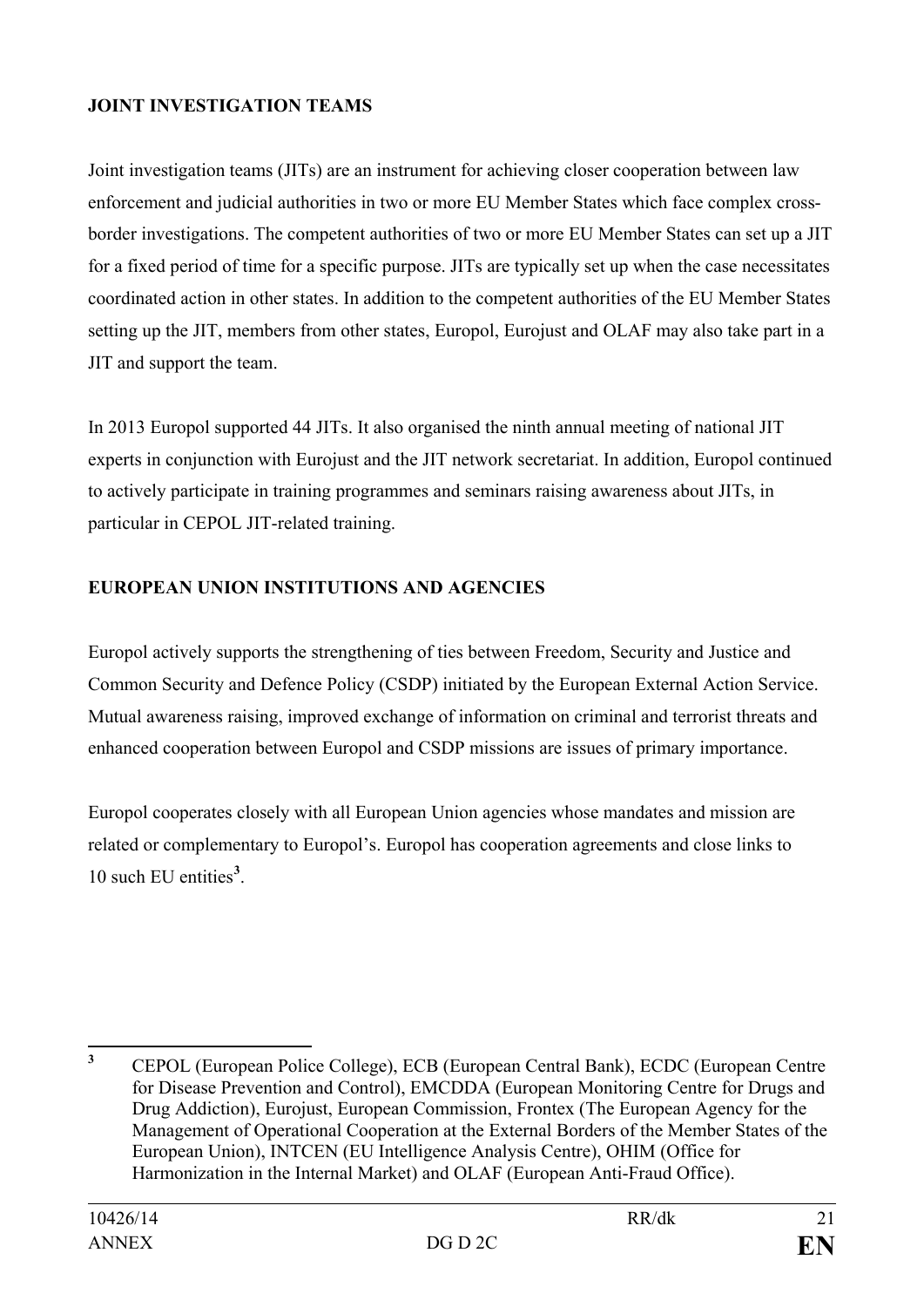Eurojust remains an important partner of Europol at a strategic and operational level. The mutual participation in operational meetings and the joint support to Member States' Joint Investigation Teams forms the basis for daily cooperation. Eurojust has been involved in the creation of the European Cybercrime Centre, located at Europol, whose work it has supported since the centre's inception.

Throughout 2013, Europol continued to cooperate with the European Police College (CEPOL) and the European Agency for the Management of Operational Cooperation at the External Borders of the Member States of the European Union (Frontex), supporting some of its operations.

# **REACHING BEYOND THE EUROPEAN UNION**

Apart from 28 EU Member States, Europol also reaches out to a number of other countries, international organisations and EU bodies via its cooperation agreements. Europol has cooperation agreements in force with 21 other parties: 18 non-EU countries**[4](#page-19-0)** and three international organisations**[5](#page-19-1)** . There are two types of agreements Europol concludes with its partners. Strategic agreements make it possible for the two parties involved to exchange all information with the exception of personal data, while operational agreements also allow the exchange of personal data.

Europol and Interpol continued their close cooperation throughout 2013. A new Joint Annual Action Plan was concluded following the successful implementation of its predecessor. The partnership between Europol and Interpol is particularly valuable in relation to activities in countries outside the EU.

<span id="page-19-0"></span>**<sup>4</sup>** Albania, Australia, Bosnia and Herzegovina, Canada, Colombia, former Yugoslav Republic of Macedonia, Iceland, Liechtenstein, Moldova, Monaco, Montenegro, Norway, Russian Federation, Republic of Serbia, Switzerland, Turkey, Ukraine and United States of America.

<span id="page-19-1"></span>**<sup>5</sup>** Interpol, UNODC (United Nations Office on Drugs and Crime) and WCO (World Customs Organization).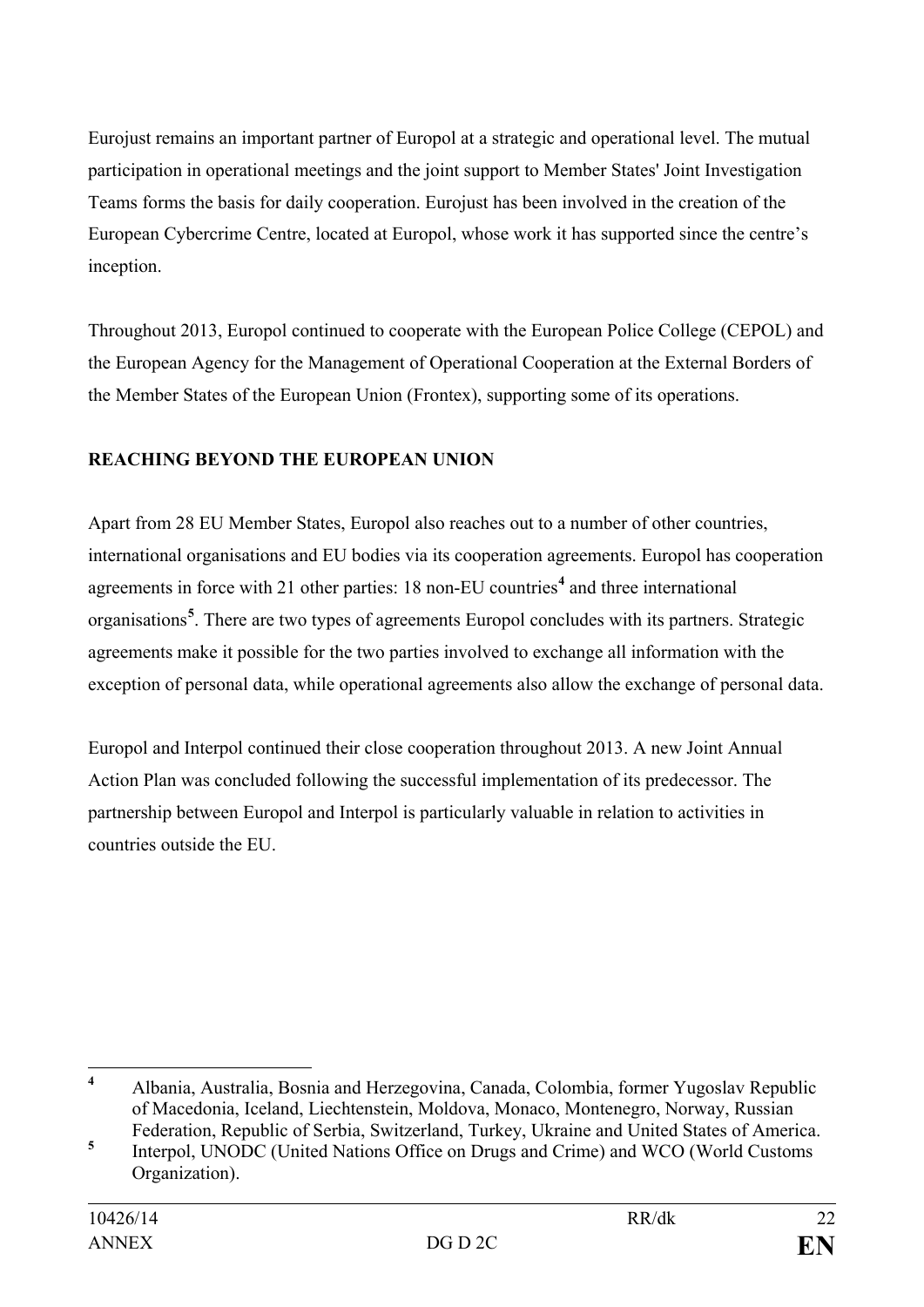Following the opening of the European Cybercrime Centre in early 2013 and with a view to the opening of the Interpol Global Complex for Innovation in Singapore in 2014, Europol and Interpol convened several meetings to discuss synergies in the fight against cybercrime, including the Europol-Interpol Cybercrime Conference which will continue to be held annually in The Hague and Singapore.

## **EUROPEAN POLICE CHIEFS CONVENTION (EPCC)**

In September 2013, Europol hosted the third European Police Chiefs Convention (EPCC) at its headquarters in The Hague. The event was co-organised by the Lithuanian National Police under the Lithuanian Presidency of the Council of the European Union. The convention drew together more than 200 chiefs of police, senior law enforcement officers and academics from 43 countries and nine EU bodies and international organisations. Participants debated issues in four main areas pertaining to modern law enforcement challenges: modern technology, witness protection, data protection, and police leadership.

The 2013 convention was the first one in a new format which resulted in more in-depth contributions from high-level law enforcement experts that had previously been elaborated throughout the year in expert working groups convening at Europol. As a result, the police chiefs could discuss and agree on a number of European law enforcement cooperation issues addressing wider policy and legislative developments at the European level.

This top forum has become a key annual conference in Europe and one of the most important events of its kind in the world. The convention's programme in 2013 was well received by the European Union law enforcement leadership who also appreciated meeting their colleagues in specially tailored bilateral and multilateral sessions.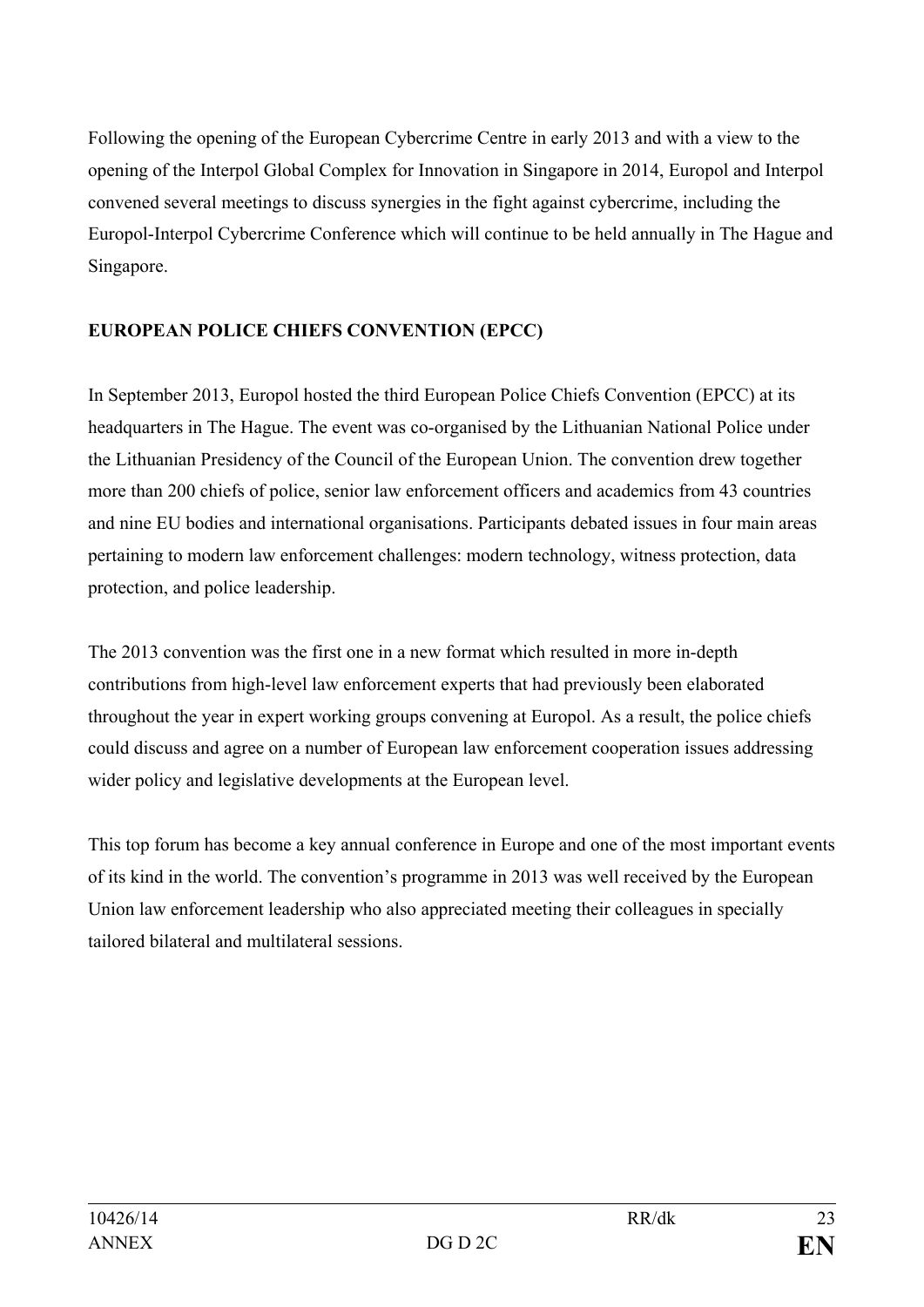## **4: SUPPORTING CROSS-BORDER INVESTIGATIONS**

Europol's mandate covers a broad spectrum of crimes in the following main areas:

- Drugs
- Cybercrime
- Euro counterfeiting
- Trafficking in human beings
- Facilitation of illegal immigration
- Intellectual property crime (piracy and counterfeiting)
- VAT fraud
- Mobile organised crime groups
- Outlaw motorcycle gangs
- Terrorism
- Money laundering and asset tracing.

For more insights into these main areas, please see Annex II.

Annually, Europol coordinates and supports an impressive number of complex international investigations run by Member States' law enforcement services. In 2013, more than 18 300 new cross-border cases — a 15 % increase compared to the previous year — were initiated by Member States, Europol and third parties. Each month 38 000 operational messages in support of ongoing cases were exchanged. Altogether 456 598 messages were exchanged during the year between 452 competent authorities in 28 Member States and 42 third partners.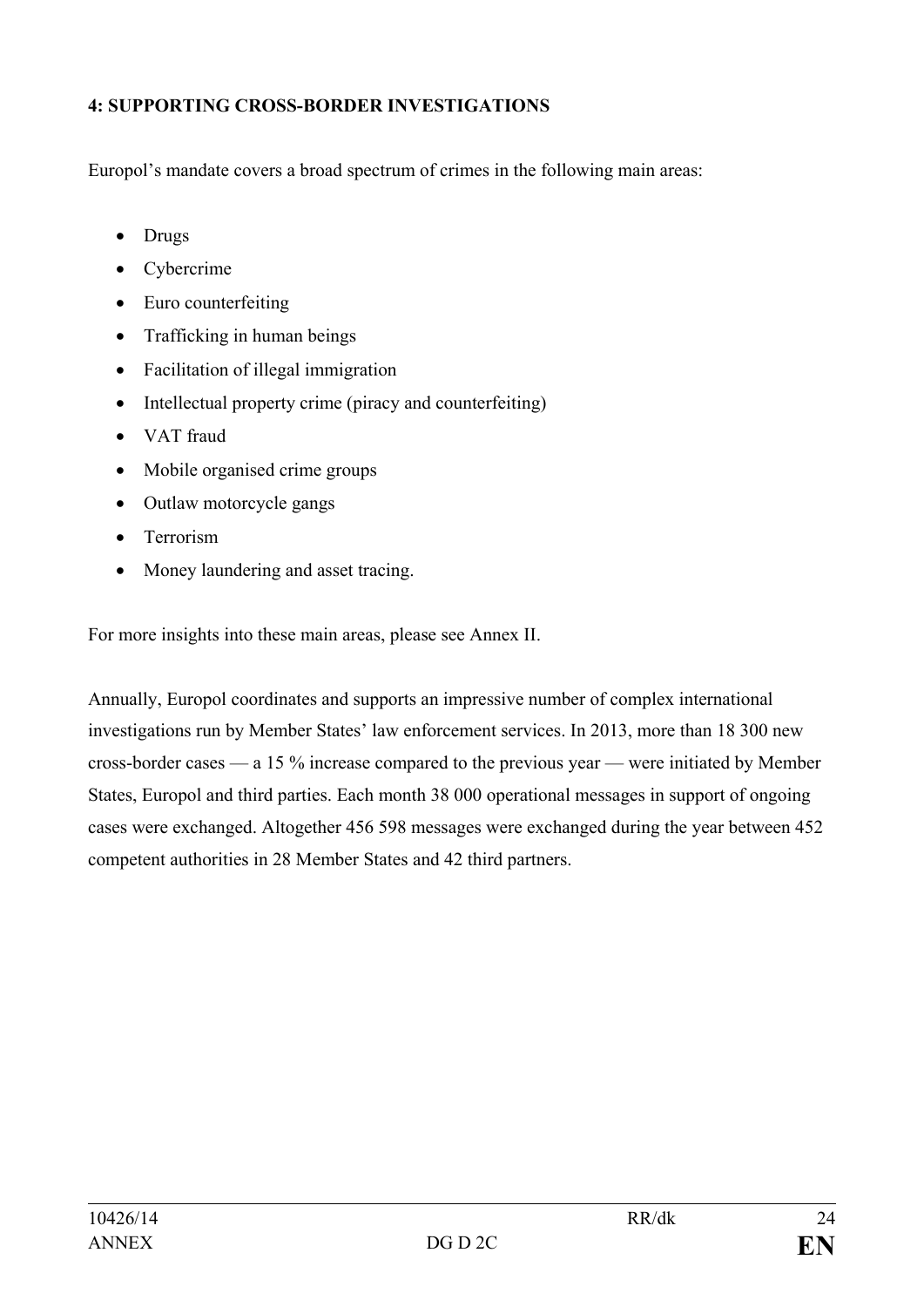## **2013 IN FIGURES - OPERATIONAL SUPPORT BY EUROPOL**

To support Member States' investigations, Europol produced:

- 1656 cross-match reports
- 220 operational analysis reports
- 385 other operational reports.

Europol deployed its capabilities granting direct access to its databases and sending its experts to the scenes of ongoing investigations:

- 90 times with the mobile office
- 56 times with the mobile forensic IT kit.

This report presents seven major operations, to illustrate the range and scope of some of the international investigations supported by Europol. Each operation shows a mandated area under which Europol was working, a general overview of the crime(s) that were under investigation and the set of Europol's capabilities that were employed in support of the given operation:

- Operational support
	- o Operational coordination
	- o Exchange of criminal information via SIENA
	- o Operational analysis
	- o Specialised and forensic expertise
	- o Mobile office
	- o Financial support
- Networking power
- Strategic analysis
- Warning.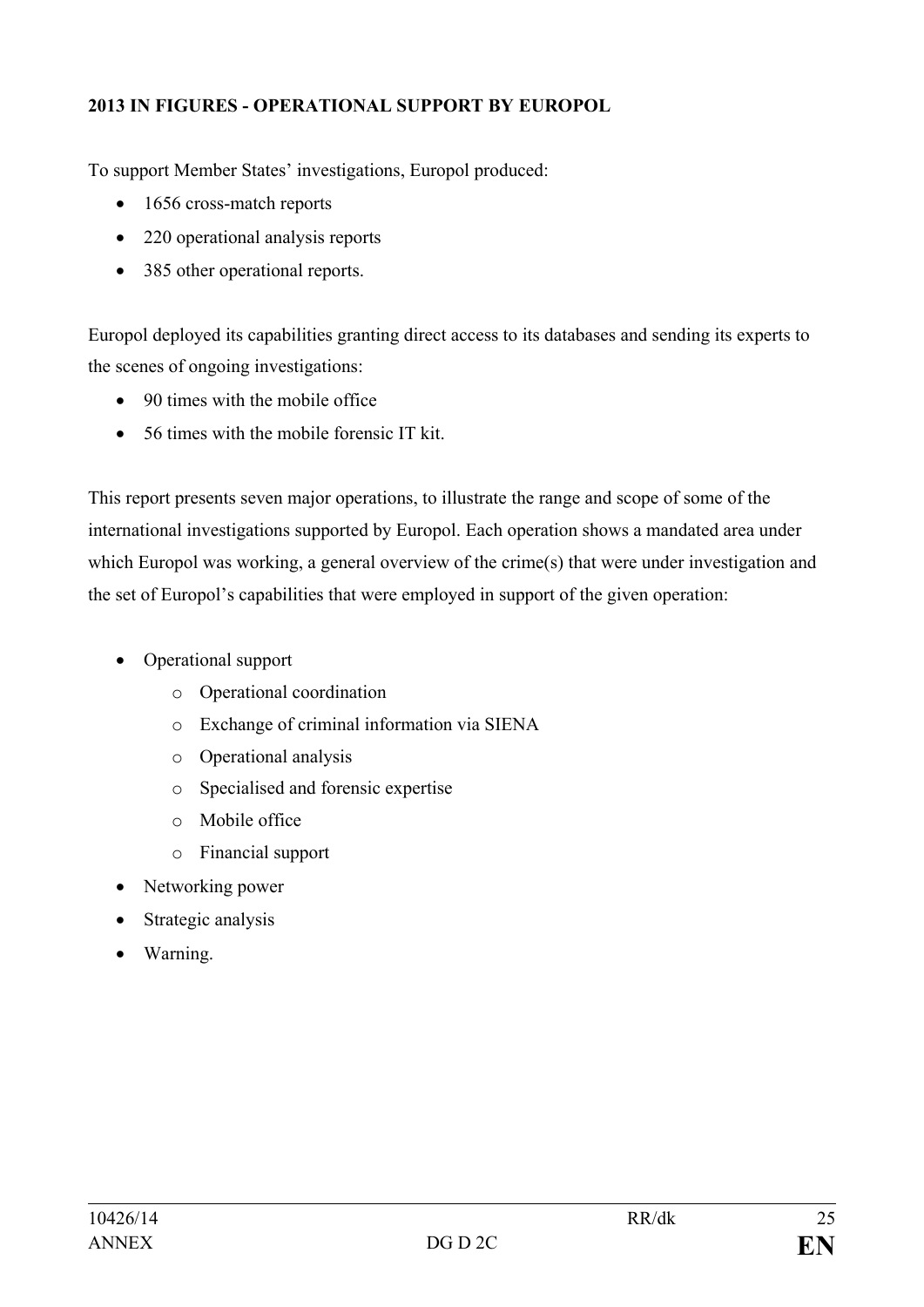### **OPERATION POLICE RANSOMWARE**

#### *Scope of criminal activities*

A major organised cybercriminal network based in Europe exploited a police ransomware malware worldwide. This international criminal gang used a type of malware which pretends to be a communication from a local law enforcement agency and blocks computers, accusing the victims of conducting illicit or malicious activities online and requesting the payment of a fine (in this case EUR 100), through an online payment to unblock it. The criminal network used a variant of malware from Russia and waged campaigns targeting victims in Austria, France, Germany, Italy, Spain, and the UK. Estimations are that tens of thousands of computers worldwide were affected, bringing profits of more than a million euros per year. Additionally, one of the criminal network's largest financial cells in the Costa del Sol specialised in laundering the proceeds of the crimes by employing both virtual systems for money laundering and other traditional methods.

#### *Law enforcement cooperation*

- Initiated in April 2012 by the Spanish Police
- Extensive investigation of over a year which led to two operations
- Europol supported both operations
- The first operation in April 2012 was also supported by Germany, United Arab Emirates and the United States of America (FBI) and as well as Eurojust and Interpol
- The second operation in April 2013 was supported by Austria, Germany, Switzerland, the United Kingdom and Interpol
- Finalised in November 2013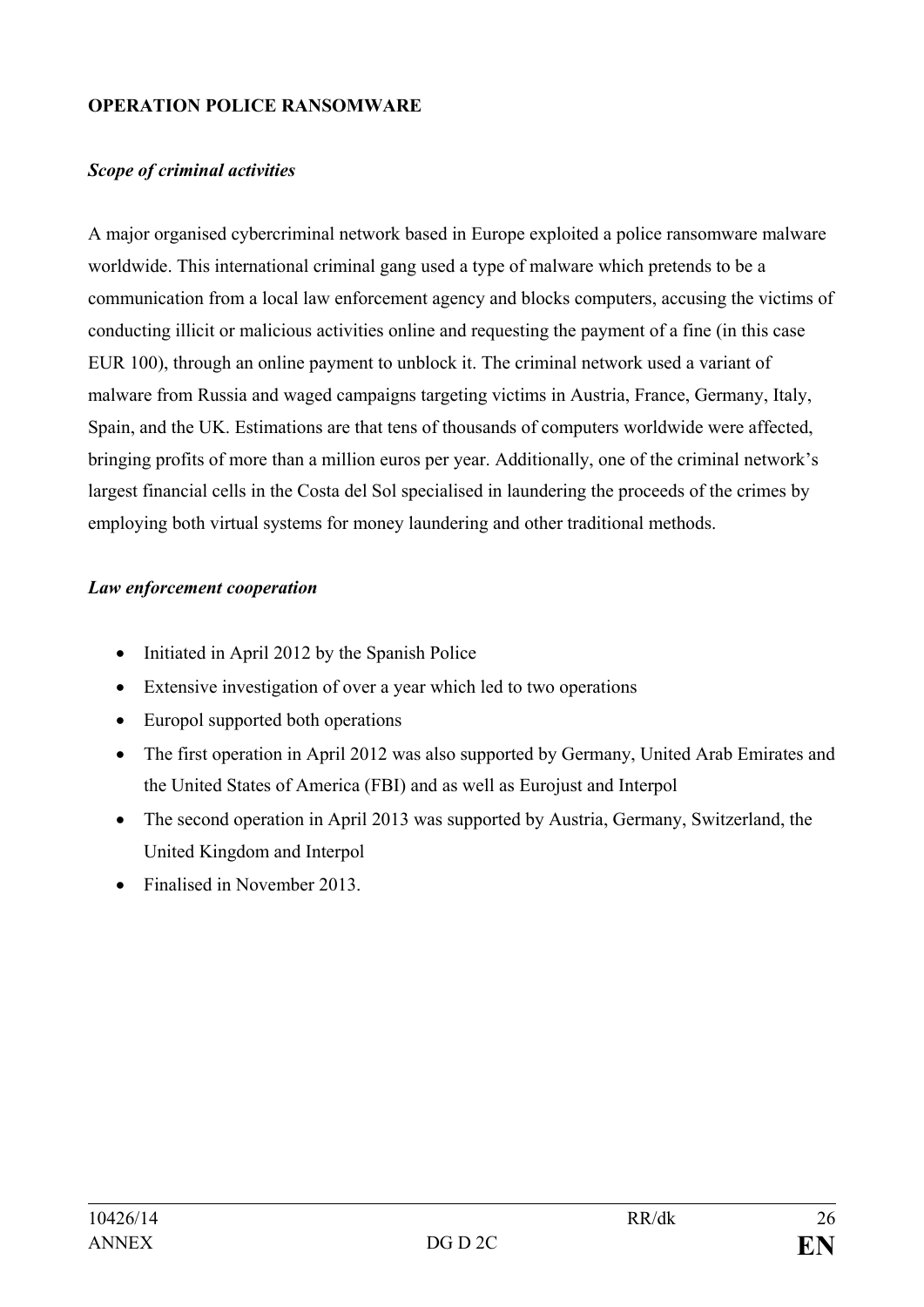## *Europol's role*

- Initiated and facilitated international law enforcement cooperation
- Organised six operational meetings at Europol
	- o Financed five of these operational meetings
- Exchanged operational information 200 messages exchanged via SIENA
- Analysed complex criminal intelligence from 27 states and organisations
	- o Including the data from the compromised computers in 80 countries
	- o Contributed significantly to the identification of key suspects
	- o More than 30 analytical reports provided to the involved countries
- Provided expertise, technical advice and forensic support, also on-the-spot
- Deployed its mobile office on the spot
- Networking power reaching interested EU Member States (MS) via its network of Europol Liaison Officers and using their bilateral channels beyond (e.g. the attaches of the Ministry of Interior of the Spanish Embassy in Moscow and the Spanish Embassy in the UAE) and third parties (e.g. US FBI), cooperating with Interpol and Eurojust
- Developed a barrier model for police ransomware
- Notifying the Member States about the individuals affected in their jurisdictions based on ongoing analysis
- Strategic analysis production of a police ransomware threat assessment and recommended action plan
- Warned the EU public about police ransomware via a dedicated brochure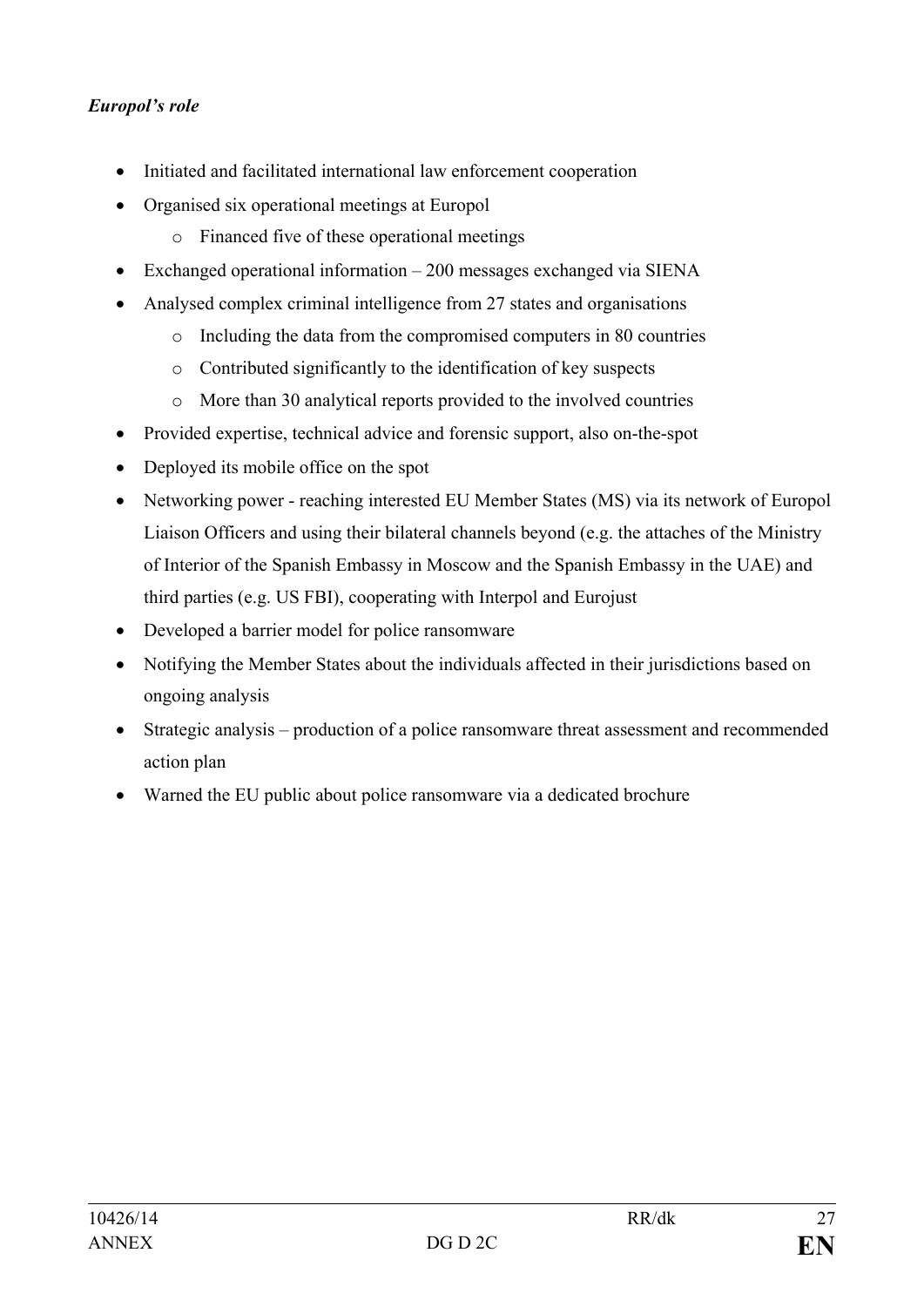## *Results*

- Dismantling the largest and most sophisticated cybercrime network dedicated to spreading police ransomware
	- o Arresting altogether 13 suspects during two operations
		- <sup>1</sup> 11 arrests in December 2012 and February 2013
		- 2 further arrests in July 2013
	- o Locating 21 000 compromised servers of companies in 80 countries (1500 of them in Spain)
	- o Six premises searches in Spain
		- Confiscating IT equipment used by the criminals
		- Seizing numerous electronic devices and digital evidence
		- Seizing more than 200 fraudulent credit cards (used to withdraw EUR 26 000)
		- Confiscating EUR 50 000 in cash and EUR 5000 in e-currency
- Dismantling the sophisticated money laundering facility which was processing around EUR 10 000 daily through various electronic payment systems and virtual currencies.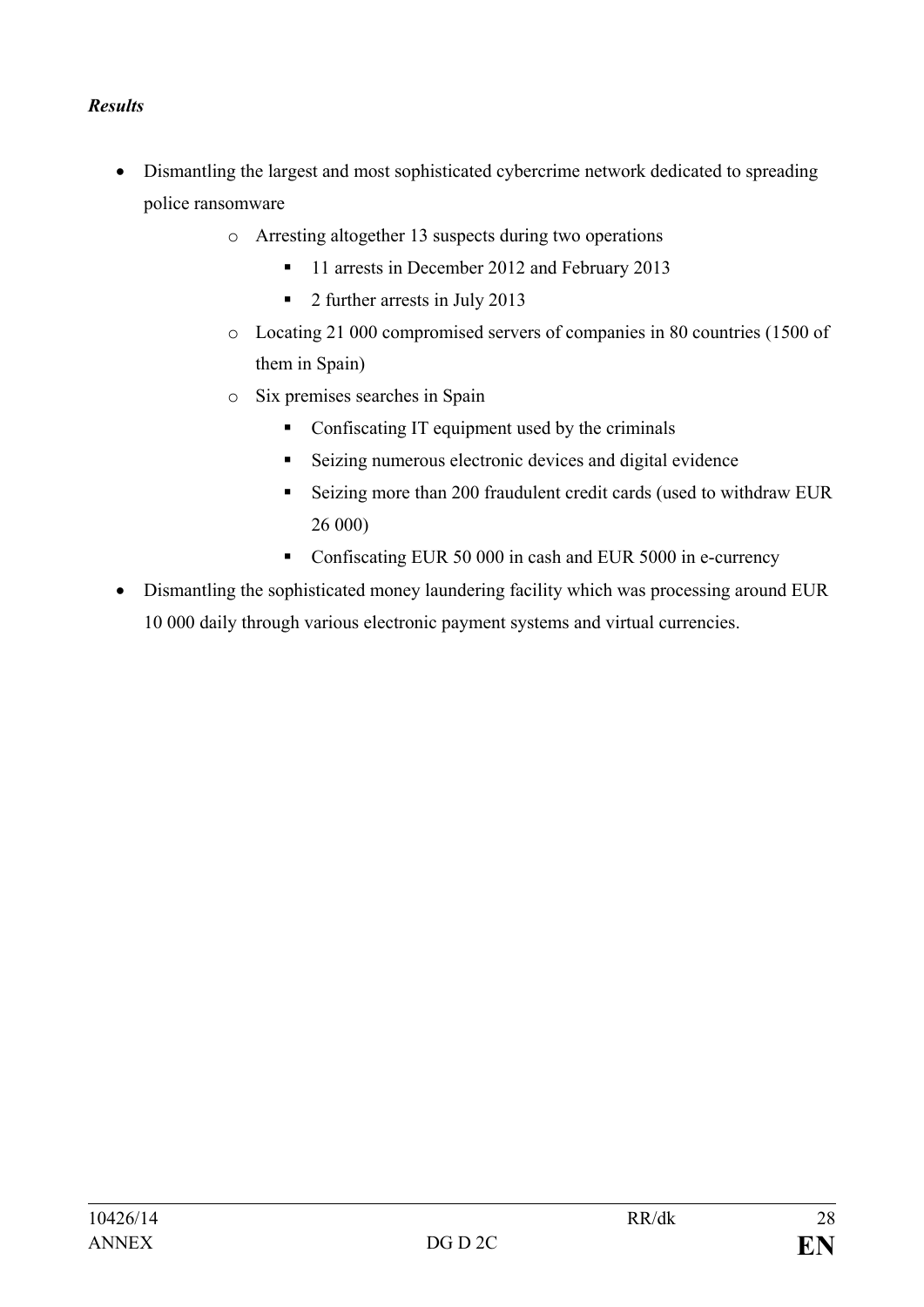# GENERAL INFORMATION ON THE INVESTIGATION

Europol mandate

Cybercrime

Related to: money laundering

### Europol capabilities deployed to support the investigation

- Operational support
	- o Operational coordination **√**
	- o Exchange of criminal information via SIENA **√**
	- o Operational analysis **√**
	- o Specialised and forensic expertise**√**
	- o Mobile office **√**
	- o Financial support**√**
- Networking power **√**
- Strategic analysis **√**
- Warning**√**

#### Ransomware cybercrime in a nutshell

- The first piece of ransomware malware appeared in 1989
- 2005-2006, more ransomware malware infections observed in Russia
- Since then, the ransomware malware evolved and its tactics changed to include the police ransomware variant
- Spring 2011, the first cases of police ransomware in the EU detected (first reported case in Germany)
- By 2012, most EU Member States and other countries worldwide were affected by this type of malware attacks.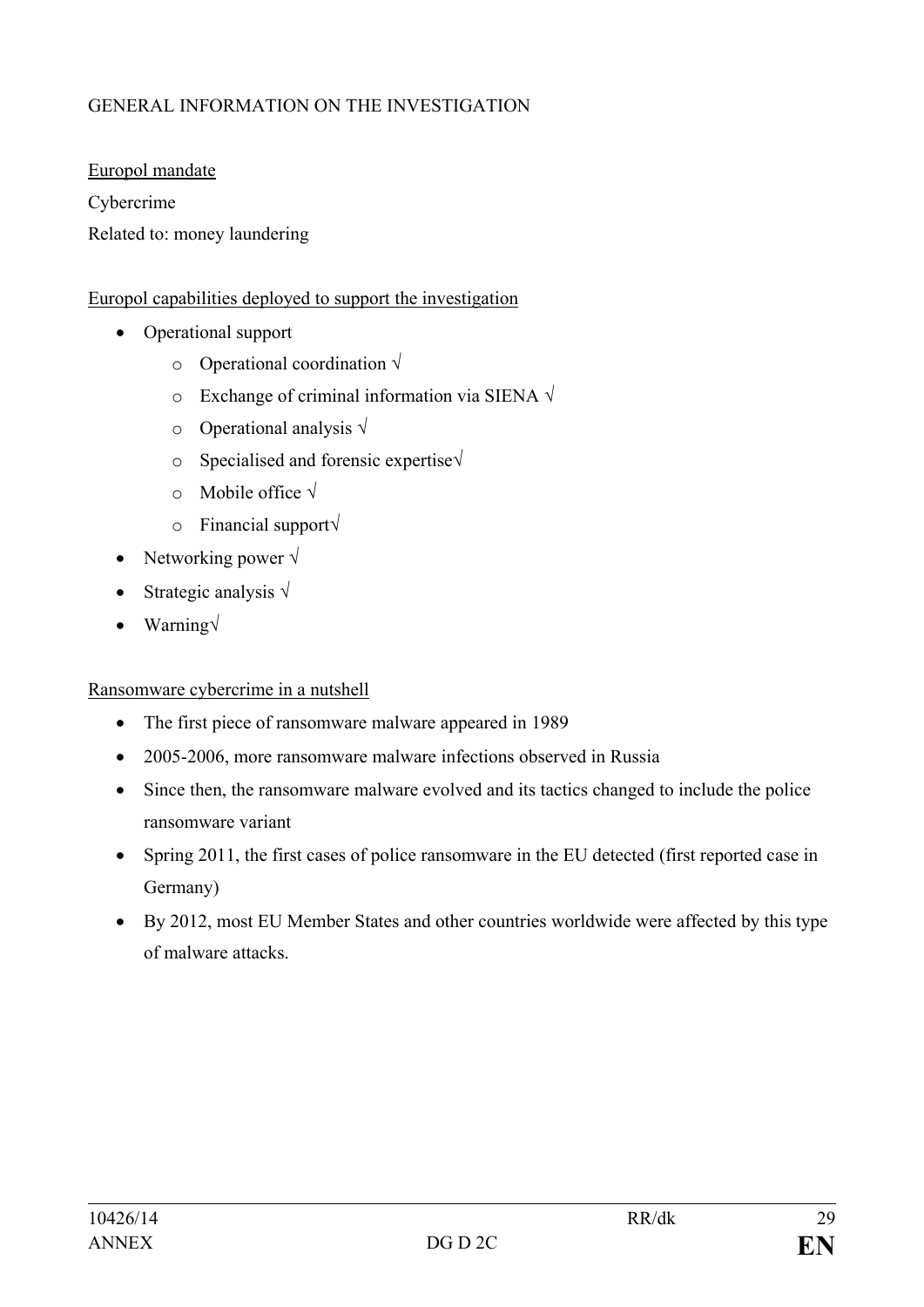### **OPERATION PANDORA-STORM**

### *Scope of criminal activities*

A powerful global organised crime network, consisting of 6 organised crime groups and 100 members, dealt with online and electronic payment fraud in Europe, North and South America and Asia from 2011 until 2013. It was engaged in the worldwide illegal compromise and dissemination of payment card data as well as skimming, fraudulent transactions and other related crimes. The criminal network is estimated to have made illegal profits of approximately EUR 2 million. It has affected 36 000 bank and credit card holders in 16 European countries.

### *Law enforcement cooperation*

- Initiated in December 2011 by the Romanian National Police Cybercrime Unit
- Coordinated by Romania and Europol
- Involving 17 EU Member States, five third states and Europol**[6](#page-27-0)**
	- $\circ$  More than 400 law enforcement officers involved
- Final raids on 28 March 2013 in Romania and the UK
- Finalised in May 2013.

## *Europol's role*

- Initiated and facilitated international law enforcement cooperation
- Provided communication exchange via the Europol Liaison Officers (ELOs)
	- o Multilateral and bilateral channels to reach key overseas partners
- Organised and financed two ground-breaking operational meetings in 2012
- Organised several other operational meetings
- Pooled and analysed complex international criminal data contributions almost 2500 intelligence exchanges

<span id="page-27-0"></span>**<sup>6</sup>** Participating countries and organisations: Romania (leader), plus Austria, Belgium, Denmark, Finland, France, Germany, Greece, Hungary, Ireland, Italy, Lithuania, Netherlands, Portugal, Slovenia, Spain, United Kingdom, Switzerland, Australia, Colombia, Dominican Republic, US Secret Service.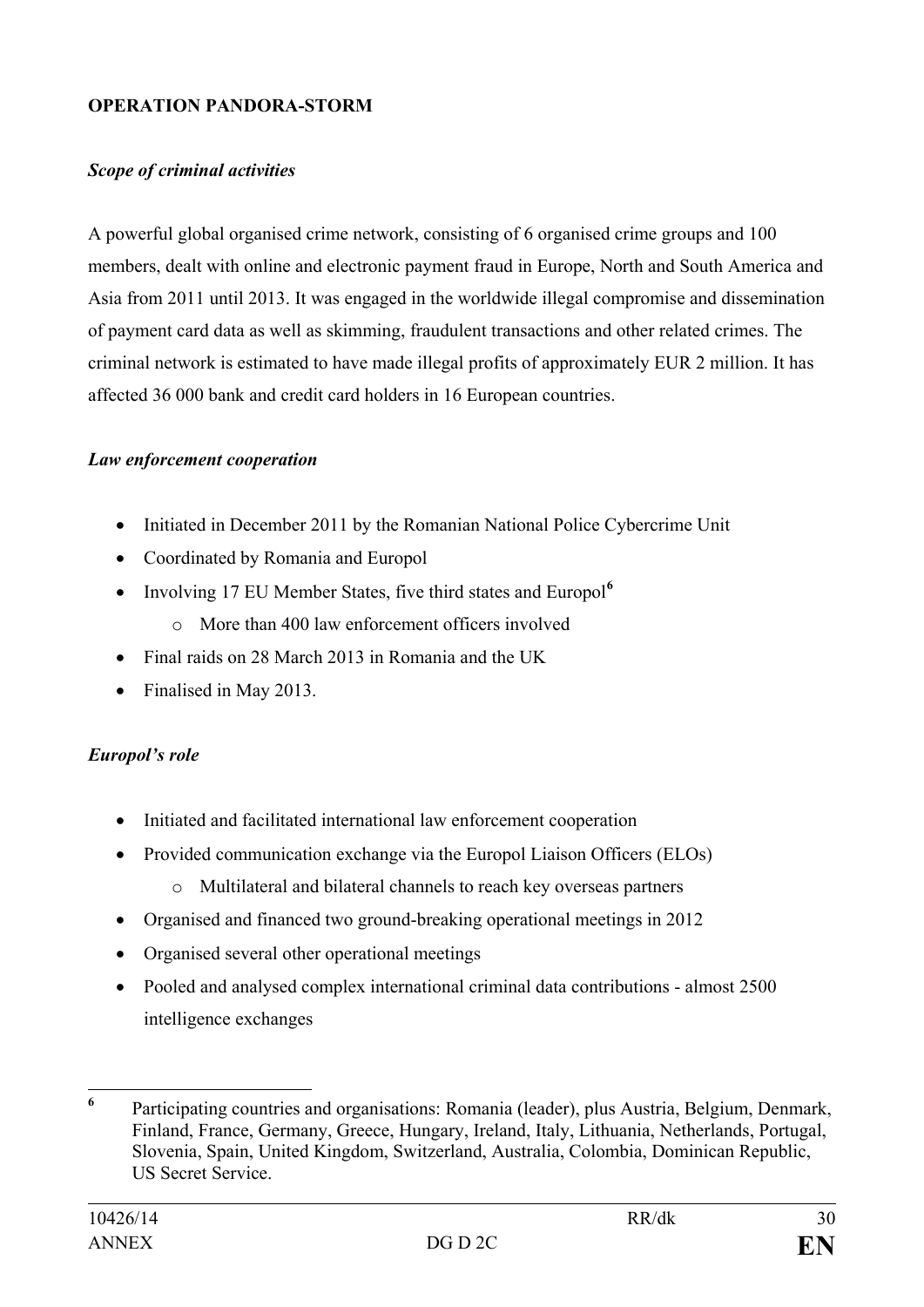- Provided more than 50 analytical products, including 30 analytical reports and identified cross-matches and links to other investigations
- Provided operational support and coordination during the raids
	- o Command centre at the European Cybercrime Centre, Europol
	- o On-the-spot technical and expert support
- Warned the EU public via press releases

## *Results*

- Dismantling of the organised crime groups and arresting their leaders
- Dismantling of two illegal workshops manufacturing skimming devices (in Bucharest, Ramnicu Valcea)
- Arrest of altogether 44 organised crime group members (Denmark, France, Germany, Lithuania and Romania)
- Confiscation of more than 200 pieces of IT equipment, cars, real estate and weapons, seized during 90 searches in Romania and the UK

# GENERAL INFORMATION ON THE INVESTIGATION

## Europol mandate

Cybercrime: online payment and electronic payment fraud Illegal dissemination of payment card data

## Europol capabilities deployed to support the investigation

- Operational support
	- o Operational coordination **√**
	- o Exchange of criminal information via SIENA **√**
	- o Operational analysis **√**
	- o Specialised and forensic expertise**√**
	- o Mobile office **√**
	- o Financial support**√**
- Networking power **√**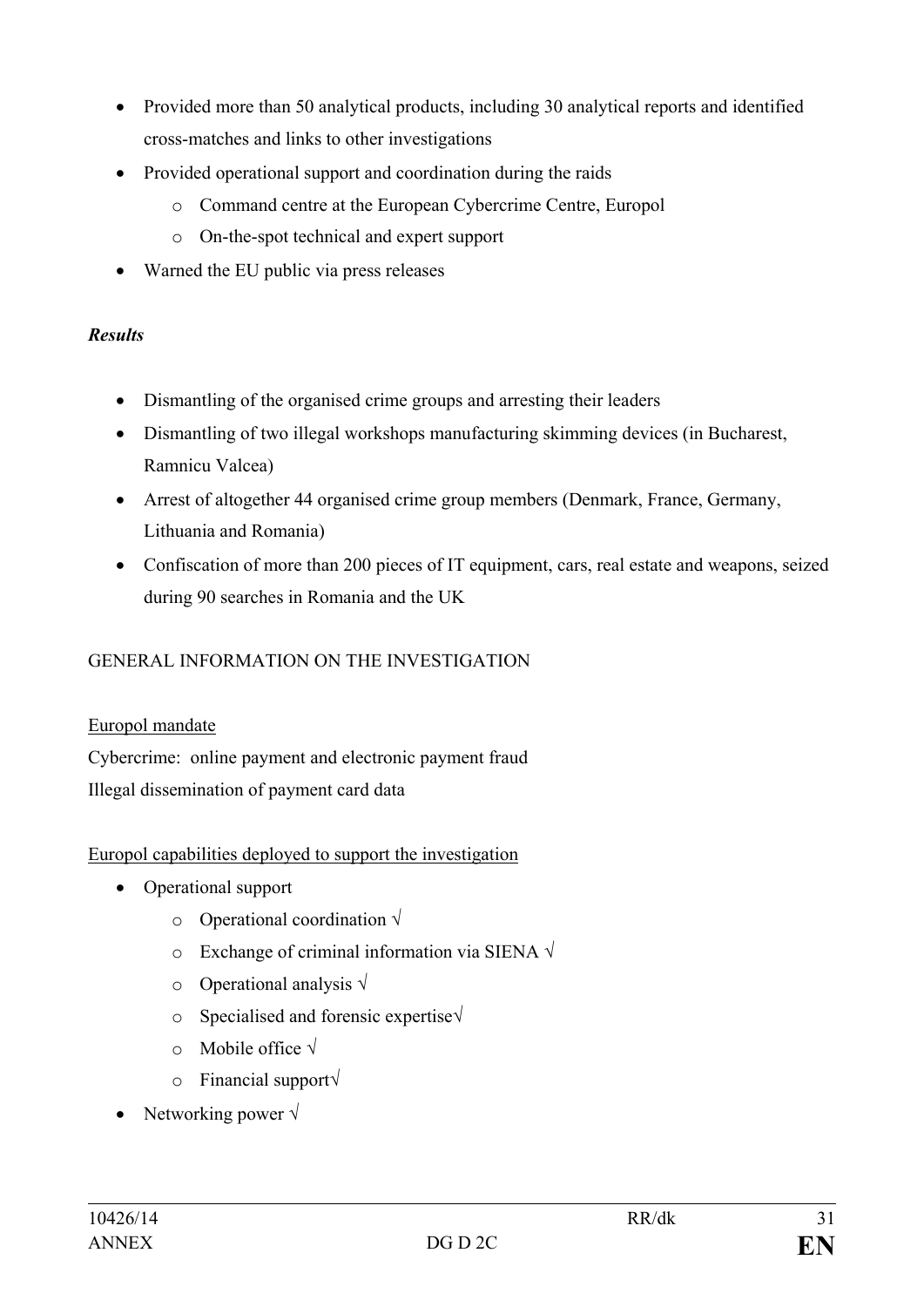- Strategic analysis
- Warning**√**

# Payment card fraud in a nutshell

- The EU is the world's largest market for payment card transactions
- Payment card fraud is an extremely lucrative business
- Organised crime groups derive more than EUR 1.1 billion a year from payment card fraud in the EU (according to recent ECB data)

# **OPERATION CASABLANCA**

## *Scope of criminal activities*

Members of the Hells Angels Motorcycle Club (HAMC) Nomads Luxembourg and Turkey, together with high-level executive members from the Hells Angels Motorcycle Club Germany, were suspected of running an international criminal organisation in Palma de Mallorca involved in a high number of various serious offences across a number of European countries - Spain, Germany, Netherlands, Switzerland and Bulgaria – as well as Turkey, South American and African countries. This international criminal gang was suspected of committing crimes including assault and attempted murder, trafficking in human beings for prostitution, kidnapping, threats, extortion, drugs trafficking, illegal possession of firearms, money laundering, fraud, forgery of documents and corruption.

## *Law enforcement cooperation*

- Initiated by the Spanish National Police and the Spanish Guardia Civil in December 2011
- Coordinated by Europol and Eurojust
- Supported by Austria, Germany, Luxembourg, Netherlands and Interpol
- Raids on 23 July 2013 in Palma de Mallorca
	- o 200 law enforcement officers from five countries
- Additional raids in Mallorca in September 2013
- Phase 2 finalised in September 2013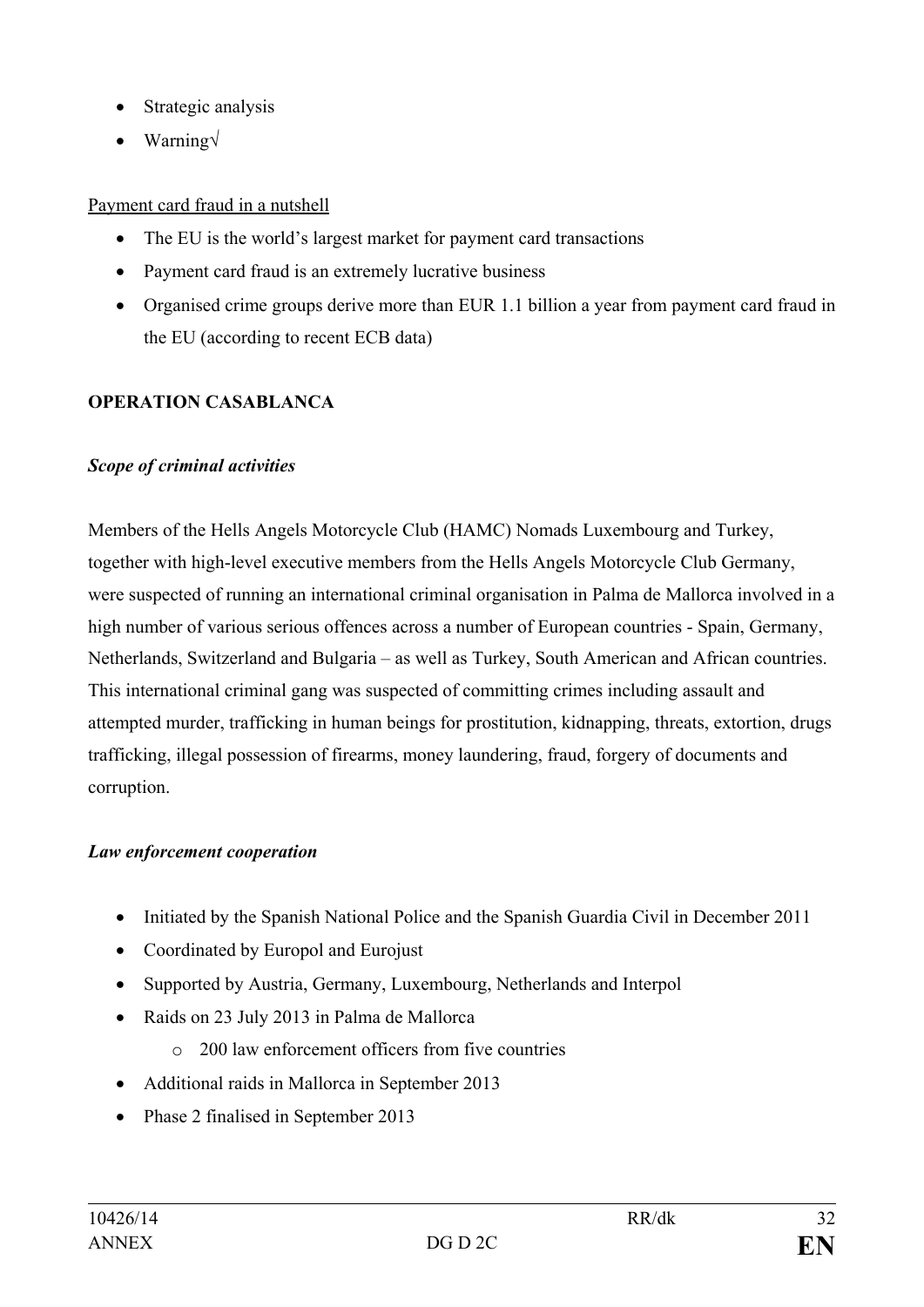## *Europol's role*

- Operational coordination and support
	- o Operational meetings organised at Europol headquarters
		- <sup>10</sup> investigators and officers from Germany, Luxembourg, Netherlands, Spain and Switzerland
	- o Operational meetings in Mallorca, Madrid and Eurojust headquarters in The Hague either funded or supported by Europol
- Financial support to operational meetings
- Operational support on the spot
	- o Expertise on outlaw motorcycle gangs during house searches and arrests
	- o Forensic data extraction
	- o Mobile office deployed on the spot
- Exchange of operational information via SIENA 150 messages exchanged
- Analytical support
	- o Analysis of a high volume of complex data
	- o Identifying links to other investigations
	- o Production and dissemination of analytical reports (eight dedicated analytical and cross-match reports)
- Networking power network of Europol Liaison Officers, experts on organised motorcycle criminal gangs, cooperation with Eurojust and Interpol
- Warning law enforcement authorities about the danger and high importance of targets
- Operational and expert advice (in cooperation with the Spanish authorities), including recommendation on the provision of expert witness reports for court.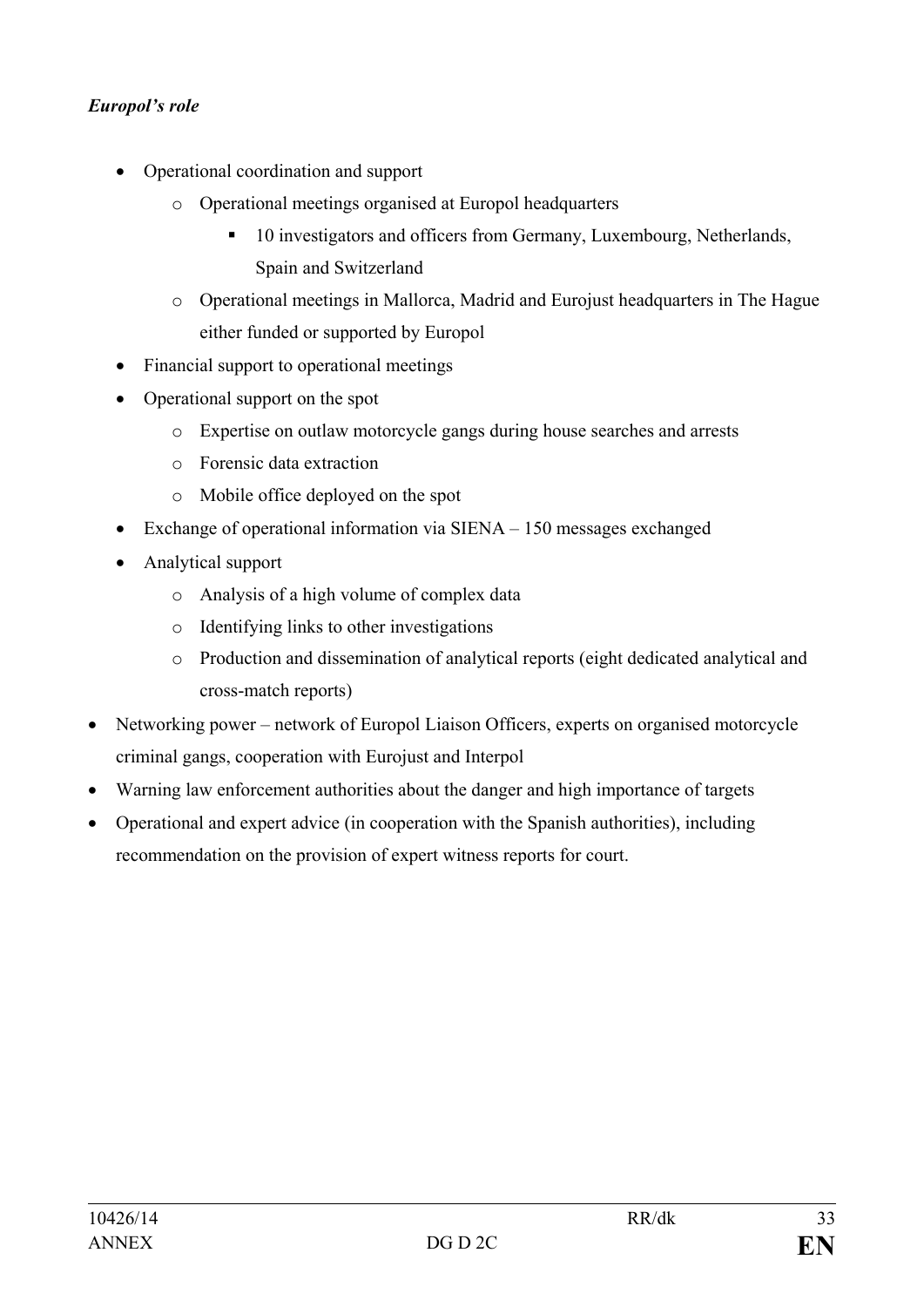## *Results*

- International criminal gang disrupted
	- o Top targets arrested including a high influential HAMC member
	- o 42 arrests in total
- 31 simultaneous house searches
- EUR 2.5 million worth of real estate seized
- Seizure of luxury objects (yachts, cars, motorcycles and EUR 100 000 worth of jewellery, among others)
- Confiscation of drugs (cocaine, marijuana, anabolic steroids), weapons and a large quantity of electronic and IT equipment
- Confiscation of EUR 50 000 in cash and HAMC paraphernalia
- Seizing of counterfeit documents, including 2 police ID cards and a bullet proof vest
- Dismantling of an illicit drug laboratory
- 200 police officers from 5 states engaged

### GENERAL INFORMATION ON THE INVESTIGATION

#### Europol mandate

Drug trafficking, trafficking in human beings, kidnapping, threats, extortion, illegal possession of firearms, money laundering, fraud, forgery of documents, attempted murder, assault, corruption

### Europol capabilities deployed to support the investigation

- Operational support
	- o Operational coordination **√**
	- o Exchange of criminal information via SIENA **√**
	- o Operational analysis **√**
	- o Specialised and forensic expertise**√**
	- o Mobile office **√**
	- o Financial support**√**
- Networking power **√**
- Strategic analysis **√**
- Warning **√**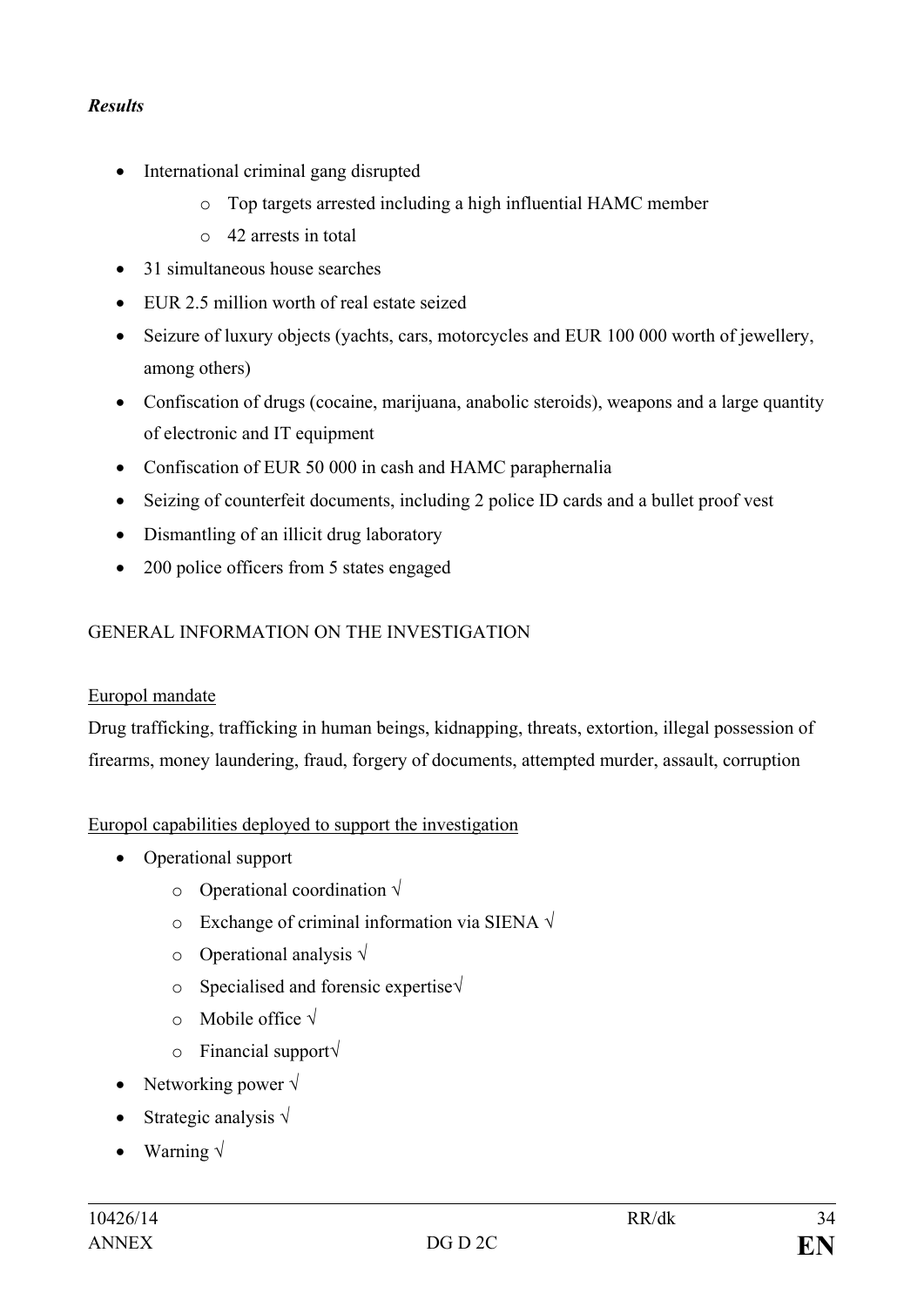## Outlaw Motorcycle Criminal Groups in a nutshell

Outlaw motorcycle gangs are considered a national threat and a national policing priority in 17 European Union Member States and in 6 Europol partner states. There has been a steady expansion in the growth of the Hell Angels Motorcycle Clubs worldwide since 2005. Their number more than doubled in Europe and more than tripled in Central and South America. In 2013, there was a noticeable increase in members of outlaw motorcycle gangs convicted for criminal activities. This trend is likely to continue in 2014.

# **OPERATION PARADISE CITY**

### *Scope of criminal activities*

An international criminal group was dismantled that was producing and distributing counterfeit 50 and 100 euro banknotes from their base in Vienna, Austria. Its members originated from the former Yugoslavia (mainly Serbia). The criminal network was active in Austria and Serbia but the counterfeit currency produced by it was detected in 12 European states**[7](#page-32-0)** . The organised crime group produced in total over 1 million in counterfeit euros (in 10, 50 and 100 denomination banknotes) and over 12 million Serbian dinar (1000, 2000 and 5000 denomination banknotes).

### *Law enforcement cooperation*

- Initiated in August 2012 by the Austrian Police
	- o Involving the Austrian National Bank
- Supported by Europol
- Cooperation between Austria, Serbia, and Slovenia
- Final raids on 18 June 2013 in Vienna
	- o More than 200 law enforcement officers involved
- Finalised in June 2013

<span id="page-32-0"></span>**<sup>7</sup>** 11 EU Member States: Austria, Croatia, Czech Republic, Finland, France, Germany, Hungary, Italy, Lithuania, Slovakia, and Slovenia, plus Serbia.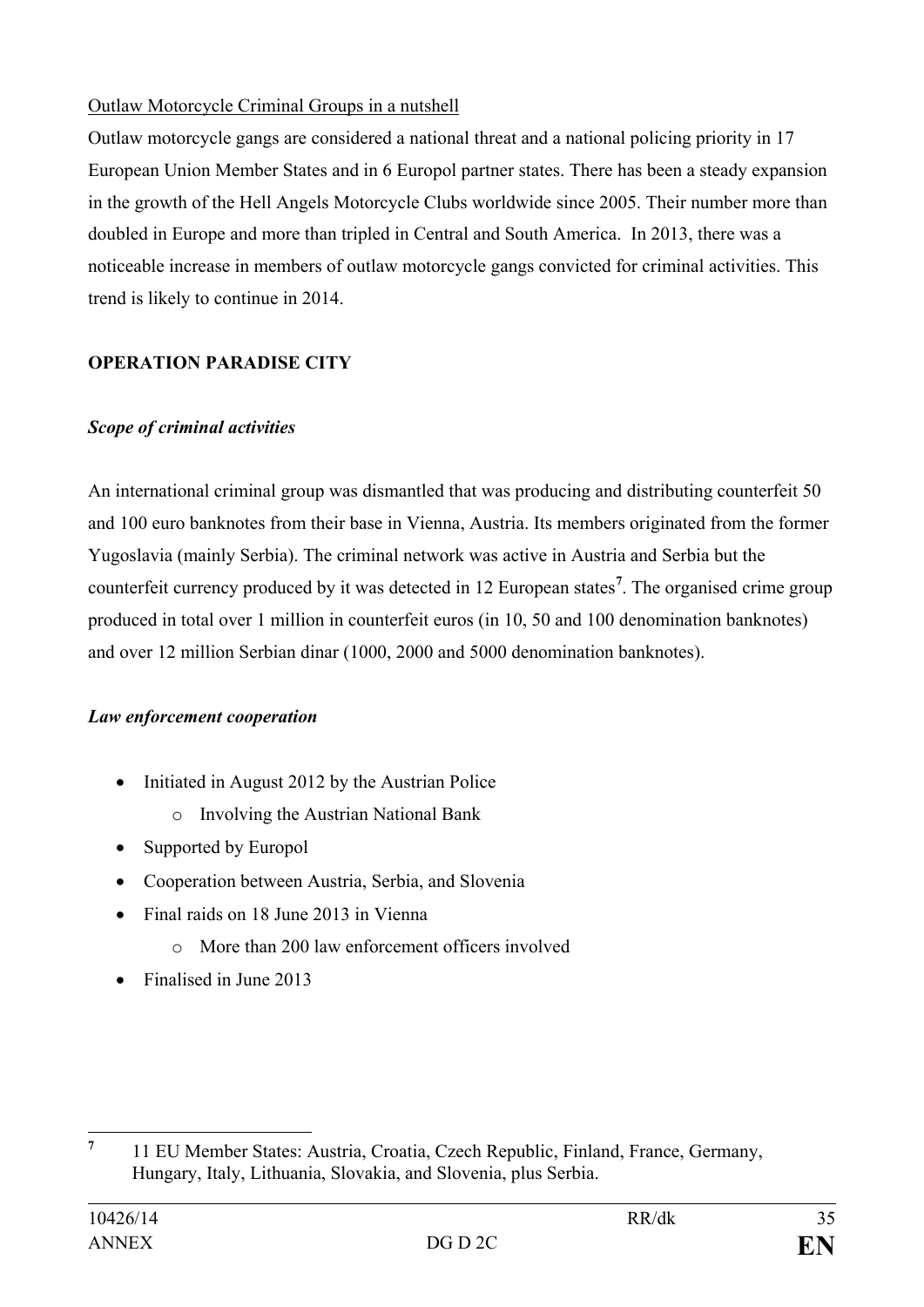## *Europol's role*

- Facilitated international law enforcement cooperation using ELOs' network
- Exchanged related criminal data 50 messages exchanged via SIENA
- Operational support and coordination
	- o Operational meeting organised and financed
	- o Financing police measures against euro counterfeiting
	- o Action plan set up for the final stage of the investigation
	- o On-the-spot support by means of expertise, mobile office, technical assistance (UFED, forensic tools and expertise)
- Technical and forensic support
	- o Extracting data from the seized equipment
	- o Technical report on 100 euro banknote counterfeiting
	- o On-the-spot technical support in the dismantling of the illegal printshop
	- Analytical support
	- Analytical reports
	- Mobile office deployed on the spot.

### *Results*

- Disruption of an international criminal network
- Arrest of 13 people and 16 house searches in Vienna
- Seizure of
	- o Counterfeit 10, 50 and 100 euro denomination banknotes worth over EUR 300 000
	- o Counterfeit 1000, 2000 and 5000 Serbian dinars worth 1.5 million
	- o Confiscation of several pieces of counterfeiting and IT equipment, fake IDs and other forged documents
	- o Dismantling of a clandestine print shop in Vienna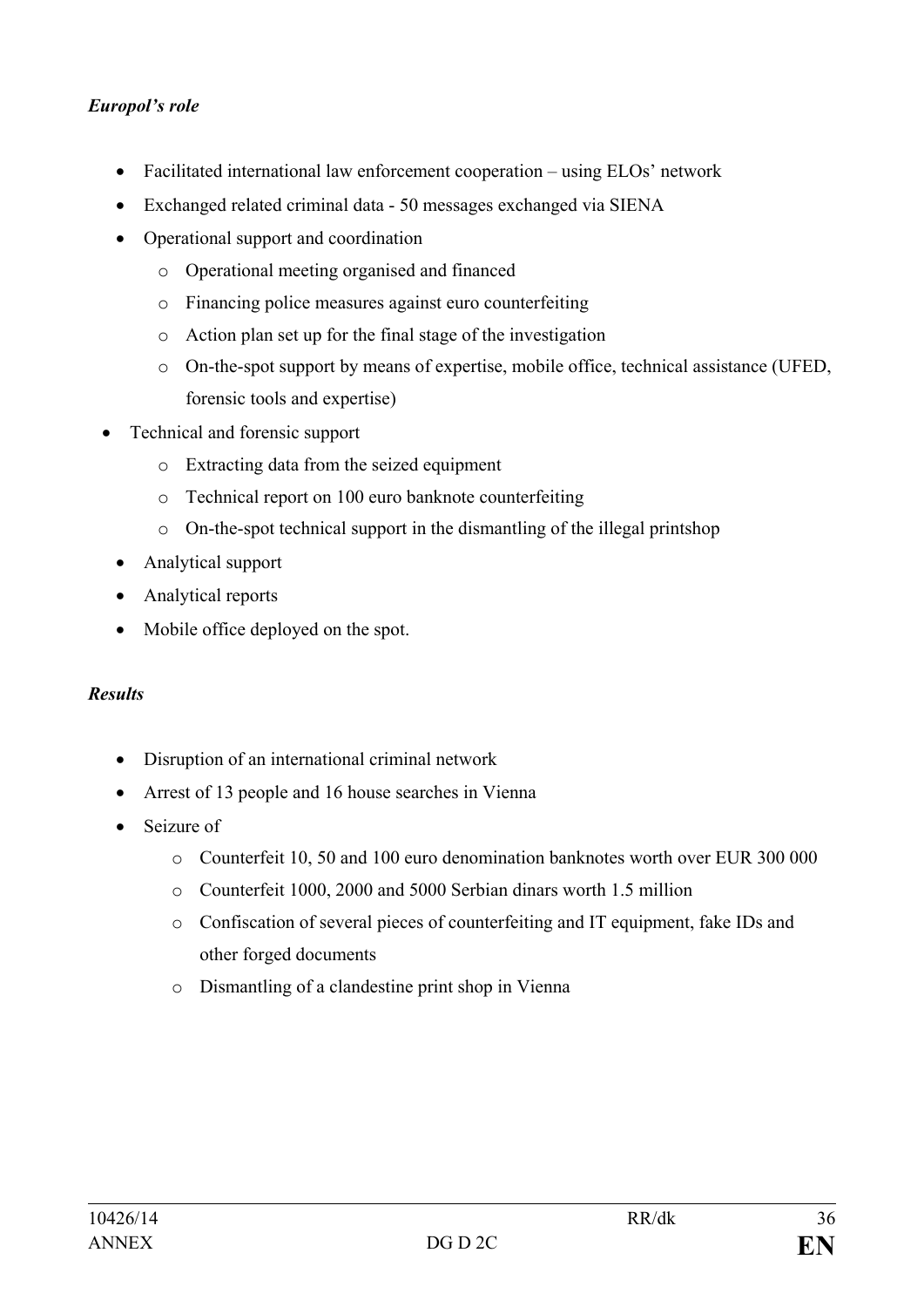# GENERAL INFORMATION ON THE INVESTIGATION

Europol mandate Euro counterfeiting Related to: forgery of documents

### Europol capabilities deployed to support the investigation

- Operational support
	- o Operational coordination **√**
	- o Exchange of criminal information via SIENA **√**
	- o Operational analysis **√**
	- o Specialised and forensic expertise**√**
	- o Mobile office **√**
	- o Financial support**√**
- Networking power **√**
- Strategic analysis
- Warning

### Euro counterfeiting in a nutshell

Europol data indicates that more than 620 000 counterfeit banknotes were found in circulation in 2013 - an increase of almost 20% on the previous year. Out of this more than 73 000 pieces were seized before being put into circulation - an increase of 28% compared to 2012.

## **OPERATION VETO**

### *Scope of criminal activities*

An extensive international criminal network was involved in widespread football match-fixing. The network's activities took the form of a sophisticated organised crime operation, which generated huge illicit profits estimated in the hundreds of millions by gambling on fixed matches in the Asian betting markets. Illegal operations were run out of Singapore with bribes of up to EUR 100 000 paid per match. For the first time a joint investigation team was created to fight this type of crime.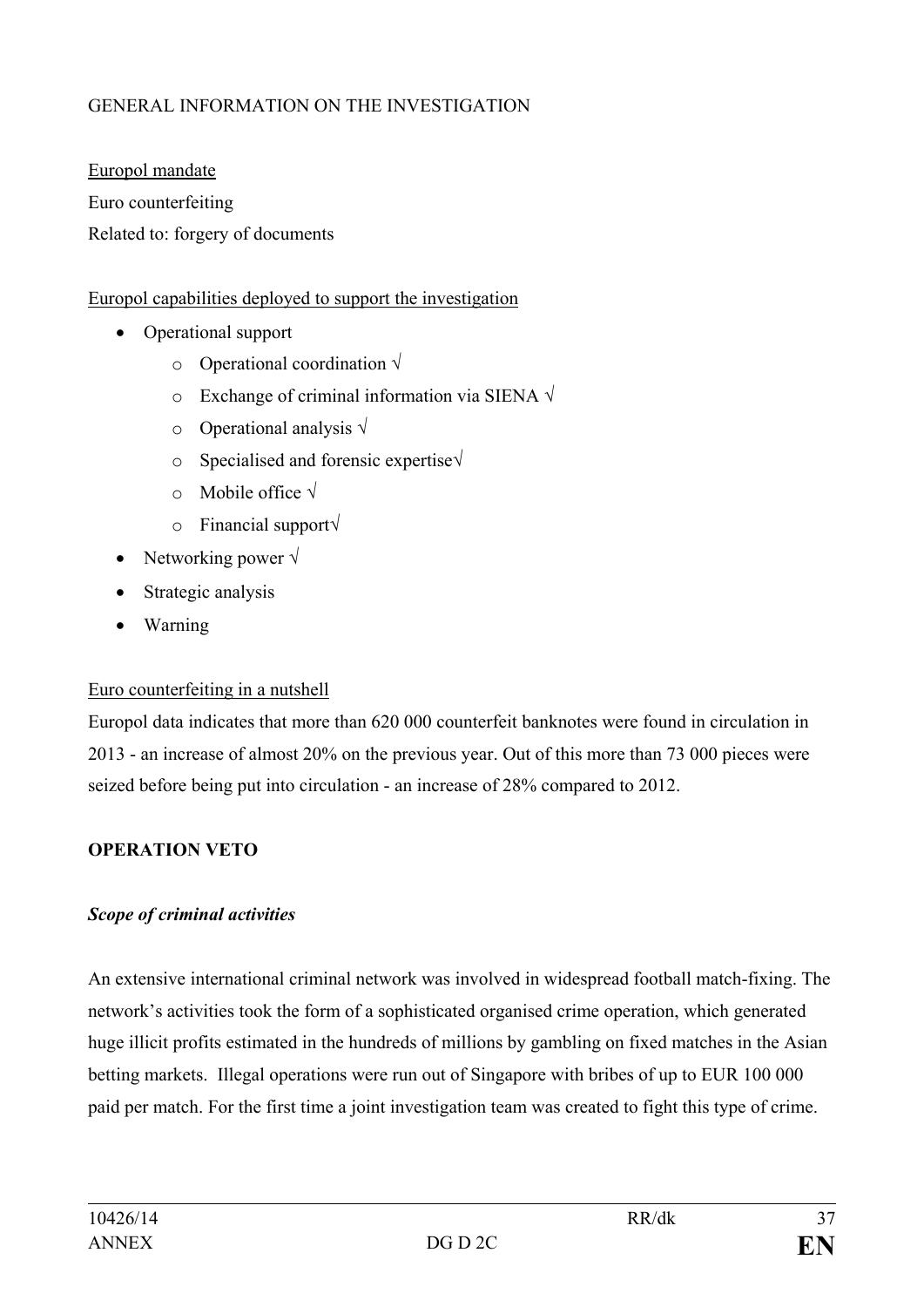## *Law enforcement cooperation*

- Initiated in July 2011 by Finland, Germany and Hungary
- Europol coordinated and supported the operation from the beginning
- Participating countries and organisations:
	- o 15 European countries**[8](#page-35-0)**
	- o Eurojust and Interpol
- Joint investigation team ran between July 2011 and January 2013
	- o Led by Europol, Austria, Finland, Germany, Hungary and Slovenia
	- o Supported by investigators from eight other countries and Eurojust
- Finalised in January 2013

# *Europol's role*

- Operational support and coordination
	- o Coordinating multiple police enquiries across Europe
	- o Organising eight operational meetings with 30 investigators from the participating countries
	- o Supporting seven other external meetings in Austria, Finland, Germany and Hungary
	- o Financial support for operational meetings
- Criminal data exchange SIENA (337 messages)
- Operational analysis
	- o More than 13 000 email exchanges and other material
	- o 31 analytical reports
	- o Identification of links between matches and suspects
	- o Identification of an organised criminal network behind illegal activities
- Deployment of the mobile office in Hungary and in Bulgaria
- Networking power communication exchanges via the network of Europol Liaison Officers and beyond involving sports organisations (FIFA, UEFA, FIFPRO) and Interpol
- Warning the public across the EU

<span id="page-35-0"></span>**<sup>8</sup>** Austria, Bulgaria, Croatia, Czech Republic, Estonia, Finland, Germany, Greece, Hungary, Italy, Moldova, Netherlands, Slovakia, Slovenia and the United Kingdom.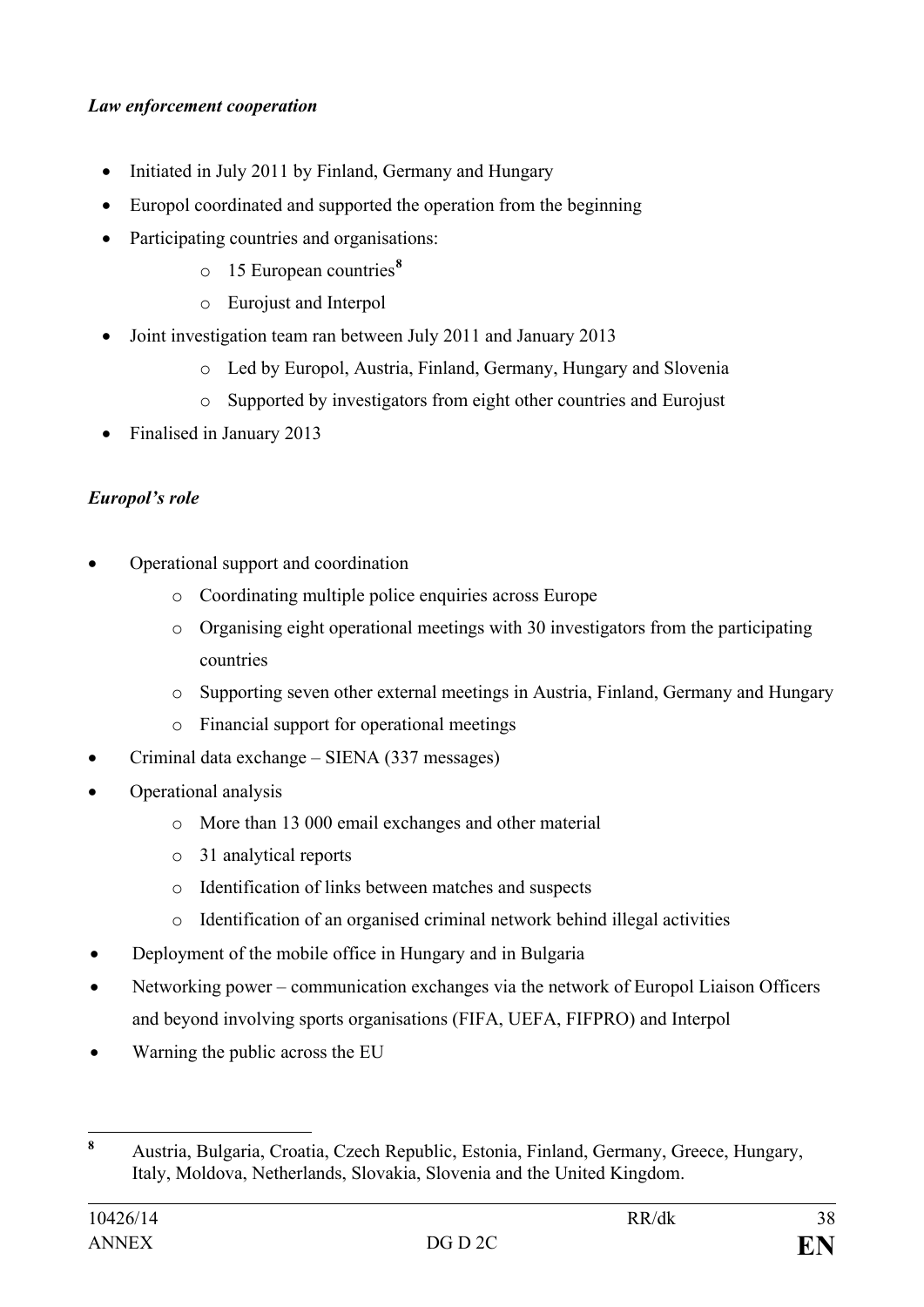## *Results*

- Disrupting the international criminal network and preventing further financial losses
	- o Illicit profits estimated in the hundreds of millions of EUR
- Investigating a total of 425 match officials, club officials, players, and serious criminals
	- o From 13 countries
	- o Suspected of attempts to fix more than 380 professional football matches
- The investigation led to several prosecutions in the countries involved
	- o 14 persons convicted and sentenced to a total of 39 years in prison in Germany
- Identification of
	- o 380 suspicious matches including World Cup and European Championship qualification matches, two UEFA Champions League matches and several top-flight matches in European national leagues
	- o 300 suspicious matches outside Europe, mainly in Africa, Asia, South and Central America.

## GENERAL INFORMATION ON THE INVESTIGATION

Europol mandate Corruption, fraud and swindling Related to: money laundering, tax evasion

### Europol capabilities deployed to support the investigation

- Operational support
	- o Operational coordination **√**
	- o Exchange of criminal information via SIENA **√**
	- o Operational analysis **√**
	- o Specialised and forensic expertise**√**
	- o Mobile office **√**
	- o Financial support**√**
- Networking power **√**
- Strategic analysis
- Warning**√**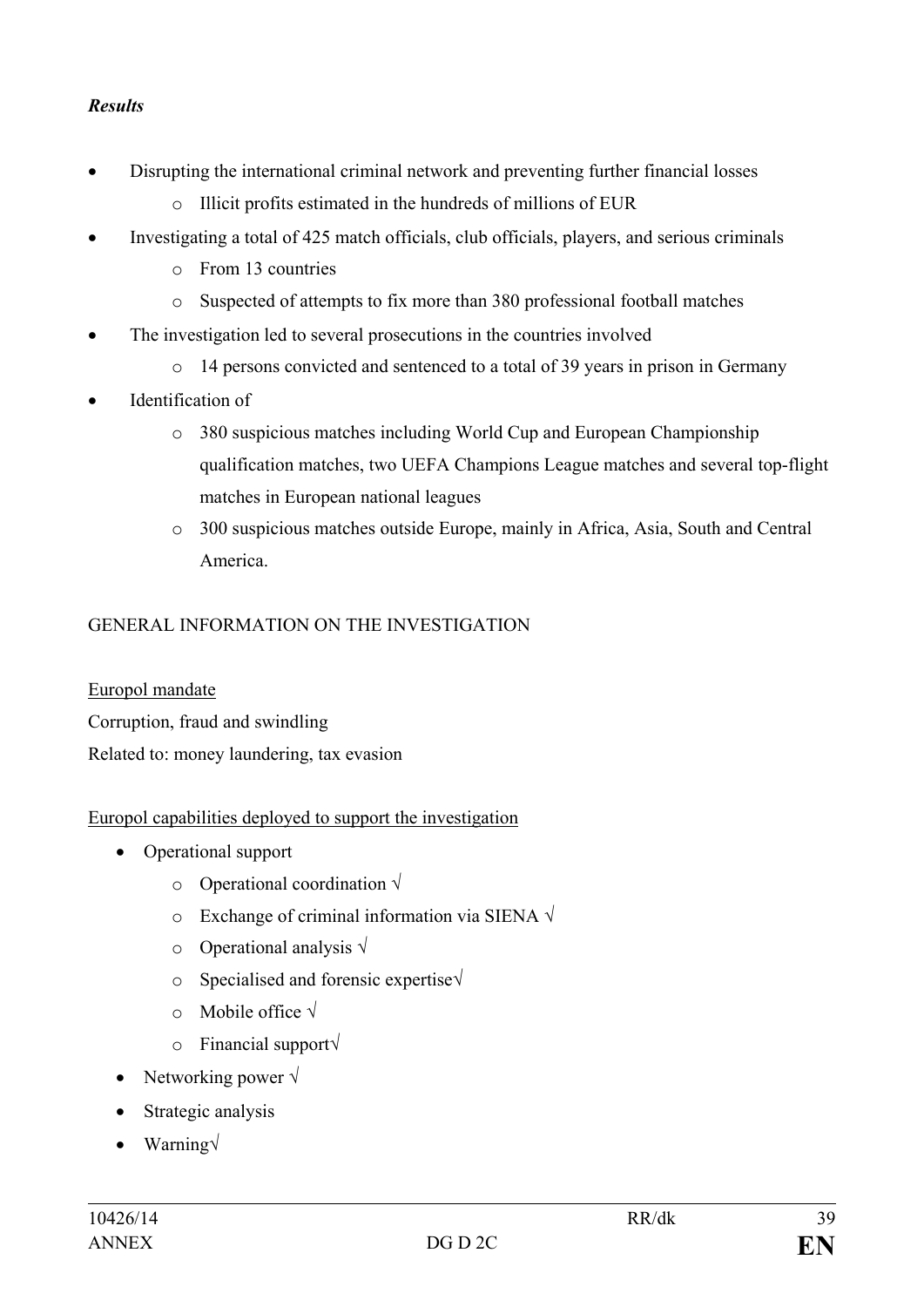### **OPERATION FIMATHU**

### *Scope of criminal activities*

A major international people smuggling criminal network in Europe was involved in the clandestine smuggling of a large number of irregular migrants into and within the European Union mainly via Turkey and the Western Balkan region. The irregular migrants came from Afghanistan, Iraq, Pakistan, Syria and Turkey and the criminal network used various modi operandi to smuggle them into and within the EU. The migrants were often smuggled in inhumane and dangerous conditions in very small, hidden, compartments of buses or trucks, by freight trains or boats. In some cases falsified travel documents were used by the migrants. Marriages of convenience were also used as a modus operandi to regularise their status in the EU.

### *Law enforcement cooperation*

- Initiated in September 2011 by Austria and Hungary who launched a joint response to the significant increase in illegal immigration in their jurisdictions
- Coordinated by Austria, Hungary and Europol
- Involving in total 14 European countries, EULEX (European Union Rule of Law Mission in Kosovo) and Europol**[9](#page-37-0)**
	- o More than 1200 law enforcement officers involved
	- o One of the largest international actions against people smugglers in Europe
- Final raids on 29 January 2013
- Finalised in January 2013, Project Fimathu is ongoing

<span id="page-37-0"></span>**<sup>9</sup>** Participating countries and organisations: Austria; Bosnia and Herzegovina; Bulgaria; Croatia; Czech Republic; Germany; Greece; Hungary; Poland; Romania; Serbia; Slovakia; Slovenia; Switzerland; EULEX and Europol.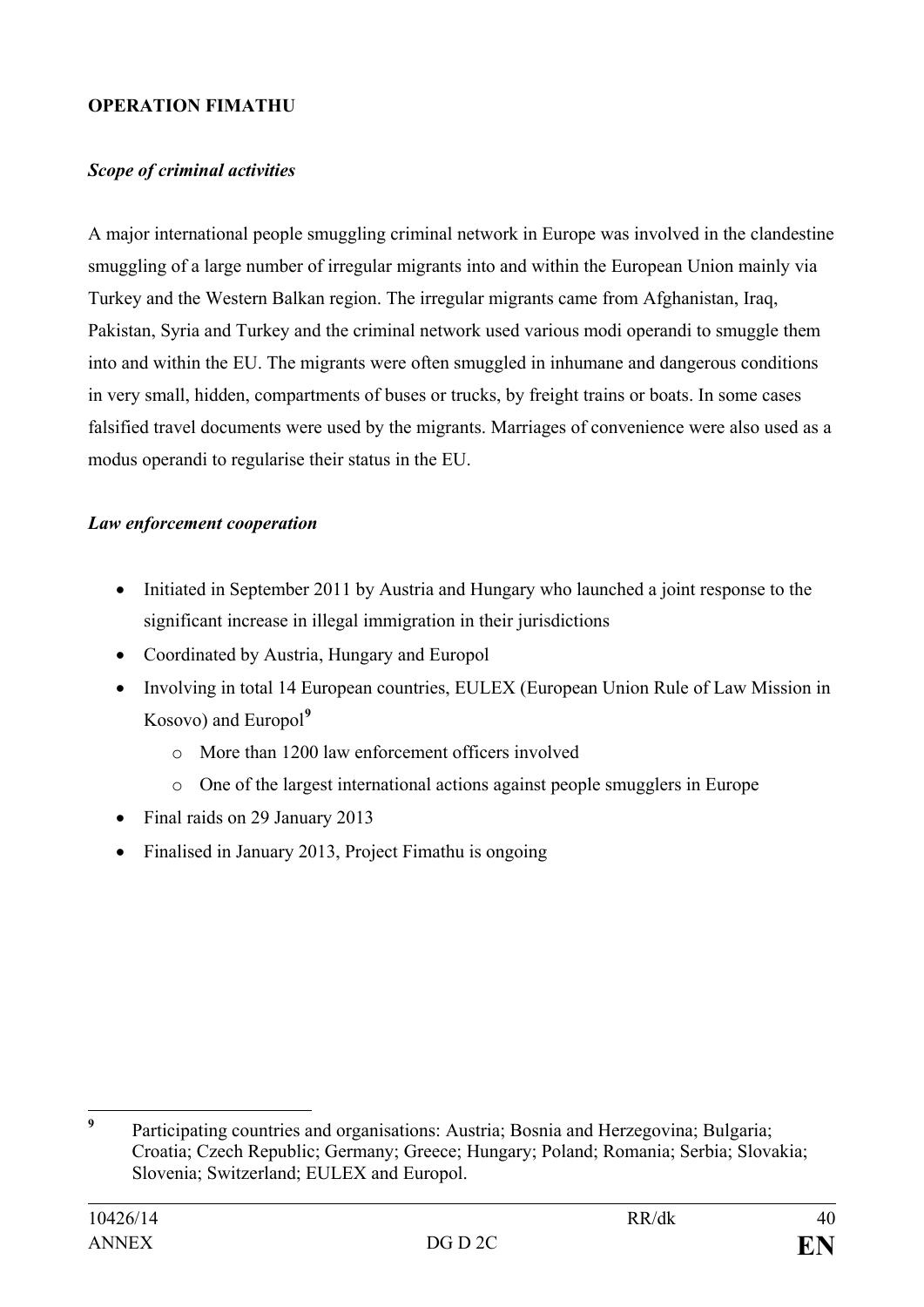## *Europol's role*

- Initiated and facilitated international cooperation
	- o Reaching EU law enforcement and beyond via its network
- Operational information exchange via SIENA more than 2500 exchanges
- Operational coordination
	- o Operational meetings regarding individual, parallel or partially linked investigations
	- o 4 major operational meetings to coordinate all the ongoing investigations
		- Almost 100 participating investigators and officers from 14 states
	- o International Coordination Centre set up at Europol, staffed with senior investigators from participating countries
- Tailored operational support, also on the spot
	- o Financial, technical and expert support
	- o Deployment of the mobile office in Germany
- Operational analysis
	- o 38 analytical reports
	- o Identification of links between Austria, Hungary and the source and transit countries
	- o Identification of participating criminal organisations
- Warning the public across the EU

### *Results*

- Dismantling a major international people smuggling criminal network
- 7500 irregular migrants identified in the Western Balkans
- 891 smuggling incidents identified in Austria and Hungary
- 103 suspects arrested throughout Europe (Croatia, Czech Republic, France, Germany, Greece, Hungary, Poland, Slovakia, Turkey and Kosovo region)
- 117 searches of houses and other properties carried out in 14 European states
- Seizure of EUR 176 500 in cash, over 500 mobile telephones, laptops, bank statements, weapon and ammunition
	- o Additionally seizure of EUR 300 000 in frozen assets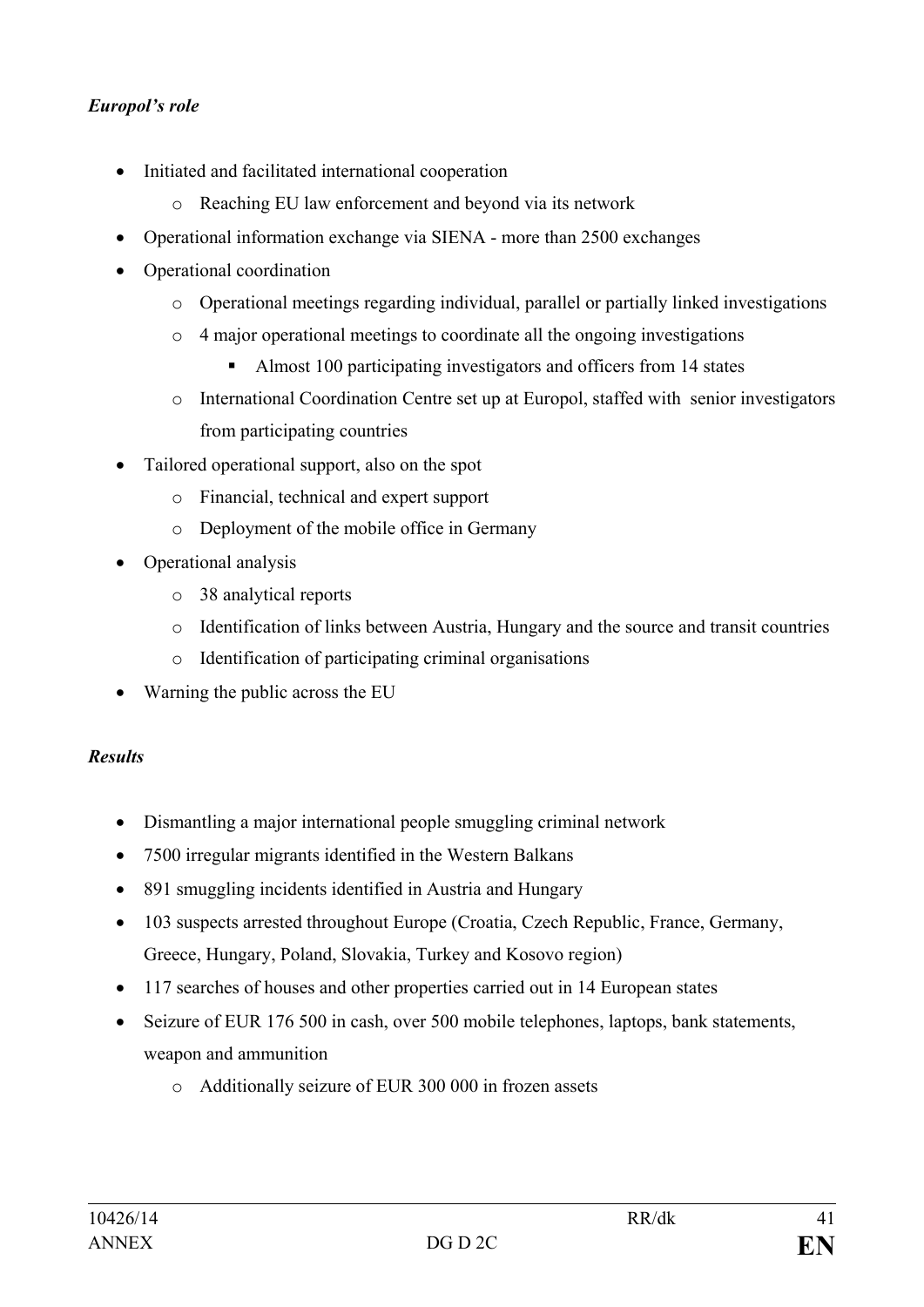## GENERAL INFORMATION ON THE INVESTIGATION

Europol mandate Facilitated illegal immigration Related to: money laundering, tax evasion

### Europol capabilities deployed to support the investigation

- Operational support
	- o Operational coordination **√**
	- o Exchange of criminal information via SIENA **√**
	- o Operational analysis **√**
	- o Specialised and forensic expertise**√**
	- o Mobile office **√**
	- o Financial support**√**
- Networking power **√**
- Strategic analysis
- Warning**√**

## Facilitated illegal immigration in a nutshell

Facilitation of illegal immigration constitutes a significant threat to the European Union and is expected to further increase in scale. The criminal networks involved quickly adapt and exploit multiple opportunities to enable irregular migrants to enter, reside and work in the European Union. The abuse of legal channels is an important modus operandi. The considerable profits involved have given rise to a small industry, with its own infrastructure of criminal specialists and apparently legitimate professionals, such as legal advisors, who provide documents and materials or identify legal loopholes for criminal exploitation.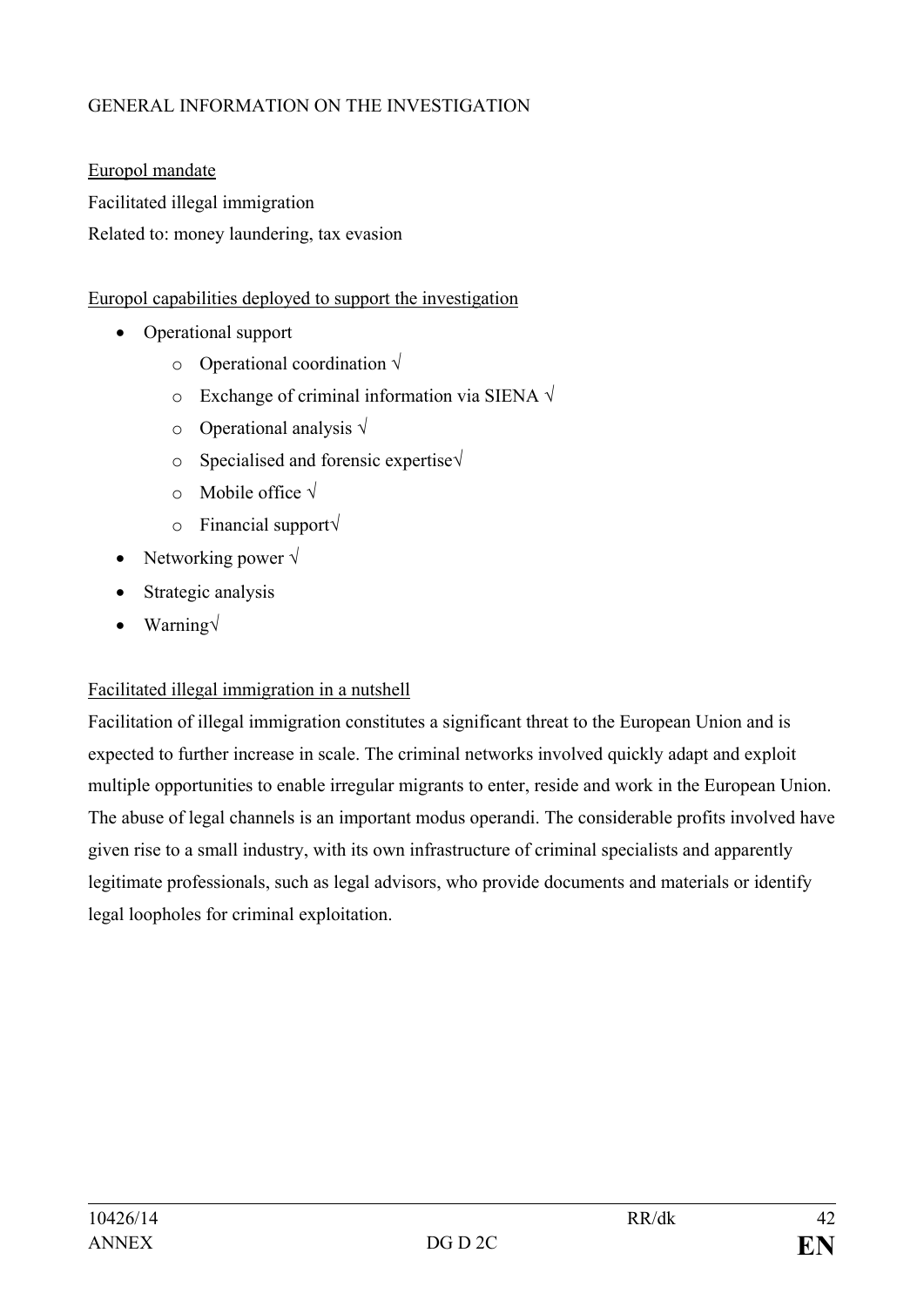### **OPERATION ELLENIKA**

### *Scope of criminal activities*

An international criminal network was trafficking large quantities of heroin to the illicit drug markets. The trafficking from Albania to Italy was taking place via Kosovo and Bosnia and Herzegovina. The apprehended criminals were accused of international drugs trafficking and other related crimes.

#### *Law enforcement cooperation*

- Initiated in March 2009 by the Italian Carabinieri in cooperation with the District Prosecutor's Office in L'Aquila and the Italian National Directorate against Drugs
- Support and coordination provided by Europol
- Cooperation with police in Albania, Austria, Bosnia and Herzegovina, Croatia, Kosovo, Slovenia, Turkey and EULEX
- Final raids on 21 October 2013
- Finalised in October 2013

### *Europol's role*

- Operational support
	- o Two operational meetings at Europol
	- o Expert assistance and coordination on the spot
- Operational coordination
	- o Assisting with cross-data checks during the final raids
	- o Support and coordination facilities on the day of the final raids
- Exchange of live data SIENA
	- o More than 40 live data and analytical contribution exchanges
- Analytical support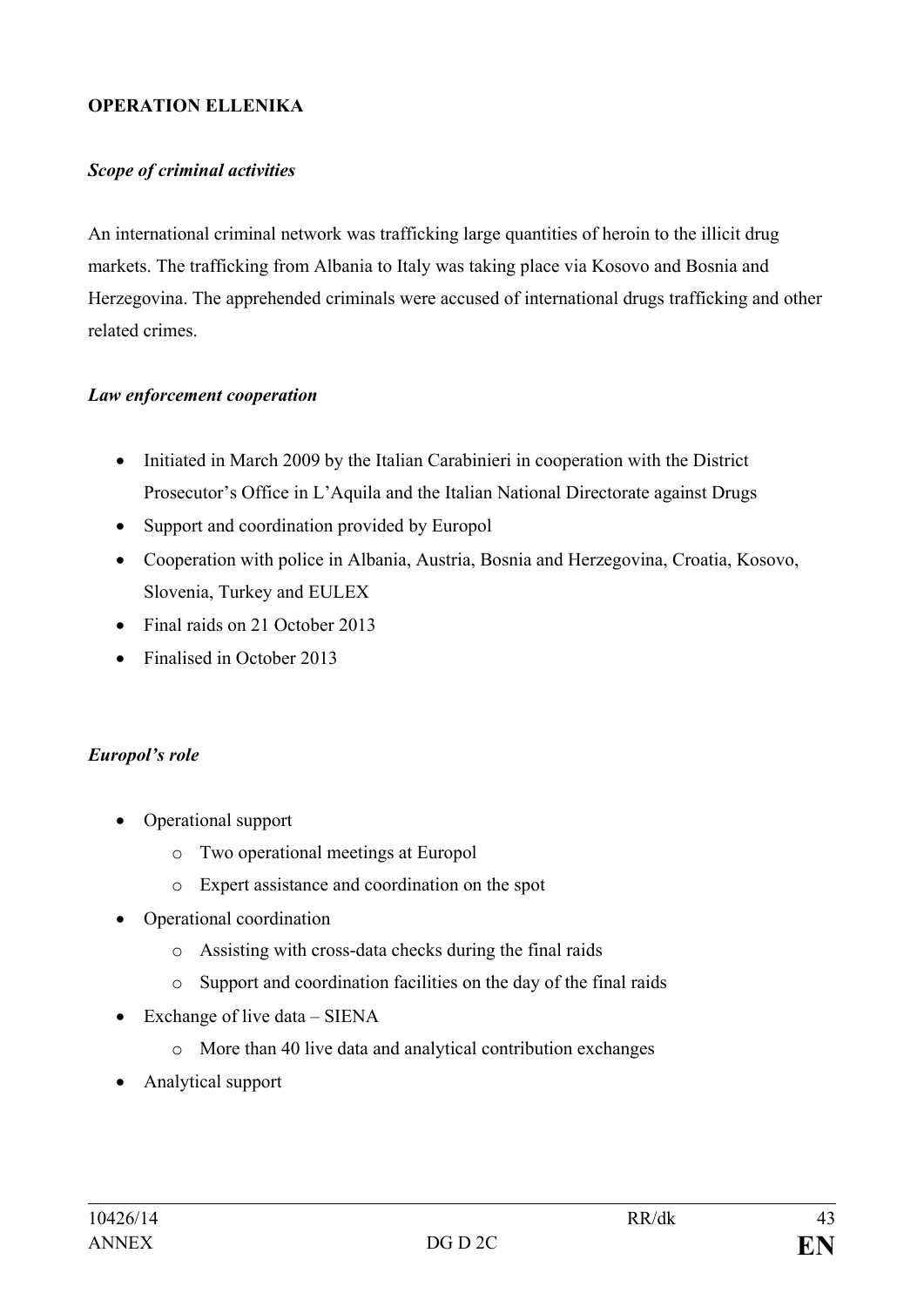## *Results*

- 71 suspects arrested in Albania, Bosnia and Herzegovina, Italy and Kosovo
- Evidence suggesting trafficking of over 600 kg of heroin and 500 kg of marijuana
- Seizure of several hundred kilos of heroin
- Seizure of numerous assets of significant value

## GENERAL INFORMATION ON THE INVESTIGATION

### Europol mandate

Drugs trafficking

### Europol capabilities deployed to support the investigation

- Operational support
	- o Operational coordination **√**
	- o Exchange of criminal information via SIENA **√**
	- o Operational analysis **√**
	- o Specialised and forensic expertise**√**
	- o Mobile office **√**
	- o Financial support**√**
- Networking power **√**
- Strategic analysis
- Warning**√**

## Heroin trafficking in a nutshell

The European Union is a significant market for opiates including heroin. Increasingly, the organised crime groups dealing with heroin trafficking collaborate across national, ethnic and business boundaries. Heroin consignments destined for the EU are often not controlled by a single criminal organisation, but rather facilitated by several, increasingly cooperative, organised crime groups. Virtually all heroin encountered in the EU originates in Afghanistan. To assist the EU Member States, Europol is involved in a wide range of law enforcement operational support activities connected to the trade.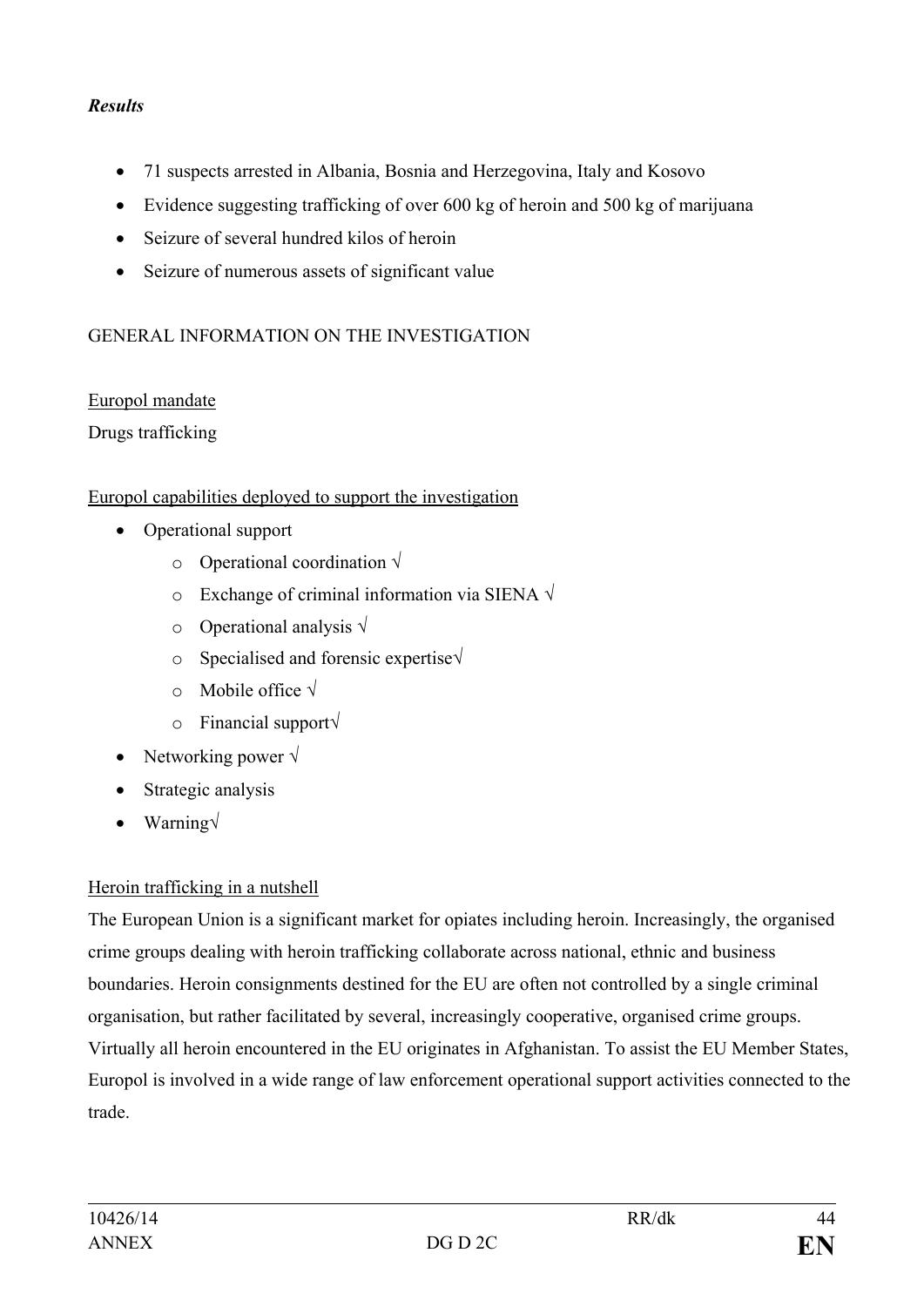## **5: CHALLENGES AHEAD**

Europol has gained an improved position on the EU stage in the last couple of years, partly thanks to the Lisbon Treaty, its new legal status as an EU agency and Europol's own strategy and improved capabilities. These developments make Europol a unique cooperation partner for EU law enforcement agencies and also an important actor in the EU decision-making process.

As a leading EU law enforcement agency, Europol is always looking ahead for opportunities to streamline the fight against serious and organised crime and terrorism. Such new opportunities have been recently embodied by:

- Exploring, and including into Europol's work, better cooperation with the private sector, to make greater use of expertise on issues like cybercrime, money laundering and intellectual property crime;
- Centralising resources in various fields of law enforcement expertise, already initiated in the area of cybercrime by creating the European Cybercrime Centre at Europol.

These aspirations are being vested upon Europol by European decision makers in recognition of Europol's unique capabilities and role in combating serious crime and terrorism. Europol's legal basis is currently being adjusted in accordance with the Treaty of the European Union**[10](#page-42-0)**. The legal proposal was prepared by the European Commission in March 2013**[11](#page-42-1)** and is now being debated following standard EU legal processes. The objective behind the Commission's proposal is to adjust the legal framework of Europol with the requirements of the Treaty of Lisbon, which will result in a strengthening of Europol's democratic legitimacy and accountability. The proposal also aims to further strengthen Europol's robust data protection regime and its operational capabilities. This will reinforce Europol's current tasks but also its future responsibilities in particular those relating to becoming a centre of specialised law enforcement expertise.

<span id="page-42-0"></span>**<sup>10</sup>** Article 88 of the Treaty of the European Union which stipulates that Europol shall be governed by a regulation to be adopted by the ordinary legislative procedure.  $10$ 

<span id="page-42-1"></span>**<sup>11</sup>** COM (2013) 173 final.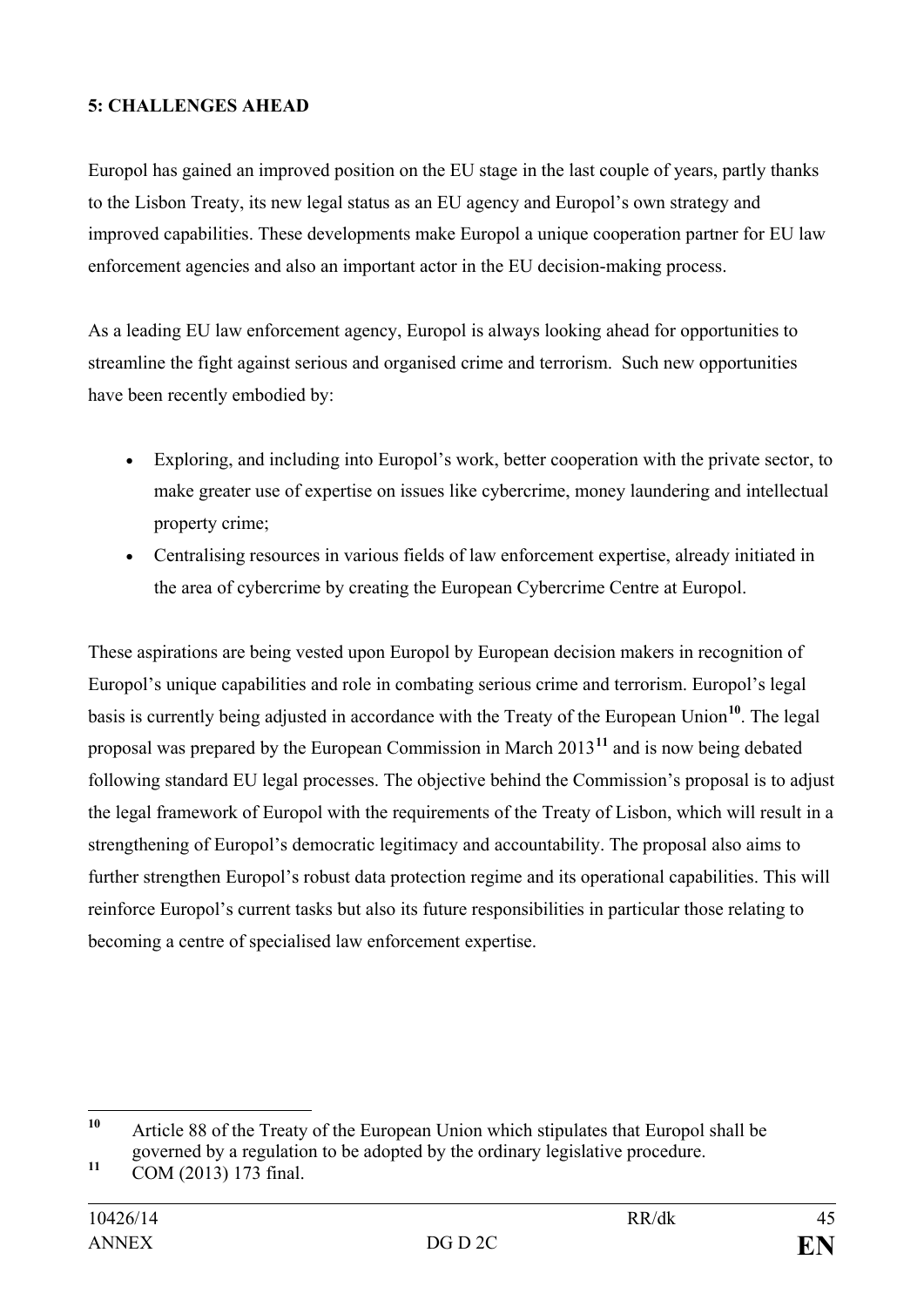Having said this, Europol may face some limitations, especially in the area of capabilities and resources, in view of increasing ambitions and expectations from its stakeholders on the one hand, and the unfavourable economic situation and ensuing budgetary restrictions on the other.

Europol's primary purpose remains to support the EU law enforcement community to disrupt and dismantle serious organised crime and terrorist groups. The law enforcement community as a whole needs to continue innovating tools, tactics and policies to keep pace with global developments and stay ahead of the criminals.

In view of the ever-increasing sophistication of criminal activity, local or even national efforts to tackle international organised crime and terrorism alone can only enjoy limited success. However, together with EU Member States and partner organisations, Europol can play an increasingly prominent role in safeguarding EU internal security.

A stronger Europol means more successful investigations and better protection for EU citizens against the threats of serious international crime and terrorism.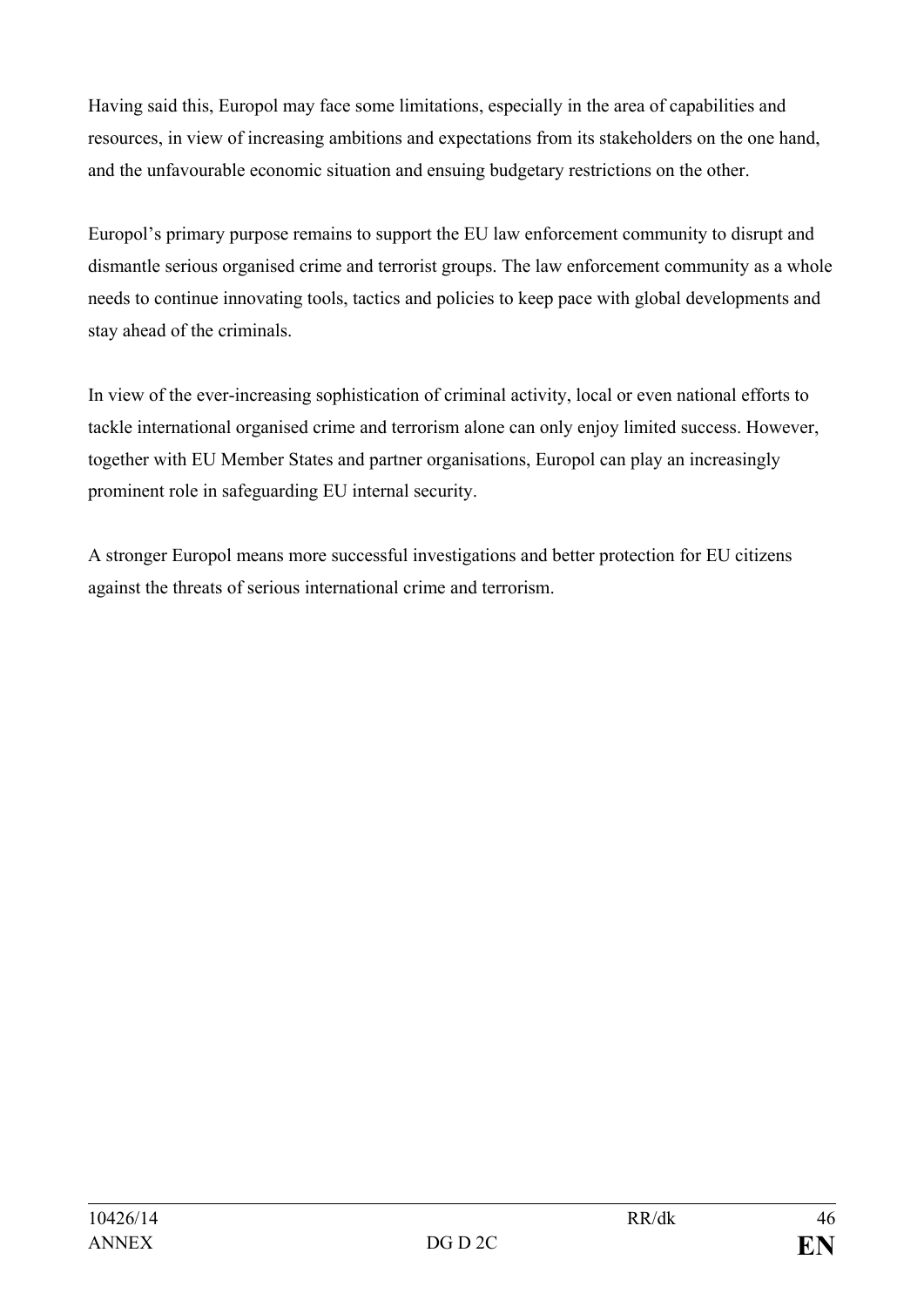### **EMPACT PROJECTS**

The eight EMPACT projects, based on priorities decided by the Council of the EU, address the criminal activities and mitigate the threats coming from:

- Organised crime groups active or based in West Africa, trafficking cocaine and heroin to and within the EU
- Organised crime groups, including Albanian-speaking organised crime groups, using the Western Balkans as a key transit and storage zone for illicit commodities destined for the EU
- Organised crime groups facilitating illegal immigration to the EU, particularly via southern, south-eastern and eastern Europe and notably at the Greek-Turkish border and in crisis areas of the Mediterranean close to North Africa
- Production and distribution in the EU of synthetic drugs, including new psychoactive substances
- Trafficking to the EU of illicit commodities, including cocaine, heroin, cannabis, counterfeit goods and cigarettes
- All forms of trafficking in human beings and human smuggling, targeting the organised crime groups conducting such criminal activities in particular at the southern, south-western and south-eastern criminal hubs in the EU
- Mobile (itinerant) organised crime groups engaging in criminal activities
- Cybercrime and the criminal misuse of the internet by organised crime groups.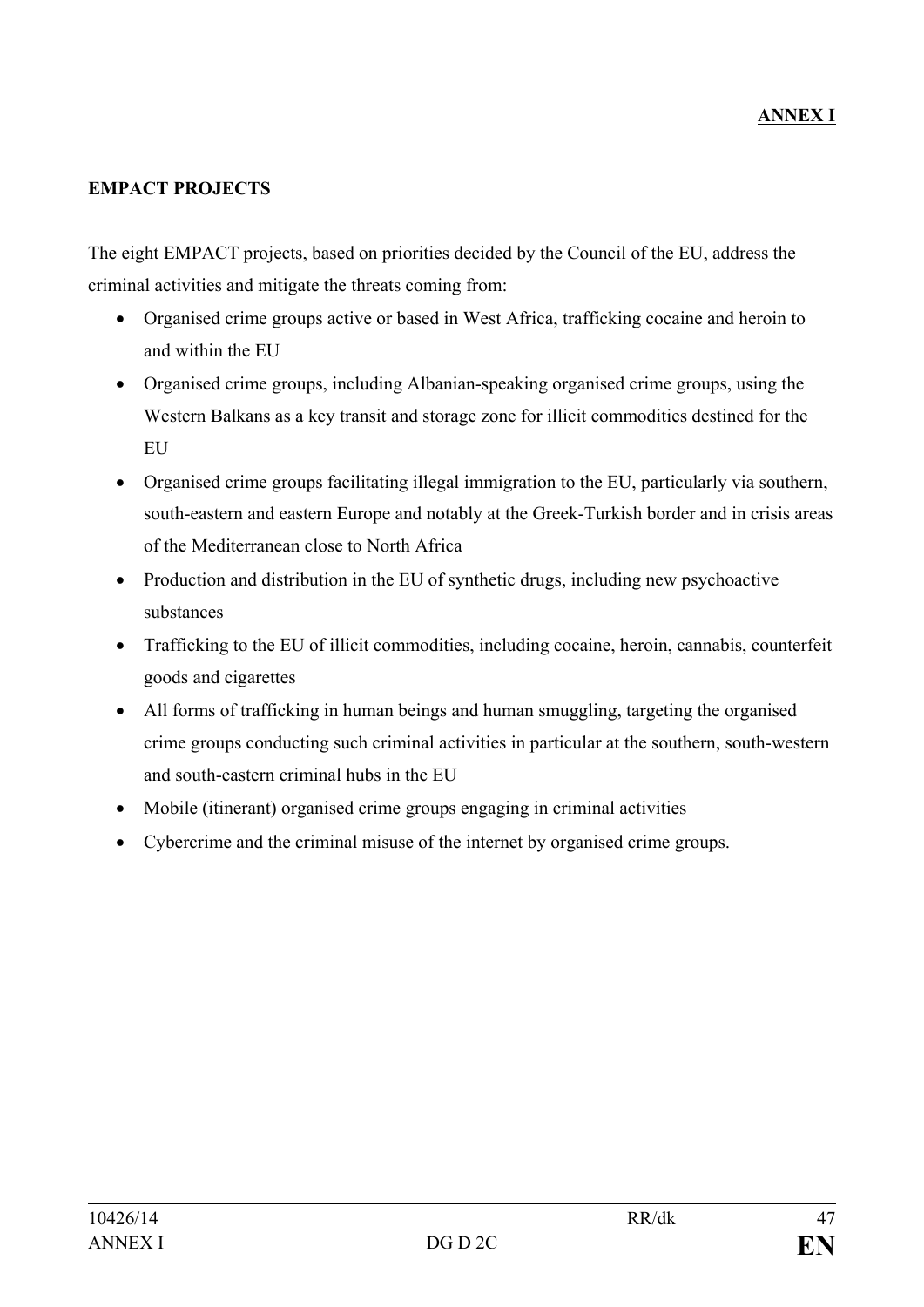#### **OVERVIEW OF EUROPOL'S MANDATED AREAS, 2013**

#### DRUGS

Fighting drug-related crime has been a priority for Europol since its very beginning.

### Cannabis

- The cannabis market constitutes the largest portion of the illicit drugs industry. Cannabis is the most prevalent drug in terms of production, trafficking and consumption. It is also the most widely used illicit drug in the European Union whose annual consumption is currently estimated to be around 2500 tonnes, at an estimated market value of EUR 18-30 billion.
- Europol initiates, supports and coordinates the intelligence aspects of cannabis investigations.
- Specifically, Europol supports Member States investigators engaged in complex crossborder investigations and associated money laundering cases.
- It also maintains the Europol Logo System on Cannabis (ELSC), used as a tool that contributes to the identification of potentially correlating investigations.

#### Cocaine

- After cannabis, cocaine is the second most commonly used illicit substance in Europe. It is estimated that around 15.5 million adults (aged 15–64) have used cocaine in their lifetime.
- Next to the United States, the European Union remains the second largest consumer of cocaine in the world.
- Europol collects and analyses intelligence associated with the activities of suspected criminal organisations and networks involved in the production, processing or trafficking of cocaine, including intelligence relating to precursor chemicals and cutting agents.
- Europol also traces the money flows originating from cocaine trafficking and assists Member States in freezing and confiscating these illegal proceeds, helping to weaken the position of the criminal groups producing and trafficking cocaine.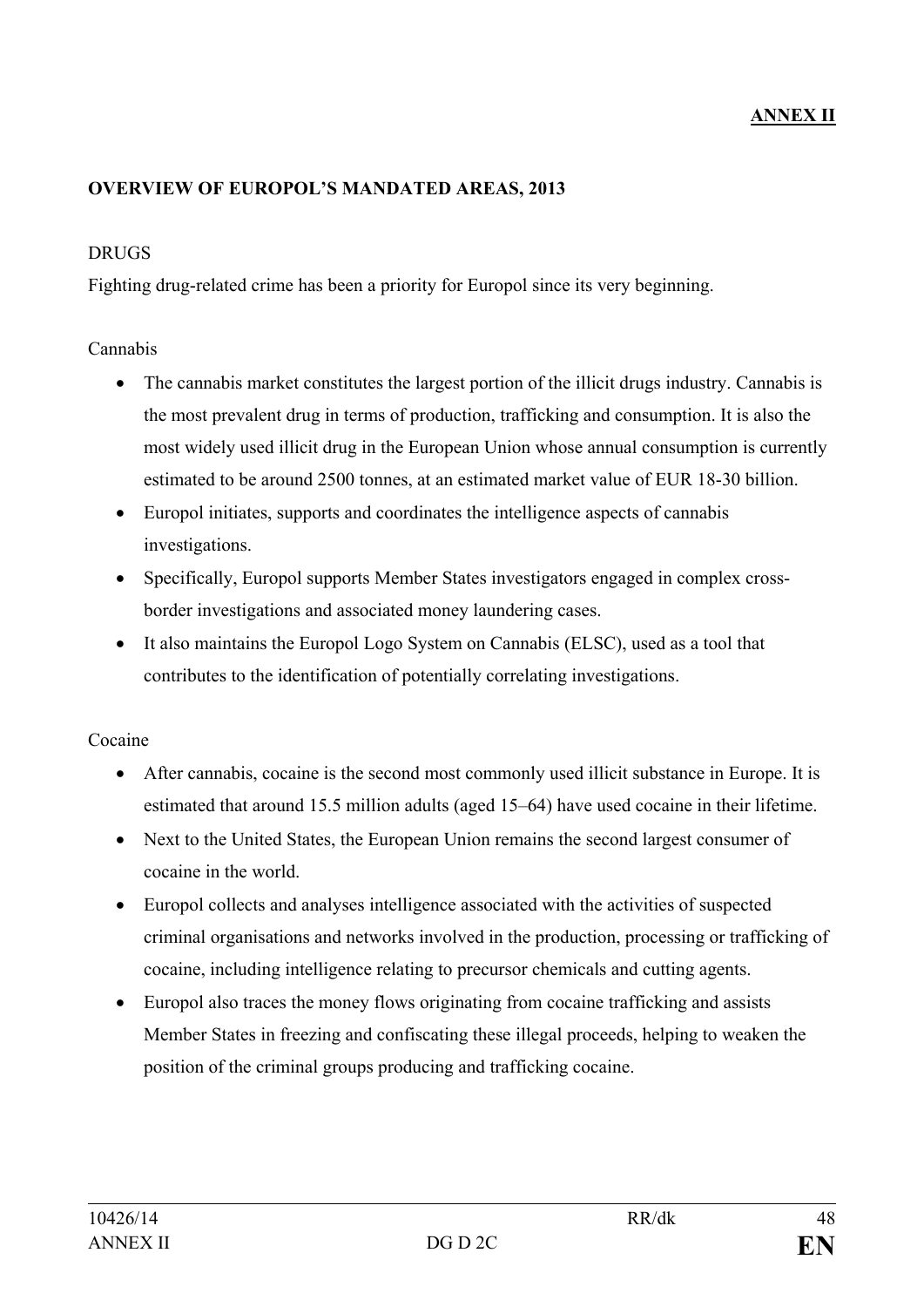- Europol experts provide on-the-spot support to investigations and expertise in dismantling cocaine conversion/extraction laboratories.
- Europol runs the Europol Cocaine Logo System (ECLS) which consists of the Cocaine Logo, Cocaine Punch and Specific Means of Concealment databases. The ECLS collates information on modi operandi, photographic and basic forensic information on cocaine seizures, and on logos or markings on the drugs and their packaging.

## Synthetic drugs

- The European Union remains a significant region for the illicit production of synthetic drugs, particularly amphetamine and ecstasy. Each year around 60 to 90 large-scale production sites are identified and dismantled. Storage sites for potentially dangerous precursor chemicals used in the drug manufacturing process are also often discovered during the course of investigations in Member States.
- Europol's operational support includes the coordination and initiation of criminal drugs investigations as well as providing on-the-spot assistance to EU law enforcement agencies during the secure dismantling of illicit drug production facilities and the collection of evidence
	- o In 2013, 116 dump sites, 42 storage sites and 41 illegal laboratories were dismantled with Europol's assistance.
	- o 39 specialist reports were made which contributed to linking operations, supporting on-going investigations and some of them were also used for court testimonies.
	- o Specialised technical assistance on the spot was provided four times.
- The Europol Illicit Laboratory Comparison System (EILCS) comprises detailed photographic and technical information on synthetic drug production, storage and dump sites. This enables the identification of matches between seized equipment, materials and chemicals
	- o Currently, more than 130 000 photos are stored in the system.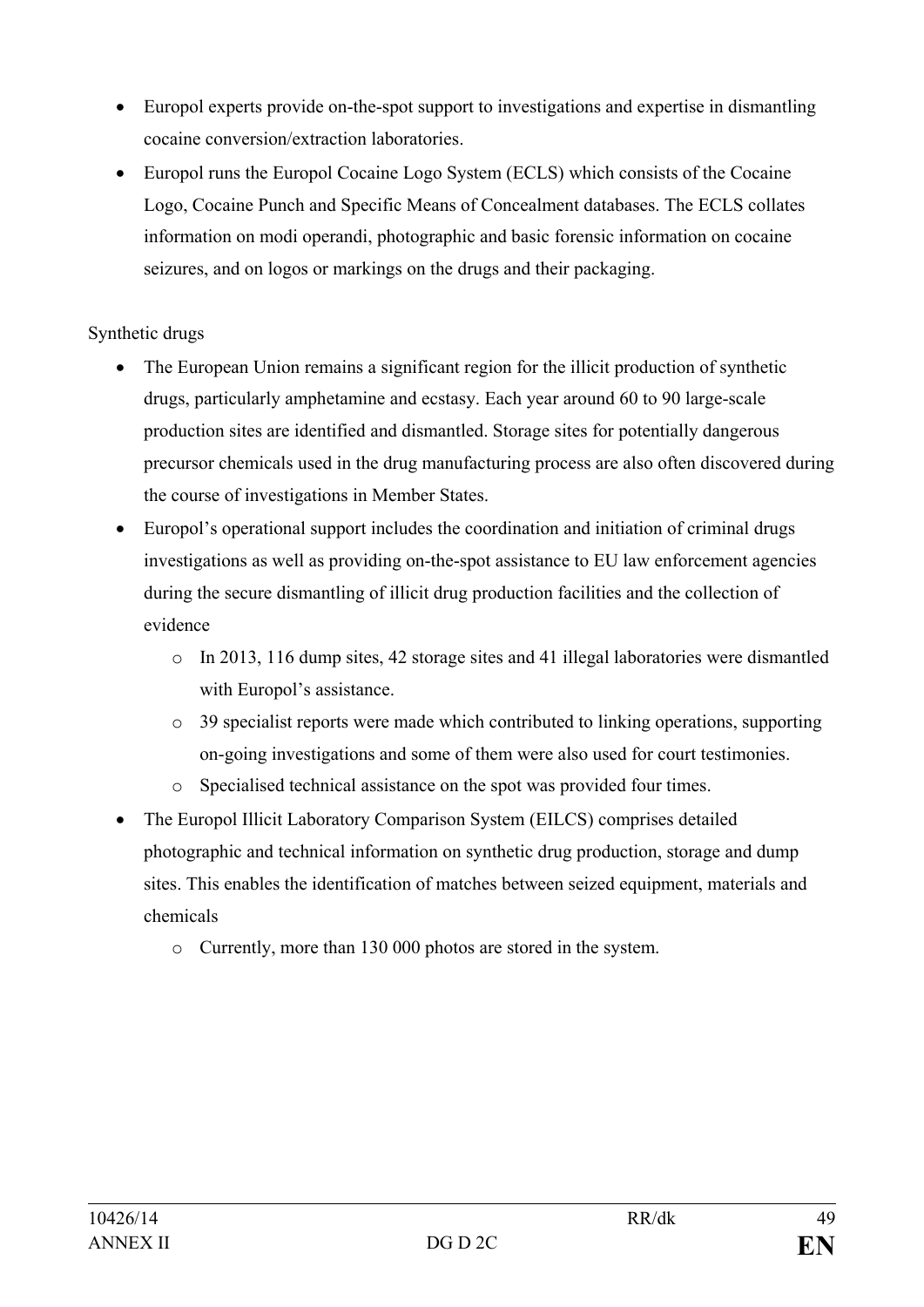## Heroin

- The European Union is also a significant market for opiates. Although demand and supply of opiates, mainly heroin, is relatively small when compared to other illicit drugs like cannabis and synthetic drugs, the social, economic and health problems associated with its use are huge. It is therefore considered a major threat to the security and health of European society.
- In recent years, organised crime engaged in the illicit heroin trade has been characterised by increasing collaboration across national, ethnic and business boundaries. Heroin consignments to the EU are not controlled by a single criminal organisation, but rather facilitated by several, increasingly cooperative organised crime groups.

# **CYBERCRIME**

- The European Cybercrime Centre (EC3) was launched at Europol in January 2013 to strengthen the EU law enforcement response to cybercrime. The centre was tasked to focus on three areas:
	- o Cybercrimes committed by organised groups, particularly those generating large criminal profits such as online fraud
	- o Cybercrimes which cause serious harm to their victims, such as online child sexual exploitation
	- o Cybercrimes (including cyber-attacks) affecting critical infrastructure and information systems in the European Union.
- Since EC3's inception, the number of large-scale cross-border investigations supported by Europol has rapidly increased. It can be noted that the size of the operations has increased significantly as well, consequently leading to more follow-up actions and arrests.
- In 2013, the forensic lab was developed to provide a professional and fully equipped environment for technical support in digital forensics.
- Moreover, the Multi-Disciplinary Centre for Cyber Innovation was built, and provides a dedicated, technically suited environment for collaboration between law enforcement, the private sector and academia.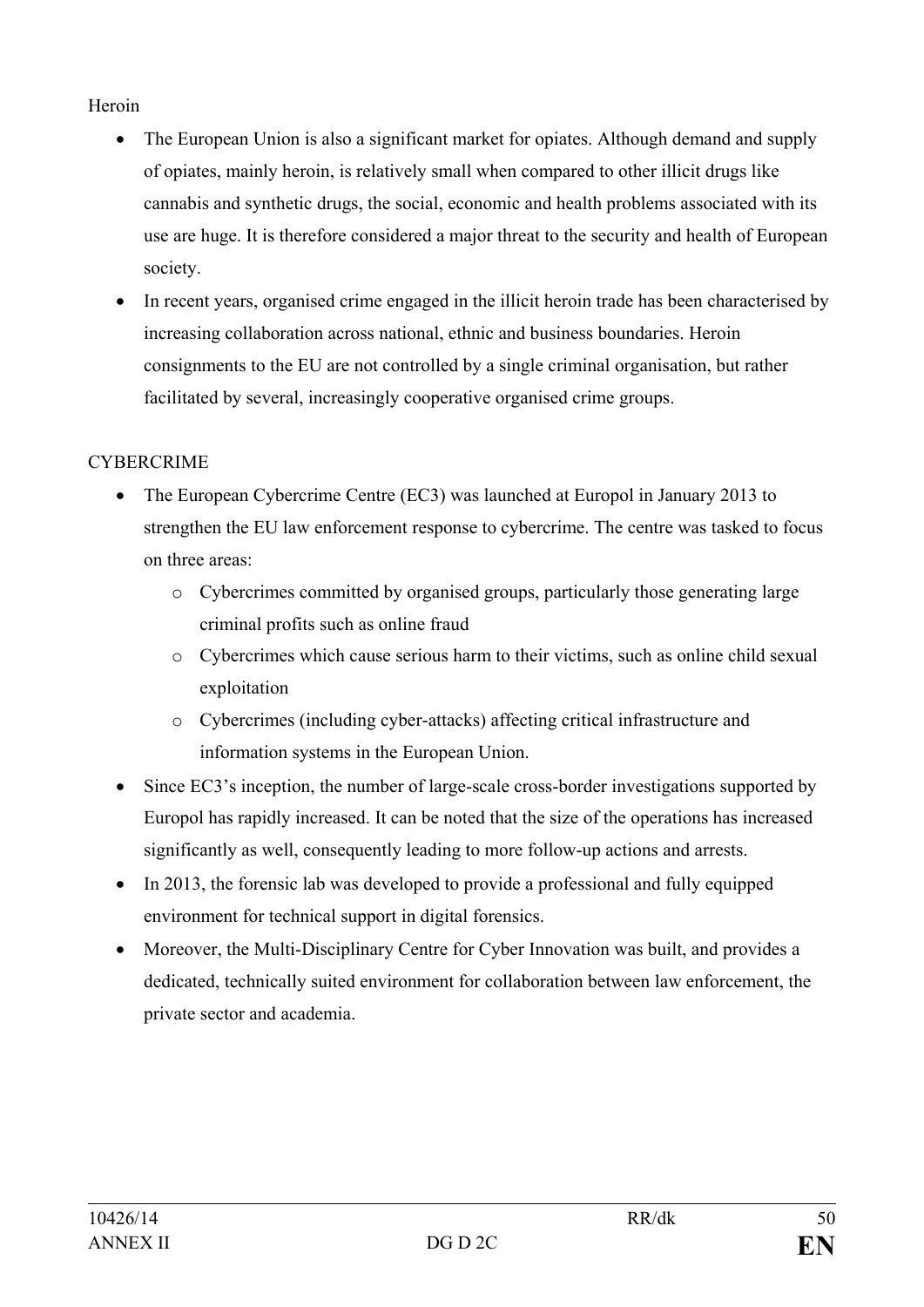- Several ICT tools and applications were delivered for the specialised processing of cybercrime related data.
- In 2013, the first joint Europol-Interpol Cybercrime Conference was organised at Europol headquarters in The Hague. The conference gathered 260 high level practitioners from law enforcement and the private sector from 42 countries.

## TRAFFICKING IN HUMAN BEINGS

- Trafficking in human beings (THB) remains a serious problem in the EU. The scale and nature of THB in the EU is not easy to define, not least because it is often hidden within other criminal activities, such as prostitution, illegal immigration and labour disputes.
- Contributions from recent Member States' operations sent to Europol show the organised and transnational nature of human trafficking. Criminal networks operate in more than two Member States moving their victims from one country to another, not only with the aim of maximising the profits, but also with the aim of avoiding law enforcement detection. Trafficking networks take advantage of legal loopholes. In addition to traditional forms of exploitation (i.a. sexual and labour exploitation), the traffickers are more and more engaged in new and emerging forms of exploitation, such as forced begging and other criminal activities.
- Europol supports counter-trafficking operations both in their preparatory phases, with the provision of operational analysis and facilitating information exchange, or by way of operational support including on the spot.

### FACILITATION OF ILLEGAL IMMIGRATION

• This term covers a number of different serious crimes, all aimed at facilitating, for financial gain, entry to or residence in a country, in violation of that country's laws. Facilitated illegal immigration thus covers the production and procurement of falsified travel documents or permits obtained under false pretences, and the provision of clandestine transport or other assistance, in order to obtain illegal entry or stay.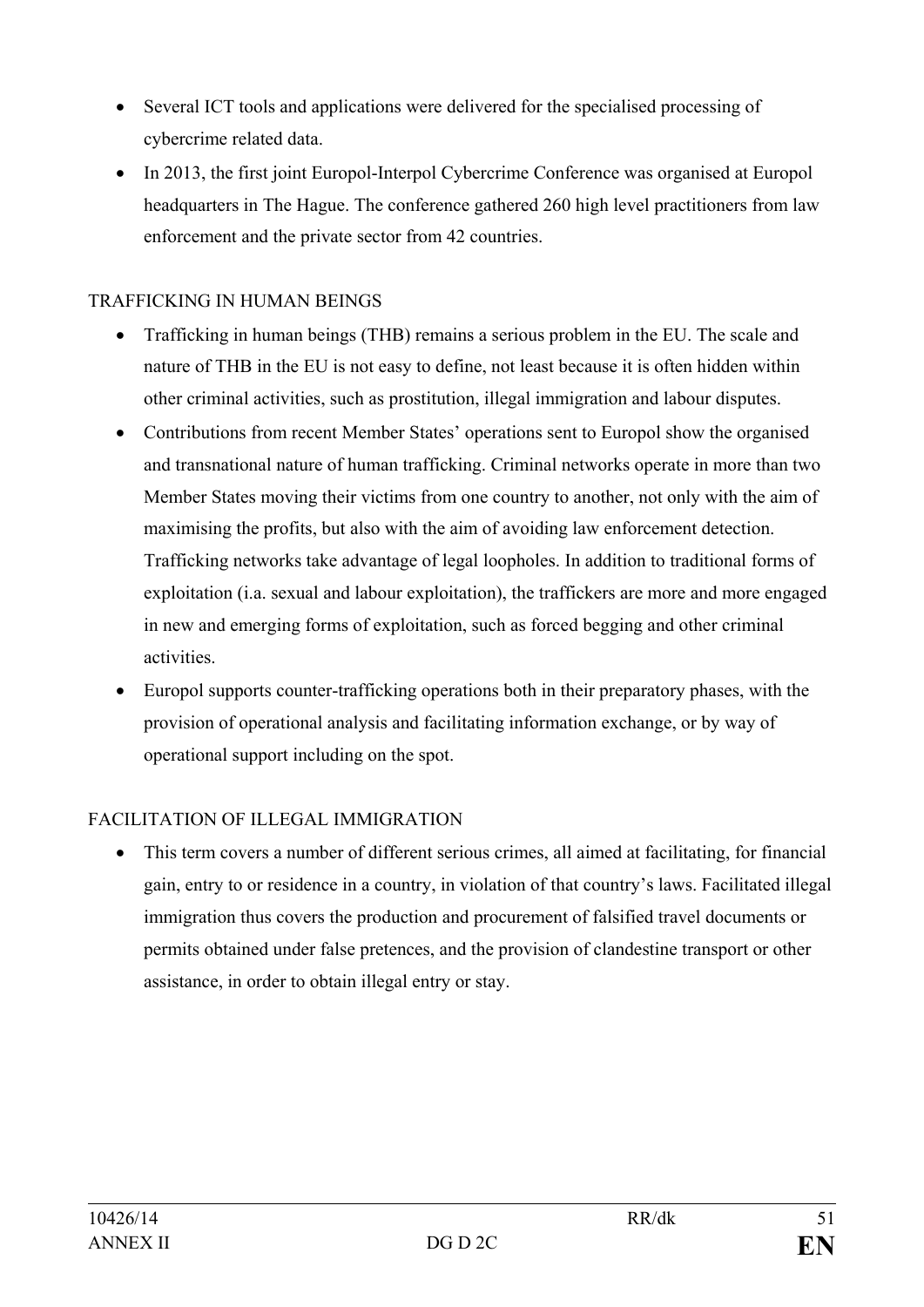- The facilitation of illegal immigration constitutes a significant threat to the European Union and is expected to further increase in scale. Irregular migrants increasingly use organise crime groups' support and guidance. The criminal networks involved are able to quickly adapt and exploit multiple opportunities to enable irregular migrants to illegally enter, reside and work in the European Union. The abuse of legal channels is an important modus operandi employed. The considerable profits involved have given rise to a small industry, with its own infrastructure of criminal specialists and apparently legitimate professionals, such as legal advisors, who provide documents and materials or identify legal loopholes for criminal exploitation.
- Europol provides operational and analytical support to EU Member States to combat facilitated illegal immigration. The criminal networks involved are sometimes also involved in other crime areas such as forgery of travel documents, drug trafficking, money laundering, trafficking in human beings and the like.

## EURO COUNTERFEITING

- Europol has the mandate to prevent and combat the forgery of money, in particular the euro, and has been designated as the European Union's central office for combating euro counterfeiting. Thus, Europol acts as a worldwide contact point for combating counterfeiting of the euro.
- To fulfil this function, Europol offers a wide range of products and services to its partners. Europol actively supports law enforcement authorities by gathering, analysing, disseminating and facilitating the exchange of criminal intelligence, as well as providing other expertise and knowledge to assist investigations.
- Europol is also involved in all major euro counterfeiting investigations in the EU, including joint investigation teams. Financial support and on-the-spot assistance is also given when requested.
- Europol provides forensic support to law enforcement agencies to determine the origin of materials and devices used for the manufacturing of counterfeits. Finally, Europol also provides technical support and training on tactical and technical issues related to protecting the euro from counterfeiting.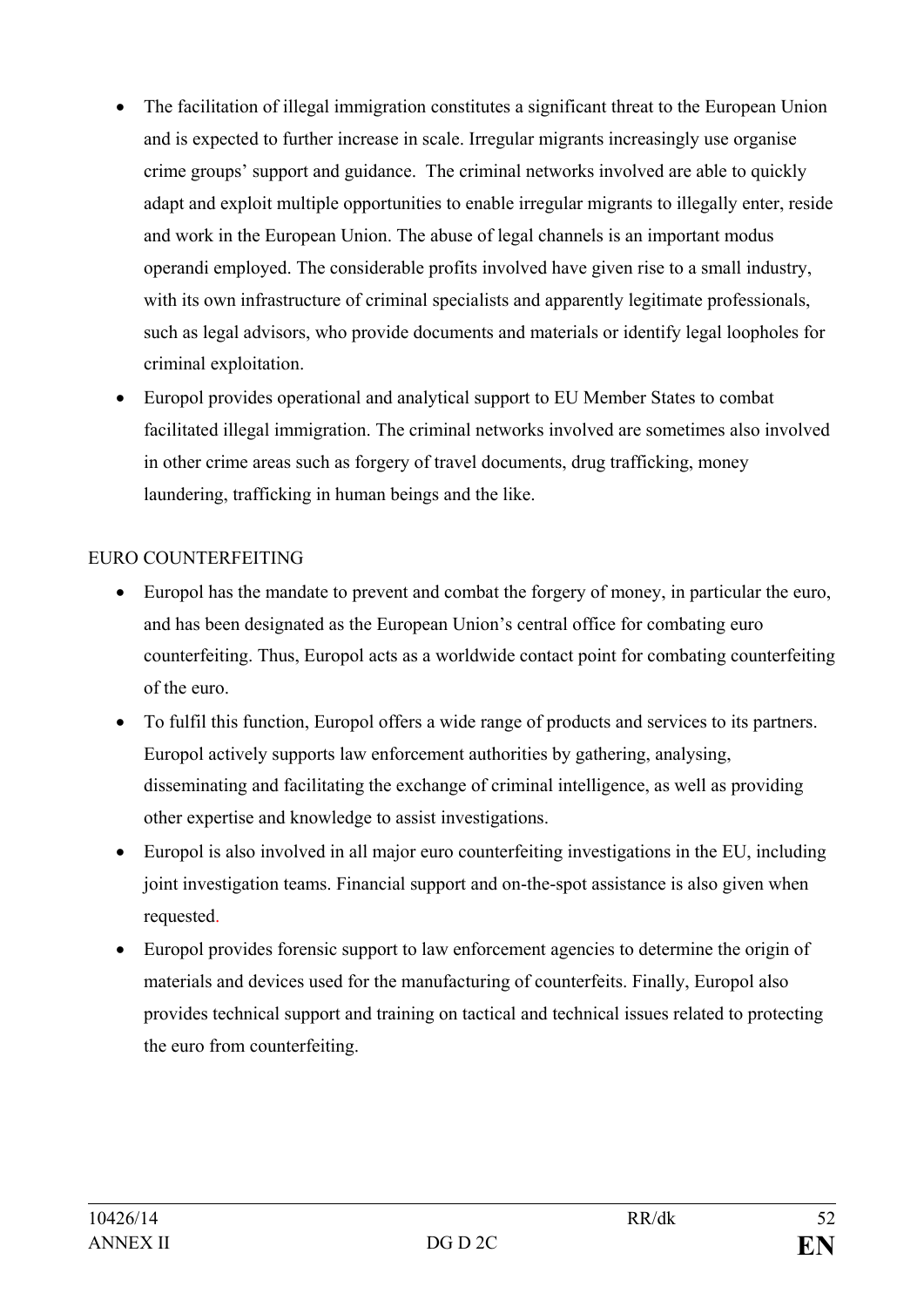- In 2013, more than 600 000 counterfeit euro banknotes were detected in circulation. The 20 and 50 euro notes were the leading denominations - each representing 40% of all the counterfeits seized.
- Law enforcement agencies supported by Europol prevented more than 70 million worth of counterfeit euro banknotes from entering into circulation.
- Europol financed 62 police measures in 11 countries which led to the arrest of 70 suspects and the dismantling of six print shops.

# VAT FRAUD

- Missing trader intra-community (MTIC) fraud is a form of organised, sophisticated tax fraud carried out by criminals attacking the value added tax (VAT) regimes of EU Member States.
- The basic model of transnational intra-community VAT fraud involves at least two Member States, whereby the criminals put in place a structure of linked companies and individuals to exploit the differences in national VAT systems while disguising the real links between participants. The schemes may be based on real, or now more frequently virtual, 'carousel fraud' transactions, where the same 'goods' are sold and resold several times. Increasingly, fraudsters show interest in intangible items and have extended their criminal activities into the environmental and energy markets.
- The precise level of value added tax fraud throughout the European Union is difficult to quantify, with the most up-to-date figures released by the European Commission stating that the VAT gap for 2011 was EUR 193 billion. The figure represents a loss of around 18% of the theoretically expected VAT take across the Member States, although it must be stressed that it includes losses not only due to fraud, but also due to bankruptcies, financial insolvencies as well as tax 'legally' avoided.
- Europol maintains the only EU level database for storing criminal case material and intelligence on the phenomenon and this has become the principal source of reference for law enforcement operations. The knowledge and data stored within Europol enables the development of a solid picture of this crime area and identifies the most prominent criminal targets. Europol has become a centre of excellence for fighting cross-border MTIC fraud and related offences.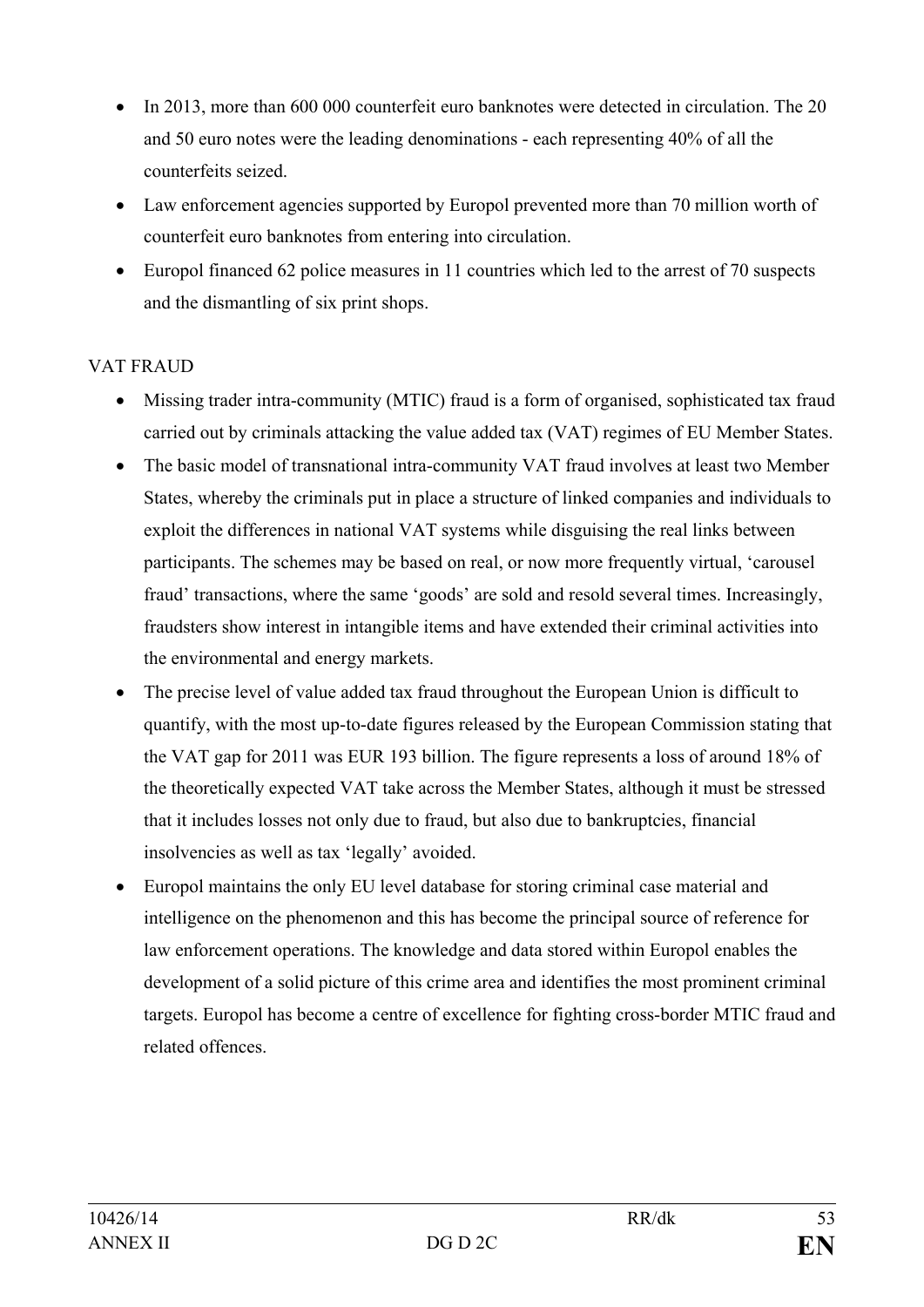## INTELLECTUAL PROPERTY CRIME

- Intellectual property rights (IPR) infringement refers to the violation of two main categories of recognised and protected rights. The first one relates to industrial property covering fields such as trademarks, patents, designs and models (counterfeiting). The second refers to copyright of literary and artistic works such as film, musical work and software programmes (piracy). Counterfeiting is the offence linked to industrial property violation, while piracy is the offence connected to a violation of copyright.
- Counterfeiting is a global problem, affecting all types of goods, which causes serious harm to the economy, consumers and society. Even more importantly, counterfeiting can pose a significant health and safety risk to consumers, particularly when counterfeited products include electronic equipment, beverages, cigarettes, food stuffs, medicines, pesticides, clothing and toys.
- The economic impact of this crime is significant. The total value of counterfeit products worldwide is estimated to be as much as EUR 505 billion per year. The Frontier Economics and Business Action to Stop Counterfeiting and Piracy (BASCAP) have projected that the global value of counterfeiting and piracy will have risen by 2015 to EUR 1.4 trillion. These large-scale profits provide organised crime groups with resources to branch into other criminal markets, such as drugs and cigarette trafficking. The loss of revenue also affects legitimate businesses that lose money to counterfeiters. As a result, they face lower levels of resilience to the economic crisis and substantial losses in potential innovation and product development. It is estimated that G20 economies lose up to 2.5 million jobs due to counterfeiting and piracy.
- In 2013, Europol supported seven major operations concerning counterfeit/substandard medicines.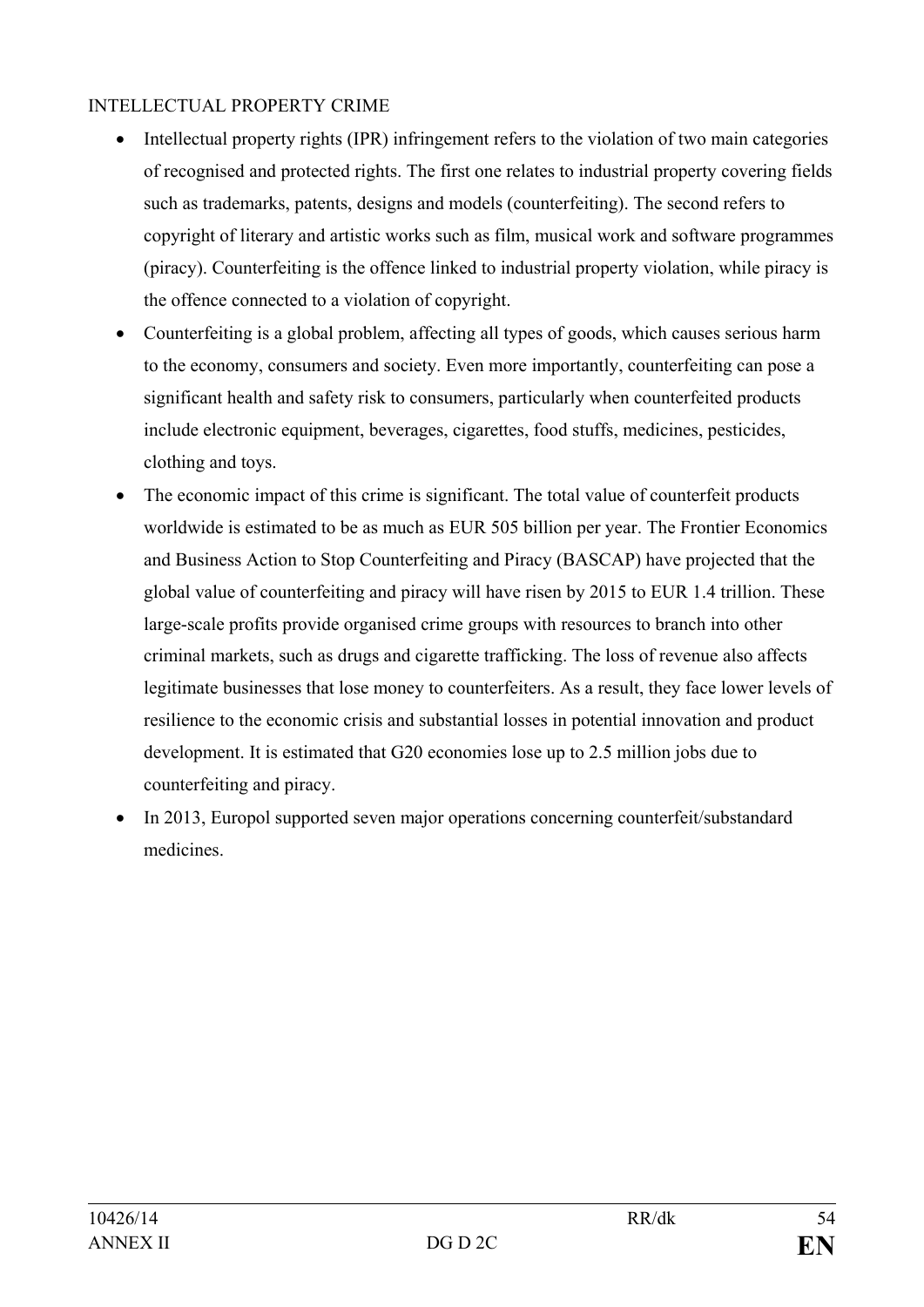## MOBILE ORGANISED CRIME GROUPS

- Mobile organised crime groups continue to be active throughout the European Union. They are mostly engaged in opportunistic crimes such as (armed) bank or jewellery store robberies, cash-in-transit and ATM physical attacks, cargo and metal theft, theft of luxury vehicles and high-volume crimes such as serial burglaries, organised shoplifting and pick pocketing.
- Every EU Member State is affected by their offences to a greater or lesser extent. Although single offences committed by members of these groups do not fall into the category of serious organised crime, the accumulated offences have a significant impact on the security of EU citizens and legitimate business. Mobile organised crime groups increasingly pose an EU-wide threat owing to their international networks and involvement in cross-border criminal and serious organised crime activities.
- The substantial illicit profits generated by these types of groups, as well as their increasing levels of sophistication and involvement in other forms of criminal activities, including drugs trafficking and trafficking in human beings, demands a targeted EU-level response. Mobile organised crime groups have been on Europol's radar since 2009 and investigations into their activities are supported by various dedicated analytical projects.

## OUTLAW MOTORCYCLE GANGS

- Outlaw motorcycle gangs are considered a national threat and a national policing priority in 17 of the EU Member States and in six Europol partner states.
- Europol helps prevent and combat the criminal activities of outlaw motorcycle gangs such as the Hells Angels Motorcycle Club, Bandidos MC, Outlaws MC and their support motorcycle clubs. The dedicated Europol project follows a multi-disciplinary and horizontal approach, focusing on the organised crime groups rather than just on the crime phenomena inherent to outlaw motorcycle gangs.
- To assist Member States more effectively, strategic and operational priorities have been identified including investigating the expansion of outlaw motorcycle groups into new areas of Europe, their recruitment from the right-wing hooligan scene and street gangs. Europol's support is resulting in significant successes in Member States and cooperating states. In 2013, there was a noticeable increase in members of outlaw motorcycle gangs convicted for criminal activities. This trend is likely to continue in 2014.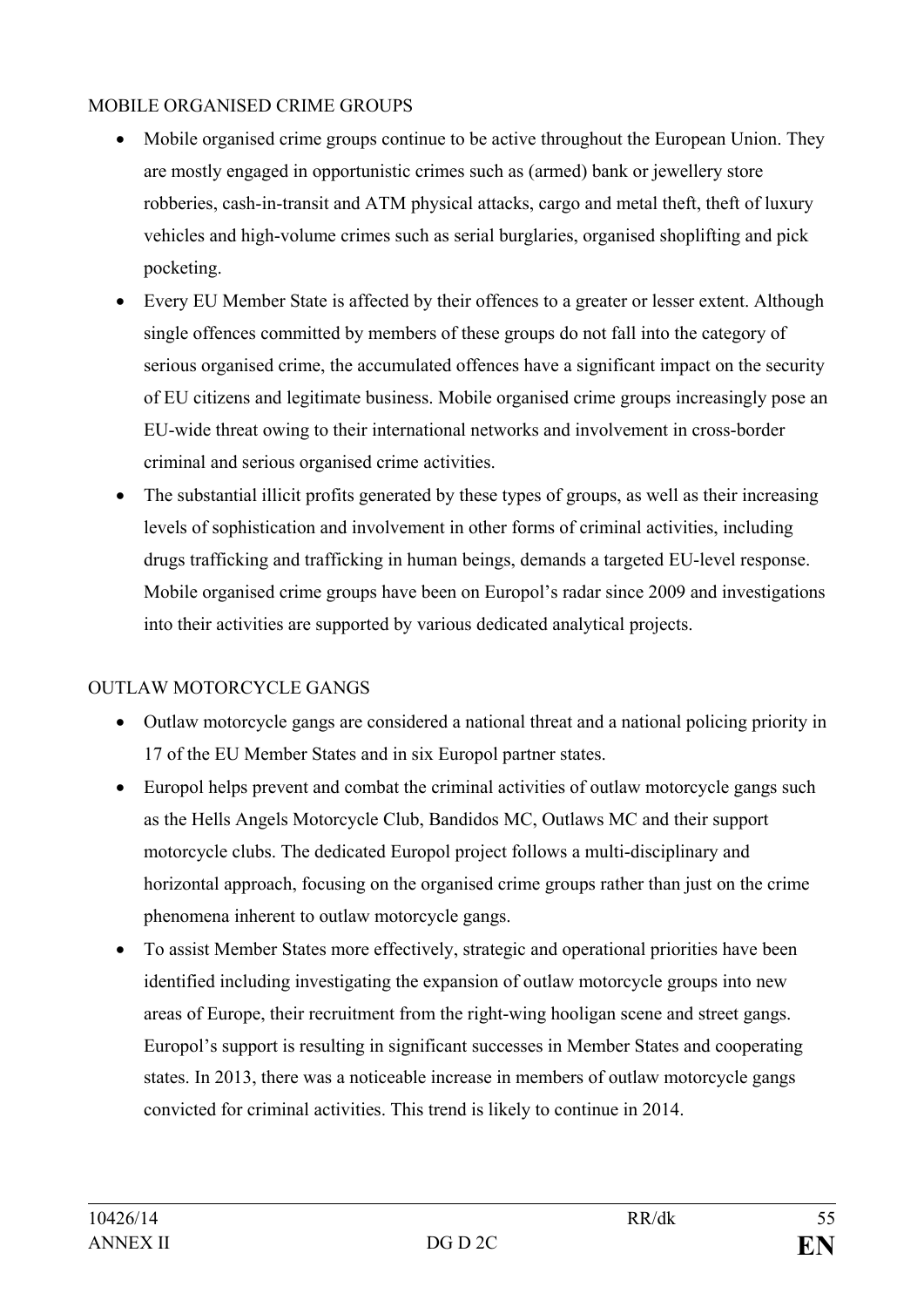### **TERRORISM**

- Terrorism continues to pose a serious threat to the European Union. Extremist and terrorist groups, such as al-Qaeda affiliates and others, are active in the EU and impact the lives of its citizens. Thus, the fight against extremism and terrorism remains a priority for the EU and Europol.
- Europol assists Member States (MS) to conduct successful investigations in fighting terrorism, extremism, and maritime piracy, by collating and analysing intelligence, preparing intelligence reports and threat assessments, coordinating and providing on-thespot expertise, supporting other Member States' operations and producing the annual *EU terrorism situation and trend report (TE-SAT)* with facts, figures and main trends regarding terrorist attacks and arrests in the EU.
- Europol also runs a secure web-based Experts Platform for Countering Violent Extremism which can be accessed by EU MS and US federal, state and local law enforcement officials for online collaboration in this area.
- Moreover, Europol supports the MS with a number of specific counter terrorism projects and databases:
	- o Check the Web Portal enables competent authorities of EU Member States to share information on Islamist terrorist activities on the Internet via the secure Europol network and the Europol national units. Its aim is to create synergies between the Member States in the analysis of online Islamist terrorist activities.
	- o EU Bomb Data System provides a platform for the timely sharing of relevant information and intelligence on incidents involving explosives, incendiary and explosive devices as well as chemical, biological, radiological and nuclear (CBRN) materials. The EU Bomb Data System comprises incident databases for explosives and CBRN, as well as libraries and expert forums. Over 700 experts from almost all EU Member States, Europol, Norway and the United States are already connected and using the system.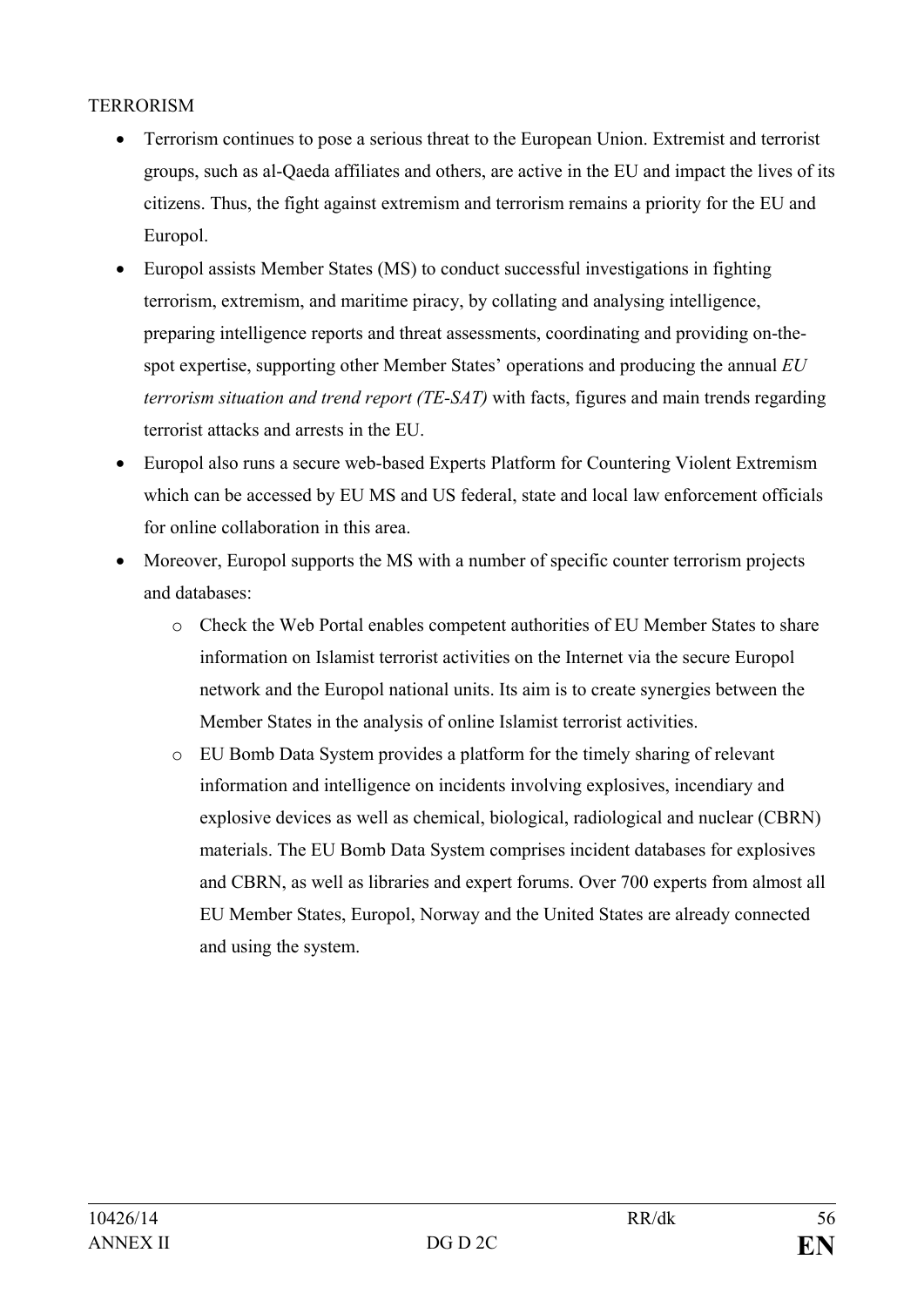- o European Explosive Ordnance Disposal Network is designed for EU explosives and chemical, biological, radiological and nuclear (CBRN) specialists whose main objective is to share information about recent incidents and developments in their area. The network facilitates cooperation among involved parties coming from police, government and military units and dealing with explosives. Specialists on explosives and CBRN meet twice a year to exchange latest information and receive training. This allows the experts to compare, and check for compatibility, their respective response protocols, which is important when responding to incidents with cross-border aspects.
- o Terrorist Finance Tracking Programme (TFTP) is based on the 2010 EU–US Agreement on the Terrorist Finance Tracking Programme, and ensures close cooperation with EU Member States and an integrated response between Europol, EU Member States, Eurojust and the US Treasury Department. Terrorist groups depend on regular cash flows which are used for, among others, travelling, training and recruitment of members, forging of documents, acquisition of weapons, and staging of attacks. The TFTP activities result in providing unique, highly accurate information that is of significant value in tracking terrorist support networks and identifying new methods of terrorist financing. In November 2013 the Joint Report from the Commission and the US Treasury Department regarding the value of TFTP-provided data was released. Since the entry into force of the TFTP agreement, more than 2000 leads have been disseminated by Europol to aid competent European authorities' fight against terrorism.